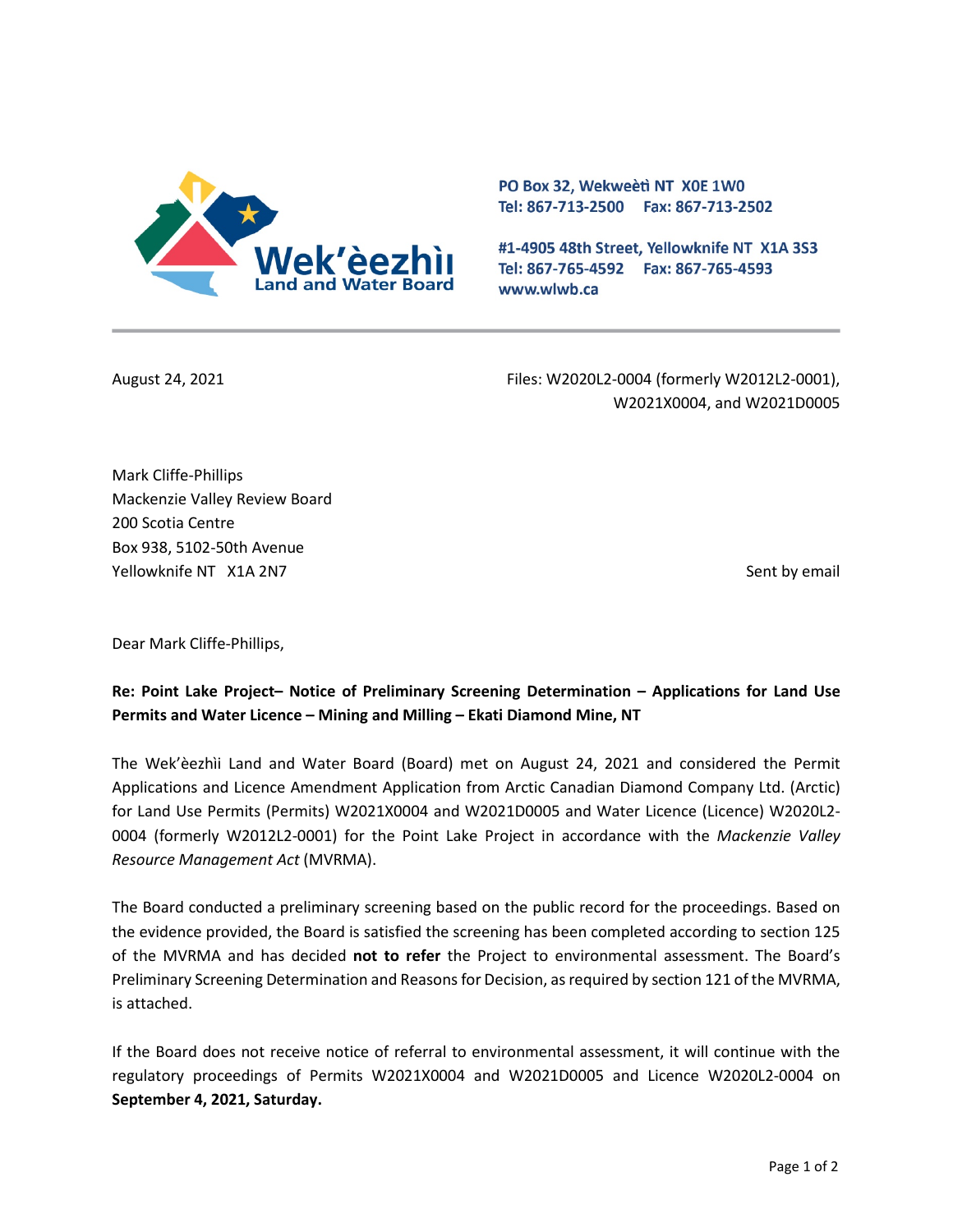The Board and staff look forward to continued communications throughout the pause period. Please contact Ryan Fequet at (867) 765-4589 with any questions or concerns regarding this letter.

Yours sincerely,

Imailey

Joseph Mackenzie Chair, Wek'èezhìi Land and Water Board

- BCC'd to: Ekati Distribution List Sheila Chernys, Arctic
- Attached: Preliminary Screening Determination and Reasons for Decision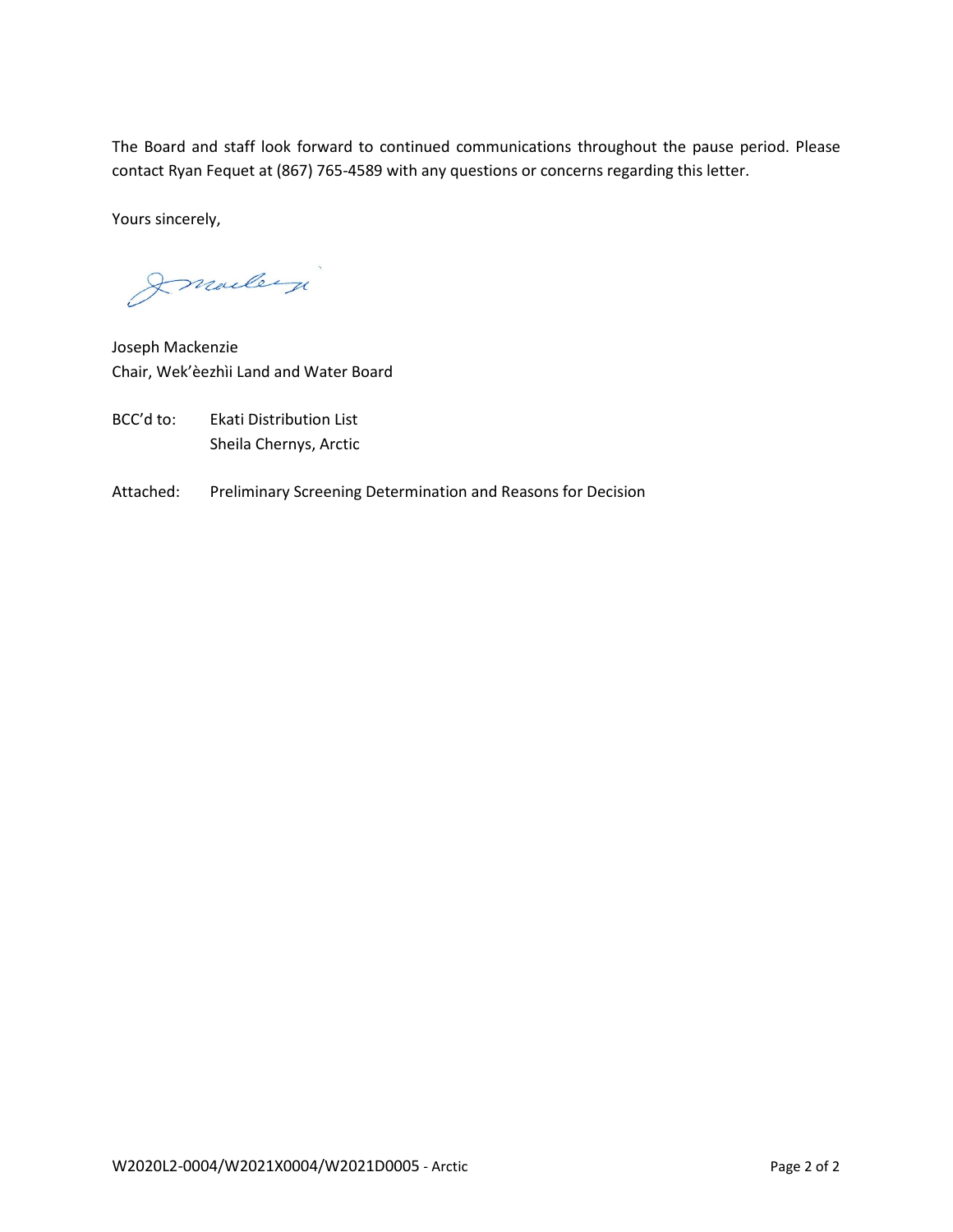

PO Box 32, Wekweeti NT X0E 1W0 Tel: 867-713-2500 Fax: 867-713-2502

#1-4905 48th Street, Yellowknife NT X1A 3S3 Tel: 867-765-4592 Fax: 867-765-4593 www.wlwb.ca

# **Preliminary Screening Determination and Reasons for Decision**

| <b>File Number</b>      | Type A W2020L2-0004 (formerly W2012L2-0001) and Type A<br>W2021X0004/W2021D0005 |
|-------------------------|---------------------------------------------------------------------------------|
| Company                 | Arctic Canadian Diamond Company Ltd. (Arctic)                                   |
| Project                 | Point Lake Project                                                              |
| Location                | Ekati Diamond Mine, NT                                                          |
| <b>Activity</b>         | Mining and Milling                                                              |
| <b>Date of Decision</b> | August 24, 2021                                                                 |

## **1.0 Preamble**

The Wek'èezhìi Land and Water Board (Board or WLWB) is the regulator responsible for the use of land and water and the deposit of waste throughout Wek'èezhìi. The Board also has responsibilities under Part 5 of the *Mackenzie Valley Resource Management Act* (MVRMA) as a regulatory authority and conducts preliminary screenings in accordance with the MVRMA, the relevant regulations and Guidelines issued by the Mackenzie Valley Environmental Impact Review Board. This preliminary screening decision has been unusual and challenging for the Board for the reasons set out below.

The approach taken to this screening by the Applicant is, in the Board's experience, without precedent. As part of its responses to the public review of the Point Lake Project Applications, Arctic Canadian Diamond Company Ltd. (Arctic) provided a letter on July 29<sup>th</sup> (the Arctic letter).<sup>[1](#page-2-0)</sup> The Board acknowledges the important disclosure made in the Arctic letter about the business case for the Jay Project and the implications Arctic foresees for its operations if an Environmental Assessment (EA) were to be ordered for the Point Lake Project. If all the assumptions made by Arctic are accurate, the company is indicating that the delay occasioned by an EA would leave a gap in process plant feed in 2024 that would result in shutdown and closure of the Ekati mine. Arctic says that the loss of this mine would generate significant

<span id="page-2-0"></span><sup>1</sup> See WLWB Online Registry [\(www.wlwb.ca\)](http://www.wlwb.ca/) for Ekati – Point Lake – Amendment - [Review Summary and Attachments](http://registry.mvlwb.ca/Documents/W2012L2-0001/W2012L2-0001%20-%20Ekati%20-%20Point%20Lake%20-%20Amendment%20-%20Review%20Summary%20and%20Attachments%20-%20Jul%2029_21.pdf) – Jul 29\_21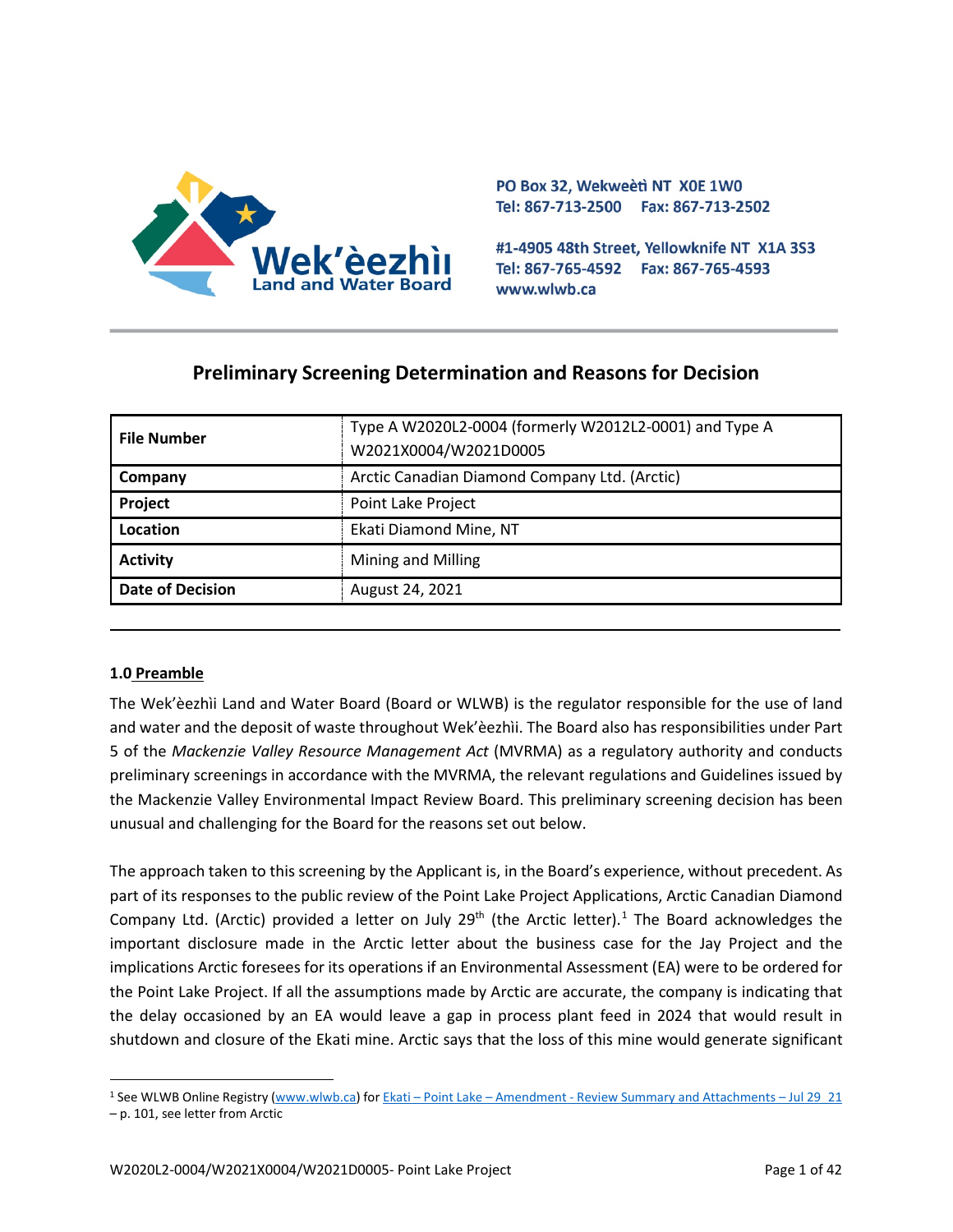adverse socio-economic impacts in the NWT. This may be true. But the Board's responsibility under paragraph 125(1)(a) is to determine "whether, in its opinion, the [Point Lake Project] might have a significant adverse impact on the environment or be a cause of public concern. An impact on the environment is defined in the MVRMA as "any effect on land, water, air or any other component of the environment, as well as on wildlife harvesting, and includes any effect on the social and cultural environment or on heritage resources".<sup>[2](#page-3-0)</sup> Under paragraph  $125(1)(b)$ , the Board is to refer the proposal to the Review Board for an environmental assessment should the answer to either of the tests set out in paragraph 125(1)(a) be 'yes'. The Board's responsibility does not include consideration of the impacts on the [socio-economic] environment of not having the Ekati Mine Project because of the delays caused by an EA of the Point Lake Project.

The WLWB acknowledges the economic and socio-economic importance of the Ekati Mine to the NWT. However, the Board is of the opinion that consideration of the possible business implications for the Ekati Mine as a whole of a referral to EA of the Point Lake Project is not a necessary part of satisfying the requirements of paragraph 125(1)(a) of the MVRMA for the preliminary screening of the Point Lake Project. The Board has conducted a preliminary screening of the proposed Point Lake Project as required by law and with full consideration of all the relevant information available on the record and its decision is set out below.

## **2.0 Decision**

In accordance with subsection 124(1) of the *Mackenzie Valley Resource Management Act* (MVRMA), the Wek'èezhìi Land and Water Board (Board) met on August 24, 2021 to make a preliminary screening determination on the Applications and amendment Application from Arctic Canadian Diamond Company Ltd. (Applicant) for Land Use Permits W2021X0004 and W2021D0005 (Permits)<sup>[3,](#page-3-1)[4](#page-3-2)</sup> and Water Licence W2020L2-0004 (Licence)<sup>[5](#page-3-3)</sup> for the Point Lake Project (Project).<sup>[6](#page-3-4)</sup>

The Board has determined that some Project activities and areas are exempt from preliminary screening, because they were previously screened and/or underwent an Environmental Assessment (EA). The Applicant has proposed new Project activities and areas, and the Board has decided not to refer the proposed changes to the Project to the Mackenzie Valley Environmental Impact Review Board (the Review Board) for Environmental Assessment because, based on the evidence, it is the Board's opinion that the proposed changes to the Project will not have a significant adverse impact on the environment or be a cause of public concern.

<span id="page-3-0"></span><sup>2</sup> *[Mackenzie Valley Resource Management Act.](https://laws-lois.justice.gc.ca/PDF/M-0.2.pdf)* Section 111.

<span id="page-3-1"></span><sup>&</sup>lt;sup>3</sup> See WLWB Online Registry for Ekati – Point Lake – [Early Works Permit Application –](http://registry.mvlwb.ca/Documents/W2021X0004/Ekati%20-%20Point%20Lake%20-%20Early%20Works%20Permit%20Application%20-%20May%2031_21.pdf) May 31\_21

<span id="page-3-2"></span><sup>4</sup> See WLWB Online Registry for Ekati – Point Lake – [Permit Application –](http://registry.mvlwb.ca/Documents/W2021D0005/Ekati%20-%20Point%20Lake%20-%20Permit%20Application%20-%20May%2031_21.pdf) May 31\_21

<span id="page-3-3"></span><sup>5</sup> See WLWB Online Registry for W2012L2-0001 – Ekati – Point Lake – [Amendment Application –](http://registry.mvlwb.ca/Documents/W2012L2-0001/W2012L2-0001%20-%20Ekati%20-%20Point%20Lake%20-%20Amendment%20Application%20-%20May%2031_21.pdf) May 31\_21

<span id="page-3-4"></span><sup>6</sup> The Project is the Point Lake Project, which is the proposed development, where "development" is defined in Part 5 of the MVRMA as: "any undertaking, or any part or extension of an undertaking, that is carried out on land or water and includes an acquisition of lands pursuant to the *Historic Sites and Monuments Act* and measures carried out by a department or agency of government leading to the establishment of a park subject to the *Canada National Parks Act* or the establishment of a park under a territorial law."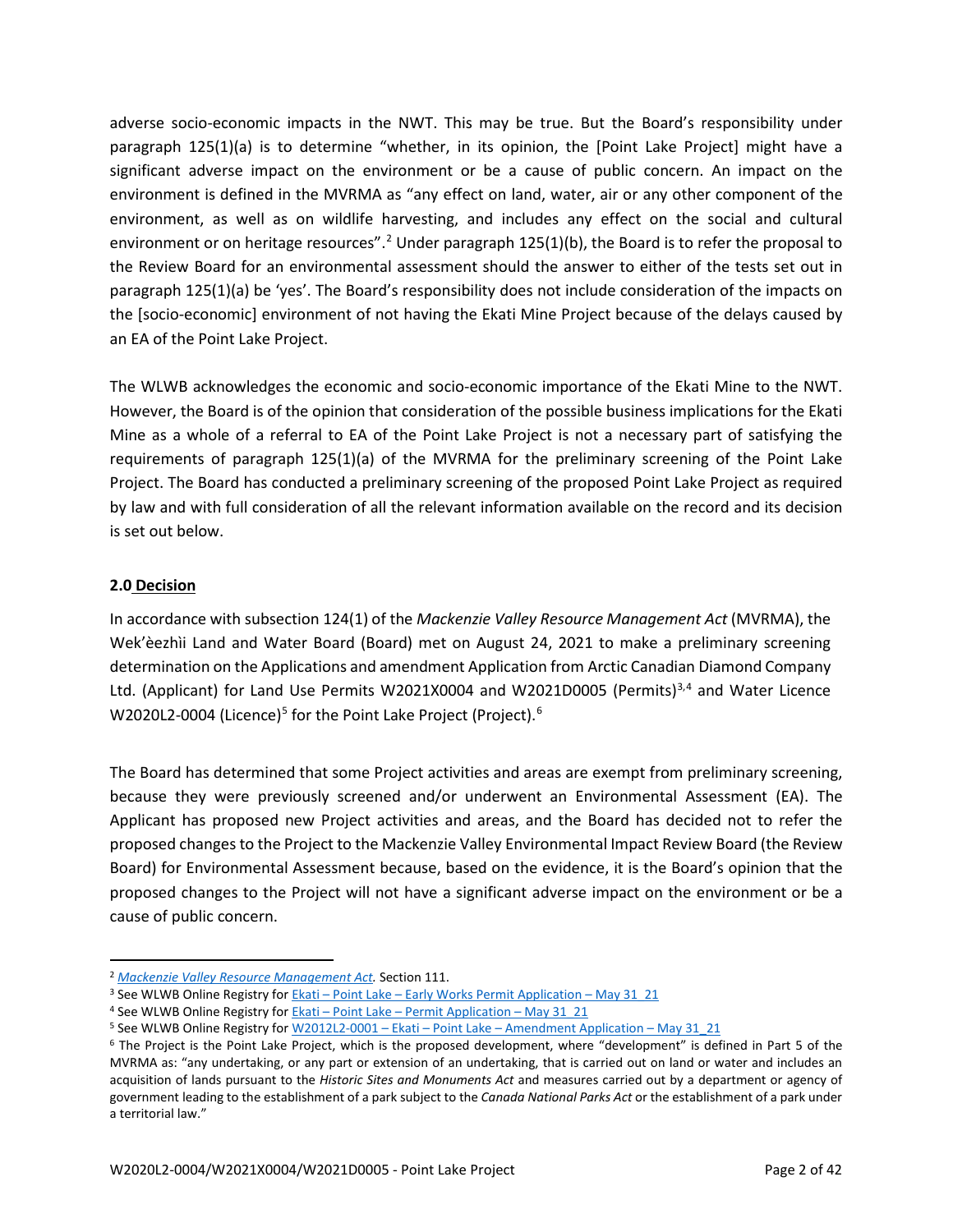The Board's determinations, including reasons for its decisions, are detailed in sections 5 and 6.

| <b>AEMP</b>     | <b>Aquatic Effects Monitoring Program</b>                                          |
|-----------------|------------------------------------------------------------------------------------|
| <b>AOA</b>      | Archaeological Overview Assessment                                                 |
| Applicant       | Arctic Canadian Diamond Company Ltd.                                               |
|                 | The complete application package submitted by the Applicant for Water Licence      |
| Applications    | W2020L2-0004 and Land Use Permits W2021X0004/W2021D0005.                           |
| <b>AQMP</b>     | Air Quality Monitoring Program                                                     |
| <b>ATDFN</b>    | Akaitcho Territory Dene First Nations                                              |
| Board           | Wek'èezhìi Land and Water Board                                                    |
| <b>CMMP</b>     | Caribou Compensatory Mitigation Plan                                               |
| <b>CRMP</b>     | Caribou Road Mitigation Plan                                                       |
| <b>CRP</b>      | <b>Closure and Reclamation Plan</b>                                                |
| <b>DFO</b>      | <b>Fisheries and Oceans Canada</b>                                                 |
| <b>DKFN</b>     | Deninu Kųę́ First Nation                                                           |
| EA              | <b>Environmental Assessment</b>                                                    |
| <b>ECCC</b>     | Environment and Climate Change Canada                                              |
| EQC             | <b>Effluent Quality Criteria</b>                                                   |
| <b>GNWT</b>     | Government of the Northwest Territories                                            |
| <b>GNWT-ENR</b> | Government of the Northwest Territories - Environment and Natural Resources        |
| GNWT-Lands      | Government of the Northwest Territories - Lands                                    |
| <b>IEMA</b>     | Independent Environmental Monitoring Agency                                        |
| <b>IGO</b>      | Indigenous Governments and Organizations                                           |
| <b>KPSF</b>     | King Pond Settling Facility                                                        |
| <b>MVLWB</b>    | Mackenzie Valley Land and Water Board                                              |
| <b>MVRMA</b>    | Mackenzie Valley Resource Management Act                                           |
| Minister        | Minister of the Government of the Northwest Territories - Environment and Natural  |
|                 | Resources (GNWT-ENR)                                                               |
| <b>NSMA</b>     | North Slave Métis Alliance                                                         |
| <b>ORS</b>      | Online Review System (www.onlinereviewsystem.ca)                                   |
| PAG             | <b>Potentially Acid Generating</b>                                                 |
| Party           | As per the MVLWB Rules of Procedures, an applicant, a person, or an organization   |
|                 | participating in the regulatory proceeding for the Applications.                   |
| <b>PDR</b>      | Project Description Report                                                         |
| Project         | Point Lake Project, which is the proposed development (as defined in Part 5 of the |
|                 | MVRMA). <sup>7</sup>                                                               |
| <b>PWNHC</b>    | Prince of Wales Northern Heritage Centre                                           |
| Review Board    | Mackenzie Valley Environmental Impact Review Board                                 |
| <b>SFE</b>      | <b>Shake Flask Extraction</b>                                                      |

#### **3.0 List of Defined Terms and Acronyms**

<span id="page-4-0"></span><sup>7</sup> "development" is defined in Part 5 of the MVRMA as:

<sup>&</sup>quot;any undertaking, or any part or extension of an undertaking, that is carried out on land or water and includes an acquisition of lands pursuant to the *Historic Sites and Monuments Act* and measures carried out by a department or agency of government leading to the establishment of a park subject to the *Canada National Parks Act* or the establishment of a park under a territorial law."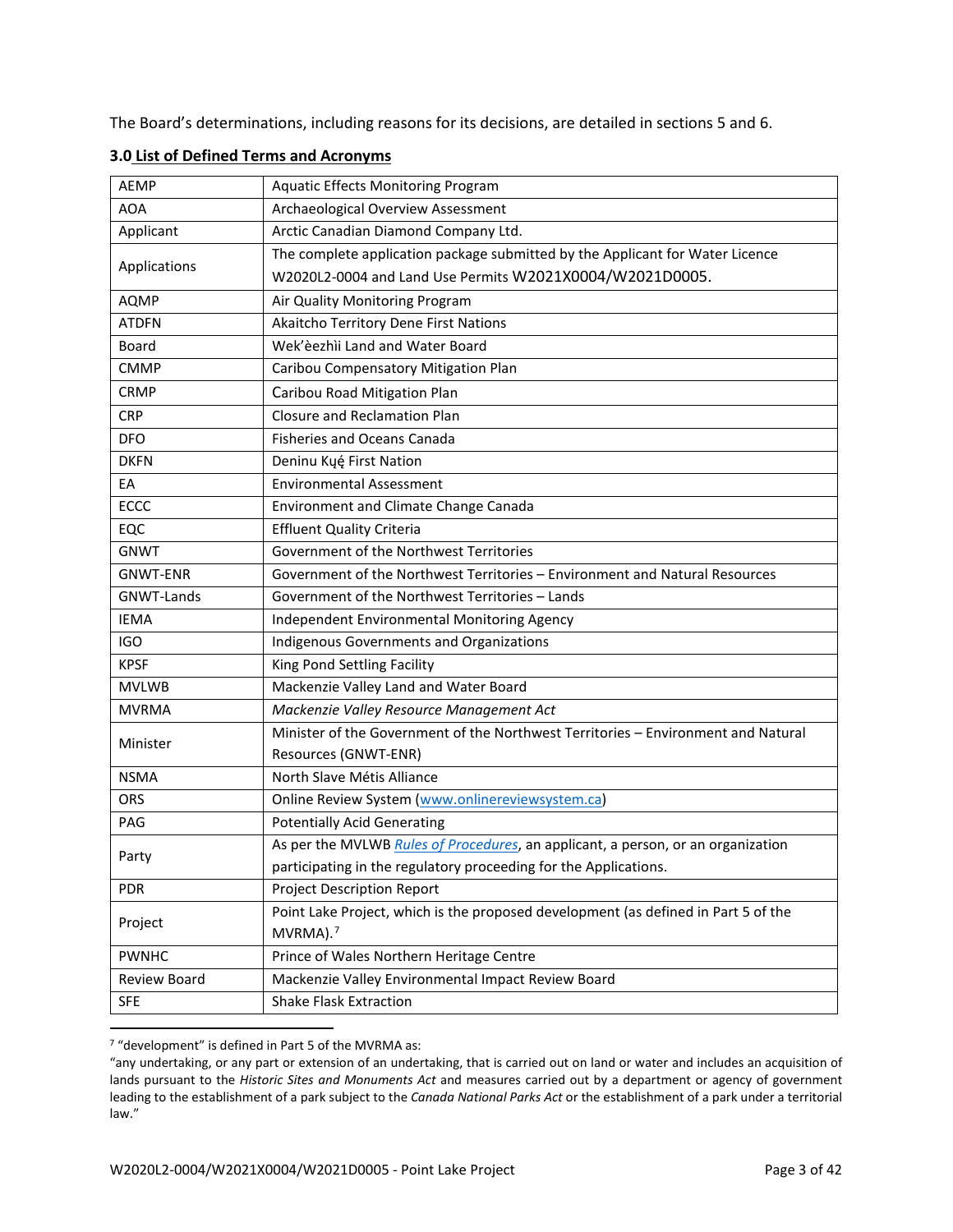| <b>Standard Licence</b> |                                                           |
|-------------------------|-----------------------------------------------------------|
| Conditions              | <b>MVLWB Standard Water Licence Conditions Template</b>   |
| <b>Standard Permit</b>  | <b>MVLWB Standard Land Use Permit Conditions Template</b> |
| Conditions              |                                                           |
| <b>SCP</b>              | Spill Contingency Plan                                    |
| <b>SNP</b>              | Surveillance Network program                              |
| TG                      | Thicho Government                                         |
| ТK                      | <b>Traditional Knowledge</b>                              |
| <b>TKEG</b>             | <b>Traditional Knowledge Elders Group</b>                 |
| <b>TSS</b>              | <b>Total Suspended Solids</b>                             |
| <b>WEMP</b>             | Wildlife Effects Monitoring Plan                          |
| <b>WKSS</b>             | West Kitikmeot/Slave Study                                |
| <b>WLWB</b>             | Wek'èezhìi Land and Water Board                           |
| <b>WMMP</b>             | Wildlife Management and Monitoring Plan                   |
| <b>WMP</b>              | Waste Management Plan                                     |
| <b>WRRB</b>             | Wek'èezhìi Renewable Resources Board                      |
| <b>WRSA</b>             | Waste Rock Storage Area                                   |

## **4.0 Background and Scope of Screening**

Arctic submitted complete applications for a Type A Land Use Permit – Early Works (W2021X0004), Type A Land Use Permit (W2021D0005), and Type A Water Licence Amendment (W2020L2-0004) on May 31, 2021 for the Point Lake Project.

The Point Lake Project (the Project) is the open pit mining of Point Lake. Arctic has applied for a Water Licence Amendment for the dewatering, pit development, and associated activities for Point Lake. Arctic has applied for an early works Permit for the initial construction phase and a mining Permit for the operations phase. Arctic is requesting 5-year land use permit terms for each Permit.

The submitted Project Description included details on the pre-Application Engagement and on-going engagement, along with an engagement log for the pre-application period. [8](#page-5-0) Arctic has an approved *Ekati Diamond Mine Engagement Plan* which also describes Arctic's approach and alignment with Board Guidelines.<sup>[9](#page-5-1),[10](#page-5-2)</sup> Arctic noted that engagement included group, individual, and virtual public meetings.

The Licence previously underwent an amendment for the Jay Development, which required an Environmental Assessment by the Mackenzie Valley Environmental Impact Review Board (the Review Board). The Jay Report of Environmental Assessment was released on February 1, 2016, and included recommended Measures.<sup>[11](#page-5-3)</sup> The Applications for the Jay Development were subsequently updated, and

<span id="page-5-0"></span><sup>8</sup> See WLWB Online Registry for **Ekati** – Point Lake – [Project Description –](http://registry.mvlwb.ca/Documents/W2012L2-0001/W2012L2-0001%20-%20Ekati%20-%20Point%20Lake%20-%20Project%20Description%20-%20May%2031_21.pdf) May 31\_21

<span id="page-5-1"></span><sup>9</sup> See WLWB Online Registry for W2012L2-0001 – Ekati – [Engagement Plan –](https://registry.mvlwb.ca/Documents/W2012L2-0001/W2012L2-0001%20-%20Ekati%20-%20Engagement%20Plan%20-%20Version%204.1%20-%20Jul%2027_18.pdf) Version 4.1 – Jul 27\_18

<span id="page-5-2"></span><sup>&</sup>lt;sup>10</sup> See MVLWB 'Policies and Guidelines ' webpage for MVLWB (2018) Engagement Guidelines for Applicants and Holders of Water [Licences and Land Use Permits.](https://mvlwb.com/sites/default/files/mvlwb_engagement_guidelines_for_holders_of_lups_and_wls_-_october_2_19.pdf)

<span id="page-5-3"></span><sup>11</sup> See Review Board's Online Registry a[t www.reviewboard.ca](http://www.reviewboard.ca/) fo[r Jay Project Report of Environmental Assessment.](https://reviewboard.ca/upload/project_document/EA1314-01_Report_of_Environmental_Assesment_and_Reasons_for_Decision.PDF)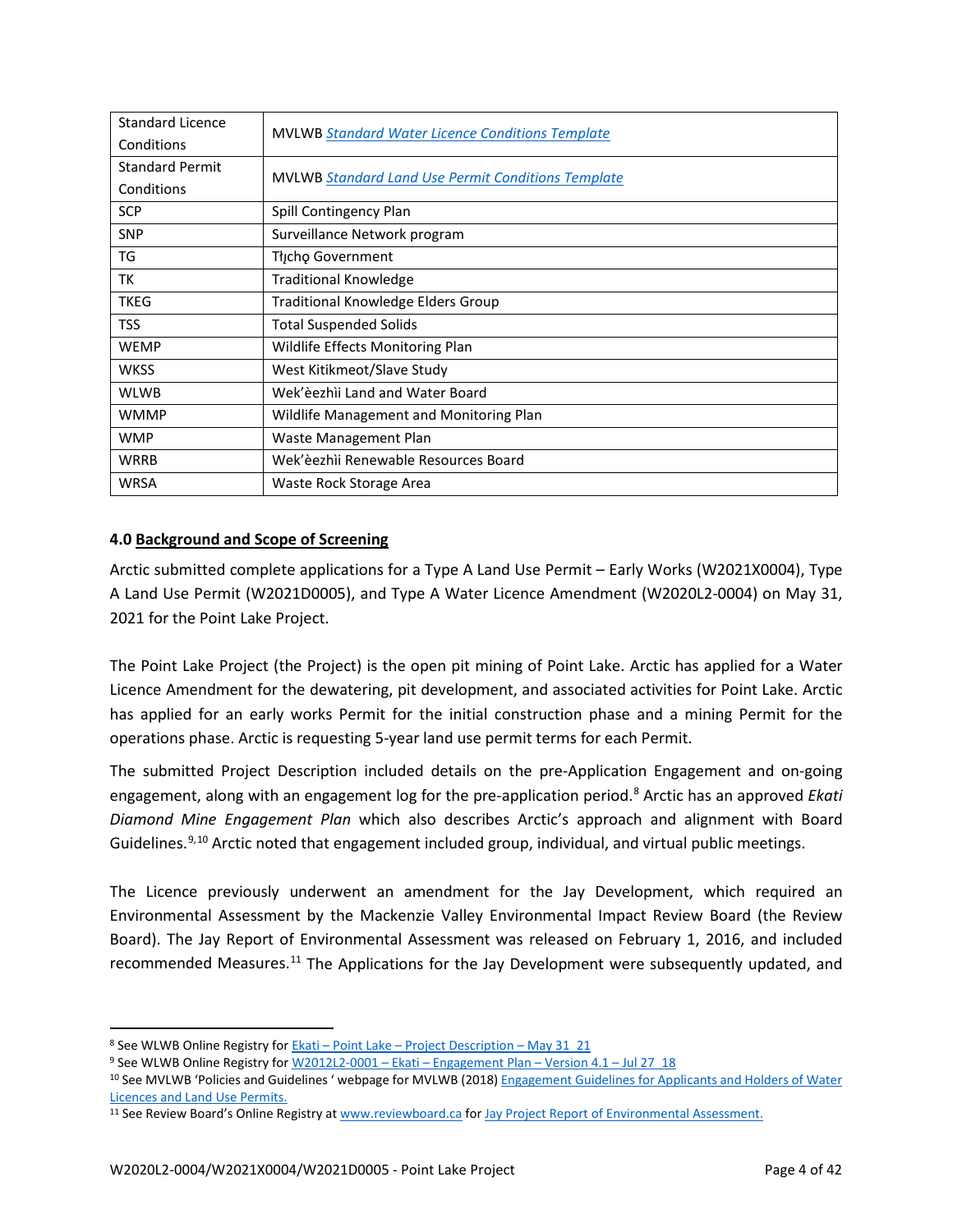the Jay Development proceeded through the permitting and licencing process, with an amended Licence and new Permit issued.<sup>[12](#page-6-0)</sup>

The Applications include proposed changes to the Ekati Project. Under Part 1, Schedule 1, section 2.1 of the Exemption List Regulations to the MVRMA, project areas and activities that have already been subject to Part 5 of the MVRMA are exempt from preliminary screening. The new Project activities/areas require screening by the Board in accordance with subsection 124(1) of the MVRMA.

In accordance with paragraph 125(1)(a) of the MVRMA, the Board must conduct a preliminary screening of the proposed changes to the Project to determine and report to the Review Board whether, in its opinion, the proposed changes to the Project might have a significant adverse impact on the environment or might be a cause of public concern. The details of the Board's analysis are set out in section 5 below.

## **4.1 Scope of Screening**

## Previously Assessed Areas and Activities:

The Board recognizes that activities at the Ekati Mine have undergone numerous levels of environmental impact assessment over the years. The following is a list of activities that the Board understands to have been previously considered and does not require preliminary screening at this time:

Mining Phase (operations)

- Haulage of kimberlite to the Process Plant on the Misery Road;
- Operation of the Process Plant and support infrastructure;
- Operation and maintenance of the Jay Road;
- Deposition of processed kimberlite into the approved Processed Kimberlite Containment Areas;
- Operation of the Main and Misery camps and support infrastructure;
- Maintenance of open pit mining equipment;
- Operation and maintenance of a water pipeline/pumping system from KPSF to Lynx open pit; and
- Site-wide environmental monitoring and reporting.

Post-Mining Phase (Closure and Reclamation)

- Removal of mining infrastructure; and
- Site-wide reclamation monitoring and reporting.

### New Areas and Activities:

Early Works Phase and Mining Phase

• Short access road development from the Jay Road to the Point Lake site (roughly 500 m length, 25 m wide);

<span id="page-6-0"></span><sup>12</sup> See WLWB Online Registry for W2012L2-0001 – Ekati – Water Licence – Amendment – [Jay Development –](https://registry.mvlwb.ca/Documents/W2012L2-0001/W2012L2-0001%20-%20Ekati%20-%20Water%20Licence%20-%20Amendment%20-%20Jay%20Development%20-%20RFD%20and%20Recommendation%20to%20Minister%20-%20May%2029_17.pdf) RFD and [Recommendation to Minister –](https://registry.mvlwb.ca/Documents/W2012L2-0001/W2012L2-0001%20-%20Ekati%20-%20Water%20Licence%20-%20Amendment%20-%20Jay%20Development%20-%20RFD%20and%20Recommendation%20to%20Minister%20-%20May%2029_17.pdf) May 29\_17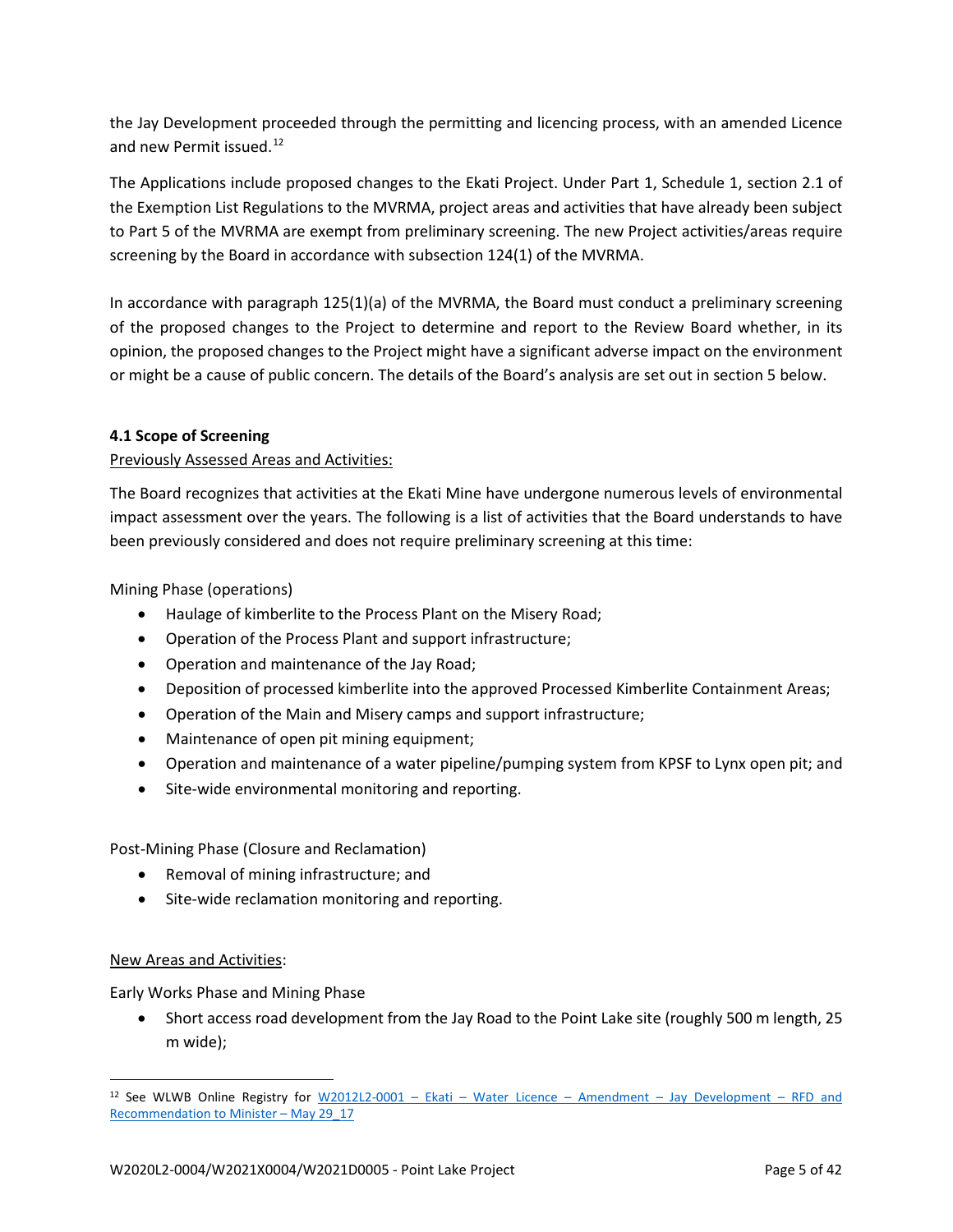- Fish removal and dewatering of Point Lake;
- Temporary dewatering and minewater pipelines from the Point lake site to Lac du Sauvage and to KPSF;
- Point Lake open pit mining including use of explosives for blasting;
- Point Lake WRSA (49 ha footprint) and Overburden stockpile (24 ha footprint);
- Two seepage collection sumps for the Point Lake WRSA; and
- Site-based environmental monitoring and reporting.

Post-Mining Phase (Closure and Operations)

- Placement of Point Lake WRSA closure cover;
- Flooding and reclamation of Point Lake open pit;
- Reclamation of Point Lake road, overburden stockpile and WRSA seepage collection sumps; and
- Site-based reclamation monitoring and reporting.

### **4.2 Public Record and Regulatory Proceeding**

To assist the Board in its preliminary screening determination for the Project, the Board distributed the Applications, a draft Licence, and draft Permits for public review on June 10, 2021, inviting reviewers to provide comments and recommendations on the Applications and the preliminary screening (e.g., on impacts and mitigation measures) using the Online Review System (ORS). Comments were due July 15, 2021, with responses from the Applicant due July 29, 2021. The Board received comments and recommendations from Deninu Kųę́First Nation (DKFN), Environment and Climate Change Canada (ECCC), Fisheries and Oceans Canada (DFO), Government of Northwest Territories – Land - Inspector (GNWT-Lands-Inspector), Government of Northwest Territories – Lands (GNWT-Lands), Independent Environmental Monitoring Agency (IEMA), North Slave Métis Alliance (NSMA), Tłicho Government (TG), and Wek'èezhìi Renewable Resources Board (WRRB). A cover letter for GNWT-Lands noted that all GNWT departments with interests related to the Project reviewed the application package, and GNWT-Environment and Natural Resources (GNWT-ENR) and GNWT-Education, Culture, and Employment (GNWT-ECE) also contributed comments. All comments from GNWT Lands, ENR, and ECE were submitted together, with comments from GNWT-Lands-Inspector submitted separately.[13](#page-7-0) Board staff also submitted questions. IEMA provided a letter indicating it recommended the Project be referred to EA.<sup>[14](#page-7-1)</sup>

Comments were received on the draft Work Plan requesting an extension to the reviewer comment deadlines which was accommodated. Since the Work Plan was adjusted accordingly, the Board is satisfied that a reasonable period of notice was given to affected communities and First Nations, as required by subsection 63(2) of the MVRMA.

Pursuant to subsection 1.6, paragraphs (a) and (b) of the Akaitcho Territory Dene First Nations (ATDFN) Interim Measures Agreement, the Board determined that written notice was given to the ATDFN and that

<span id="page-7-1"></span><span id="page-7-0"></span><sup>13</sup> See See WLWB Online Registry for Ekati – Point Lake – Amendment - [Review Summary and Attachments –](http://registry.mvlwb.ca/Documents/W2012L2-0001/W2012L2-0001%20-%20Ekati%20-%20Point%20Lake%20-%20Amendment%20-%20Review%20Summary%20and%20Attachments%20-%20Jul%2029_21.pdf) Jul 29\_21 <sup>14</sup> *Ibid.*, p. 91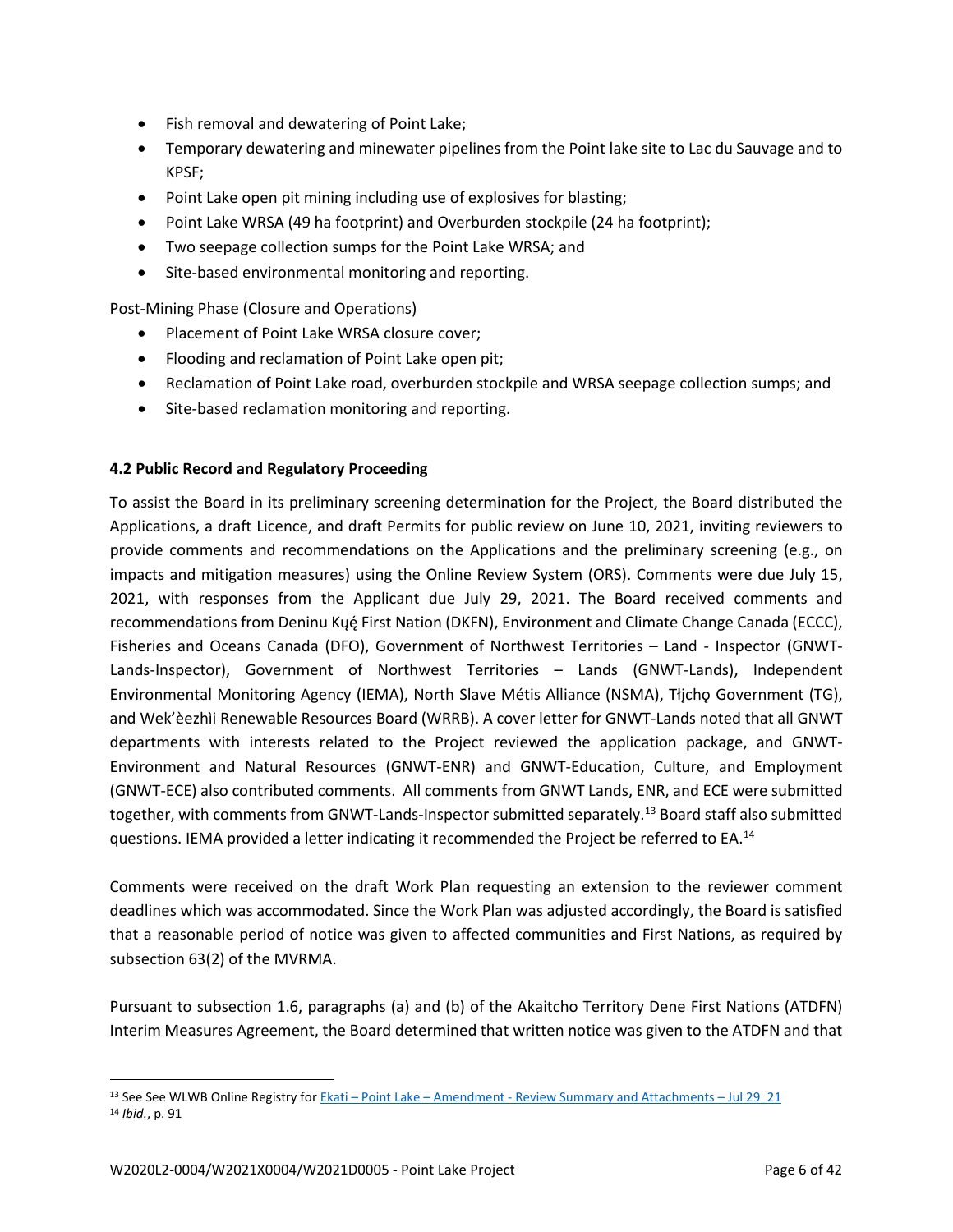a reasonable period of time was allowed for ATDFN to make representations with respect to the Applications.

The Board also provided notification to the TG on the Applications in accordance with the MVRMA for a "major mining project," as defined in Chapter 23 of the Tłįchǫ Land Claims and Self-Government Agreement (Agreement). Arctic has provided written confirmation that it agrees that these applications are subject to Chapter 23.4.1 of the Agreement.

### **5.0 Potential Impacts and Proposed Mitigations**

### **5.1 Consideration of Jay and Cumulative Effects**

The Arctic letter reiterates and extends Arctic's commitments to eliminate the Jay Project as a potential contributor to direct impacts and cumulative effects especially, on caribou. The Applicant's position on the Jay Project has shifted over the course of the proceeding, beginning with a commitment to eliminate the Jay Waste Rock Storage Area and finishing with a firm commitment never to build the Jay project in the form that was assessed in the Jay Report of Environmental Assessment EA1314-01. This creates a novel situation.

As noted by Arctic, Jay cannot be "un-assessed". Arctic's solution is to request that the "Jay Project be removed in its entirety from the scope and conditions of the Water Licence". The Board sees merit in this approach from the perspective of the preliminary screening because it reduces or eliminates Jay impacts or cumulative impacts from consideration in relation to the Point Lake Project preliminary screening. The Board also notes that these commitments and the requested change to the Licence satisfactorily address many concerns raised by reviewers of this Arctic Water Licence Amendment Application and the Point Lake Project (DKFN comment 9, GNWT comment 28, IEMA comments 3 and 5, TG comment 4, WRRB comments 3 and 5, and WLWB staff comments 7 and 8).

Once the Licence is amended to remove Jay authorizations, that project cannot be built. Arctic's letter says that if Jay comes back, it will be on the basis of new technology and that it would be subject to Part 5 of the MVRMA. The deployment of new or untested technology is often a trigger for environmental assessment. In addition, the Jay cumulative effects assessment would have to be redone to factor in the Point Lake Project. Taking all of this into consideration, the WLWB believes that it is reasonable to conclude that the Jay Project as assessed in EA1314-01 is no longer reasonably foreseeable.

The proposed removal of the Jay Project obviously only applies to unbuilt portions of Jay. Consequently, consideration of the cumulative impacts of the Point Lake Project includes the presence and effects of the Jay Road. Provisions in the Licence and Permits related to the Jay Road must stay in place because it has been constructed. Review of all Licence conditions affected by Jay to see if they are affected by the removal of Jay from the Licence will, however, be necessary.

These reasons deal separately with caribou concerns but for the reasons explained below, the Board is of the understanding that Jay Measures continue to apply to the Point Lake Project and that for those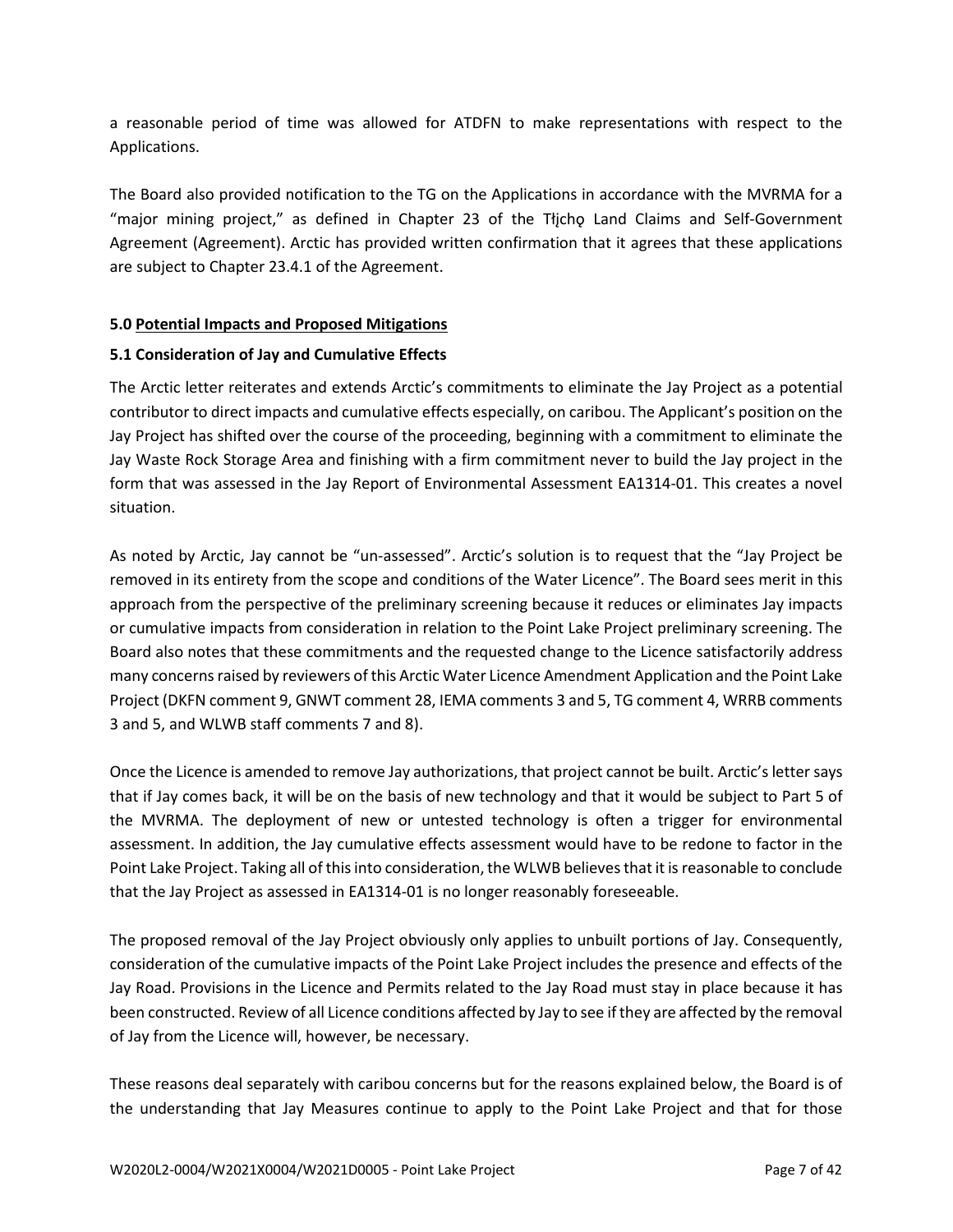reasons, cumulative effects of this smaller project will be mitigated and will not be significant. The Board also notes that no Parties raised concerns with respect to cumulative effects outside of context of interactions with the Jay Project.

The Arctic proposal still leaves important procedural and practical questions unaddressed. For example, the Jay Report of EA included 22 Measures all of which by law had to be included in regulatory instruments applicable to Jay or Ekati or both, or otherwise implemented by governments, including the *Tłįchǫ* Government. There is no provision in the MVRMA to vacate or remove these Measures. The removal of the Jay Project in its entirety may thus have effects on the roles and responsibilities of governments and other regulators as well. They may also have to review their approvals or authorizations to reflect this change. This kind of "mitigation" or change to a project which has already been assessed would, however, be easier to effect if the MVRMA provisions for Project Certificates and their amendment were in force.*[15](#page-9-0)* In the absence of this legislation, the MVRMA includes no explicit provisions for amending or removing conditions based on approved EA measures from instruments like a water licence. While these questions have been noted by the Board in the broader interests of the MVRMA process, the WLWB is not required to answer them for purposes of its preliminary screening. The Board simply suggests these questions for the consideration of governments and s. 126 MVRMA authorities.

### **5.2 Potential Impacts and Mitigations**

Licence and/or permit conditions for the Project will be discussed in further detail by all Parties through the regulatory proceeding and will be finalized by the Board following completion of the regulatory proceeding.

Table 1 below summarizes:

- the potential impacts of the proposed Project;
- the concerns that were identified during the public review and how the Applicant addressed those concerns;
- the proposed and potential mitigations for the potential impacts; and
- the Board's analysis of the potential impacts and proposed mitigations.

<span id="page-9-0"></span><sup>15</sup> Such provisions were included in Bill C-88 which received Royal Assent June 21, 2019 but they have not yet been called into force.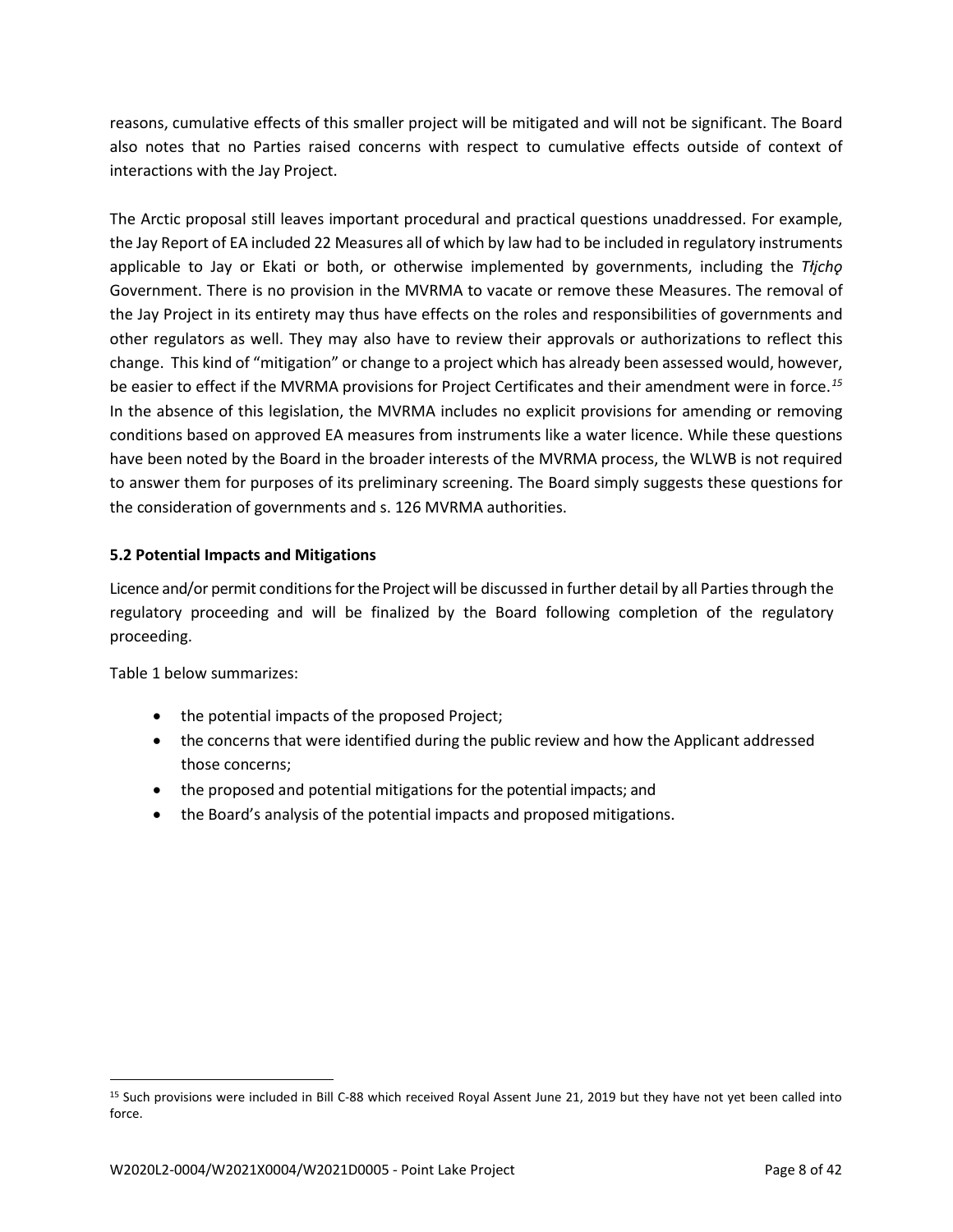| <b>Potential Impact</b>                                   | <b>Activity</b>                                                                                                                                 | <b>Proposed Mitigations</b><br>Description of measures to reduce potential impacts, including<br>consideration of cumulative impacts and climate change.                                                                                                                                                                                                                                                                                                                                                                                                                                                                                                                                                                                                                                                                                                                                                                                                                     | <b>Board Analysis and Determination</b>                                                                                                                                                                                                                                                                                                                                                                |
|-----------------------------------------------------------|-------------------------------------------------------------------------------------------------------------------------------------------------|------------------------------------------------------------------------------------------------------------------------------------------------------------------------------------------------------------------------------------------------------------------------------------------------------------------------------------------------------------------------------------------------------------------------------------------------------------------------------------------------------------------------------------------------------------------------------------------------------------------------------------------------------------------------------------------------------------------------------------------------------------------------------------------------------------------------------------------------------------------------------------------------------------------------------------------------------------------------------|--------------------------------------------------------------------------------------------------------------------------------------------------------------------------------------------------------------------------------------------------------------------------------------------------------------------------------------------------------------------------------------------------------|
| Soil contamination;<br>changes in ground<br>water quality | Use of petroleum<br>products and/or<br>chemicals;<br>Transfer, storage,<br>and use of<br>explosives; Use of<br>motorized and<br>heavy equipment | The Applicant proposed the following in the Applications:<br>. No bulk storage of petroleum products or chemicals on-site. Mobile<br>equipment will be re-fueled off-site or by a mobile fuel truck with<br>established procedures. A small diesel generator with a day-tank will be<br>re-filled by a mobile fuel truck using established procedures. The day<br>tank will include secondary containment to the satisfaction of the<br>Inspector. Spills will be reported and remediated according to approved<br>Waste Management and Spill Contingency Plans.<br>• Spills will be reported and remediated according to the approved Spill<br>Contingency Plan.<br>• There will be no bulk storage of explosives on site. Operational<br>quantities will be stored in authorized explosives magazines to the<br>satisfaction of the Inspector. Established procedures are in place for<br>explosives transfer and use that minimize nitrogen losses to wind<br>dispersion. | Based on the described mitigations, it is the<br>Board's opinion that the proposed activities<br>will not have a significant adverse impact on<br>the environment and is not a cause of public<br>concern.                                                                                                                                                                                             |
|                                                           |                                                                                                                                                 |                                                                                                                                                                                                                                                                                                                                                                                                                                                                                                                                                                                                                                                                                                                                                                                                                                                                                                                                                                              | The Board has standard Permit conditions which are typically used to<br>mitigate the described impacts:<br>Repair Leaks<br>O<br>Fuel Cache Secondary Containment<br>$\circ$<br>Secondary Containment - Refueling<br>O<br><b>Fuel Containment</b><br>$\circ$<br>Fuel on Land<br>O<br>Seal Outlet<br>$\circ$<br>Spill Contingency Plan<br>$\circ$<br>Spill Response<br>O<br><b>Drip Trays</b><br>$\circ$ |

# **Table 1: Potential Impacts and Proposed Mitigations for the Proposed Changes to the Project**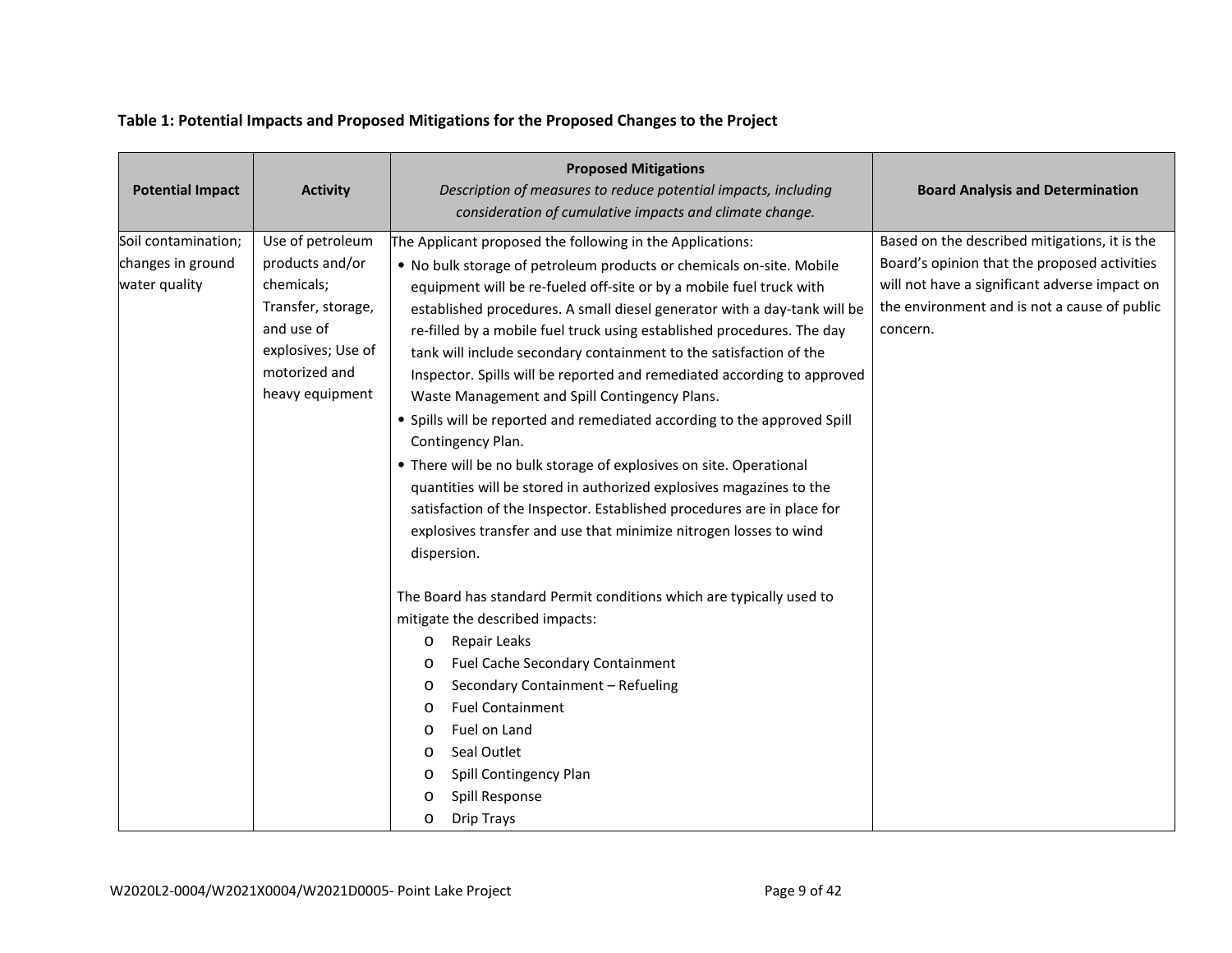<span id="page-11-0"></span>

|                         |                    | Clean Up Spills<br>$\circ$                                               |                                               |
|-------------------------|--------------------|--------------------------------------------------------------------------|-----------------------------------------------|
|                         |                    | <b>Report Spills</b>                                                     |                                               |
|                         |                    | $\circ$                                                                  |                                               |
|                         |                    | <b>Waste Management</b><br>$\circ$                                       |                                               |
|                         |                    |                                                                          |                                               |
|                         |                    | The Board has standard Licence conditions which are typically used to    |                                               |
|                         |                    | mitigate the described impacts:                                          |                                               |
|                         |                    | <b>Effluent Quality Criteria</b><br>$\circ$                              |                                               |
|                         |                    | Spill Contingency Plan<br>$\circ$                                        |                                               |
| Land Impacts: soil      | Stripping of       | • The Applicant proposed the following mitigations in the Applications:  | Based on the described mitigations, it is the |
| compaction;             | overburden;        | Overburden to be excavated from the area of the open pit and<br>O        | Board's opinion that the proposed activities  |
| destabilization/erosi   | transfer, storage, | placed into the designated overburden stockpile. During mine             | will not have a significant adverse impact on |
| on; change in soil      | use of motorized   | operations, visible erosion of the overburden will be monitored          | the environment and is not a cause of public  |
| structure; inability to | and heavy          | and retained with silt curtains placed in runoff flow paths.             | concern.                                      |
| support vegetation      | equipment.         | Approximately 25% of the placed overburden will be relocated for         |                                               |
|                         |                    | closure of the adjacent WRSA. The overburden stockpile will be           |                                               |
|                         |                    | seeded for closure to reduce erosion risk as described in the            |                                               |
|                         |                    | approved Closure and Reclamation Plan (CRP), and then monitored          |                                               |
|                         |                    | for erosion and vegetation growth.                                       |                                               |
|                         |                    | Motorized and heavy equipment will operate only on designated<br>$\circ$ |                                               |
|                         |                    | roads and winter trails per the standard conditions of the Land Use      |                                               |
|                         |                    | Permits; use of existing roads will minimize disturbances.               |                                               |
|                         |                    | • The Board has standard Permit conditions which are typically used to   |                                               |
|                         |                    | mitigate the described impacts <sup>16</sup> :                           |                                               |
|                         |                    | Width Right-of-Way<br>O                                                  |                                               |
|                         |                    | Use Approved Equipment<br>$\circ$                                        |                                               |
|                         |                    | <b>Winter Roads</b><br>$\circ$                                           |                                               |
|                         |                    | Progressive Erosion Control<br>$\circ$                                   |                                               |
|                         |                    | <b>Repair Erosion</b><br>$\circ$                                         |                                               |
|                         |                    | Off-Road Vehicle Travel<br>$\circ$                                       |                                               |
|                         |                    | <b>Prevention of Rutting</b><br>$\circ$                                  |                                               |

<sup>16</sup> See MVLWB 'Policies and Guidelines ' webpage for MVLWB (2020) [Standard Land Use Permit Conditions.](https://mvlwb.com/sites/default/files/standard_land_use_permit_conditions_template_-_public_version_2.3_-_aug_7_20.pdf)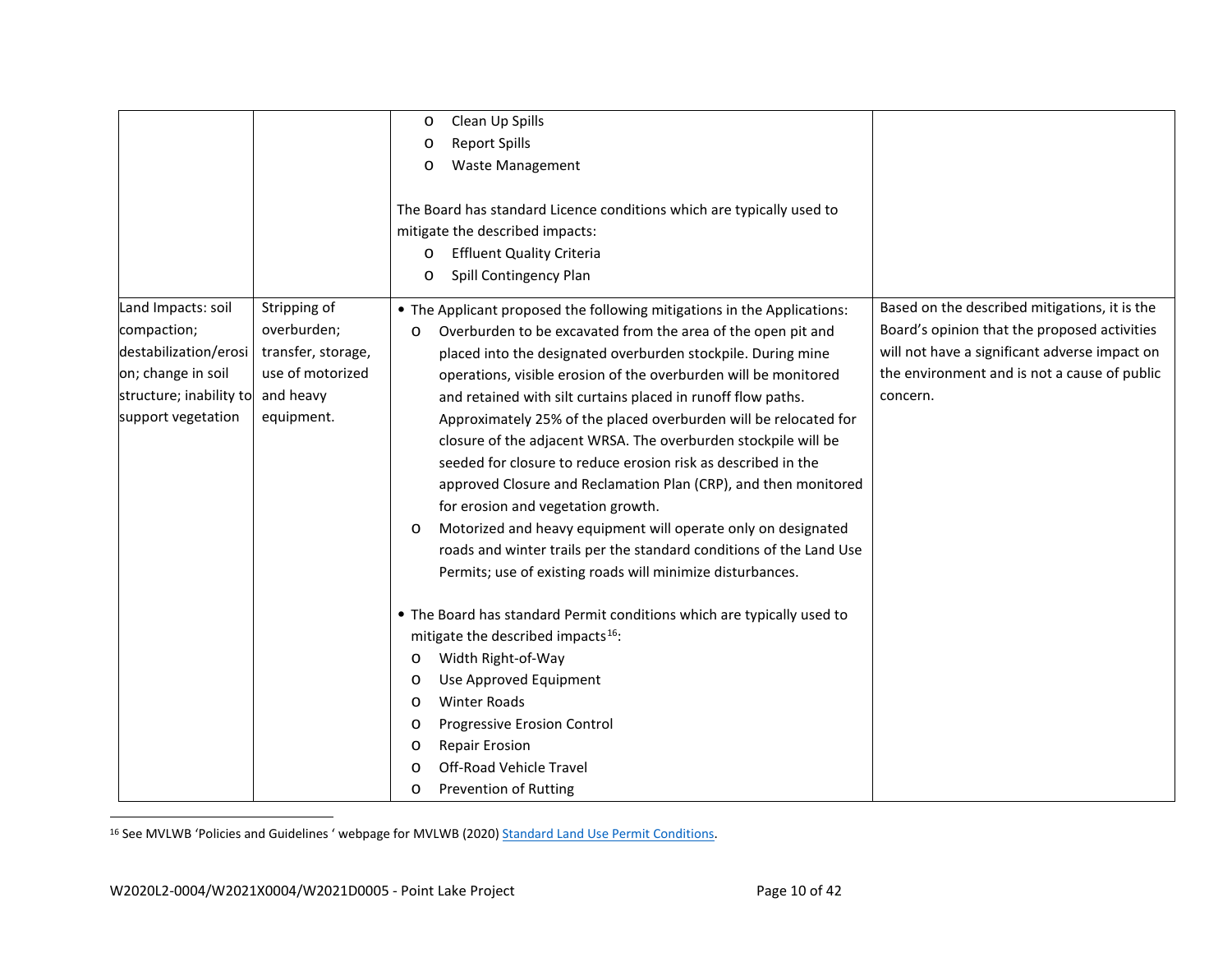|                       |                      | $\circ$ | <b>Suspend Overland Travel</b>                                          |                                               |
|-----------------------|----------------------|---------|-------------------------------------------------------------------------|-----------------------------------------------|
|                       |                      | $\circ$ | Vehicle Movement Freeze-up                                              |                                               |
|                       |                      | $\circ$ | Save and Place Organic Soil                                             |                                               |
|                       |                      |         |                                                                         |                                               |
| Ground water          | Withdrawal of        |         | • The Applicant proposed the following mitigations in the Applications: | Based on the described mitigations, it is the |
| impacts: Water table  | groundwater;         | O       | No active withdrawal of groundwater. Small quantities of shallow        | Board's opinion that the proposed activities  |
| alteration;           | stripping of         |         | groundwater are anticipated to be incidentally intercepted into the     | will not have a significant adverse impact on |
| infiltration changes; | overburden;          |         | open pit and managed as minewater for the duration of mine              | the environment and is not a cause of public  |
| temperature           | transfer, storage,   |         | operations. This will involve transfer of open pit minewater to the     | concern.                                      |
| changes; ground       | and use of           |         | King Pond Settling Facility (KPSF).                                     |                                               |
| water recharge may    | petroleum            | $\circ$ | For closure, the open pit will be flooded with natural lake water       |                                               |
| have excess water     | products and/or      |         | and the local shallow groundwater regime is expected to re-             |                                               |
| (WLWB staff           | chemicals            |         | establish.                                                              |                                               |
| comment 12)           |                      |         |                                                                         |                                               |
|                       |                      |         | • Mitigations proposed during review of Applications:                   |                                               |
|                       |                      | $\circ$ | Arctic noted it was very confident groundwater discharge would be       |                                               |
|                       |                      |         | minimal, and noted the open pit was relatively shallow and would        |                                               |
|                       |                      |         | stay within depth of permafrost. It was observed that other pits        |                                               |
|                       |                      |         | excavated within permafrost all experienced very low groundwater        |                                               |
|                       |                      |         | inflows. The contingency option noted was to pump excess water          |                                               |
|                       |                      |         | to the Lynx pit.                                                        |                                               |
| Permafrost impacts:   | Stripping of         |         | • The Applicant proposed the following mitigations in the Applications: | Based on the described mitigations, it is the |
| Loss or change in     | overburden;          | O       | Overburden to be removed within the area of the open pit and            | Board's opinion that the proposed activities  |
| extent of             | Construction         |         | placed in a stockpile area; permafrost is anticipated to aggrade        | will not have a significant adverse impact on |
| permafrost; changes   | (development or      |         | into the stockpiled overburden and will not degrade.                    | the environment and is not a cause of public  |
| <b>i</b> n seasonal   | alteration;          | $\circ$ | Permafrost expected to aggrade into the road, utility pad, and          | concern.                                      |
| fluctuations; change  | widening,            |         | WRSAs.                                                                  |                                               |
| in persistence        | straightening,       |         |                                                                         |                                               |
|                       | detours),            |         |                                                                         |                                               |
|                       | maintenance, and     |         |                                                                         |                                               |
|                       | operation of lines,  |         |                                                                         |                                               |
|                       | trails rights-of-way |         |                                                                         |                                               |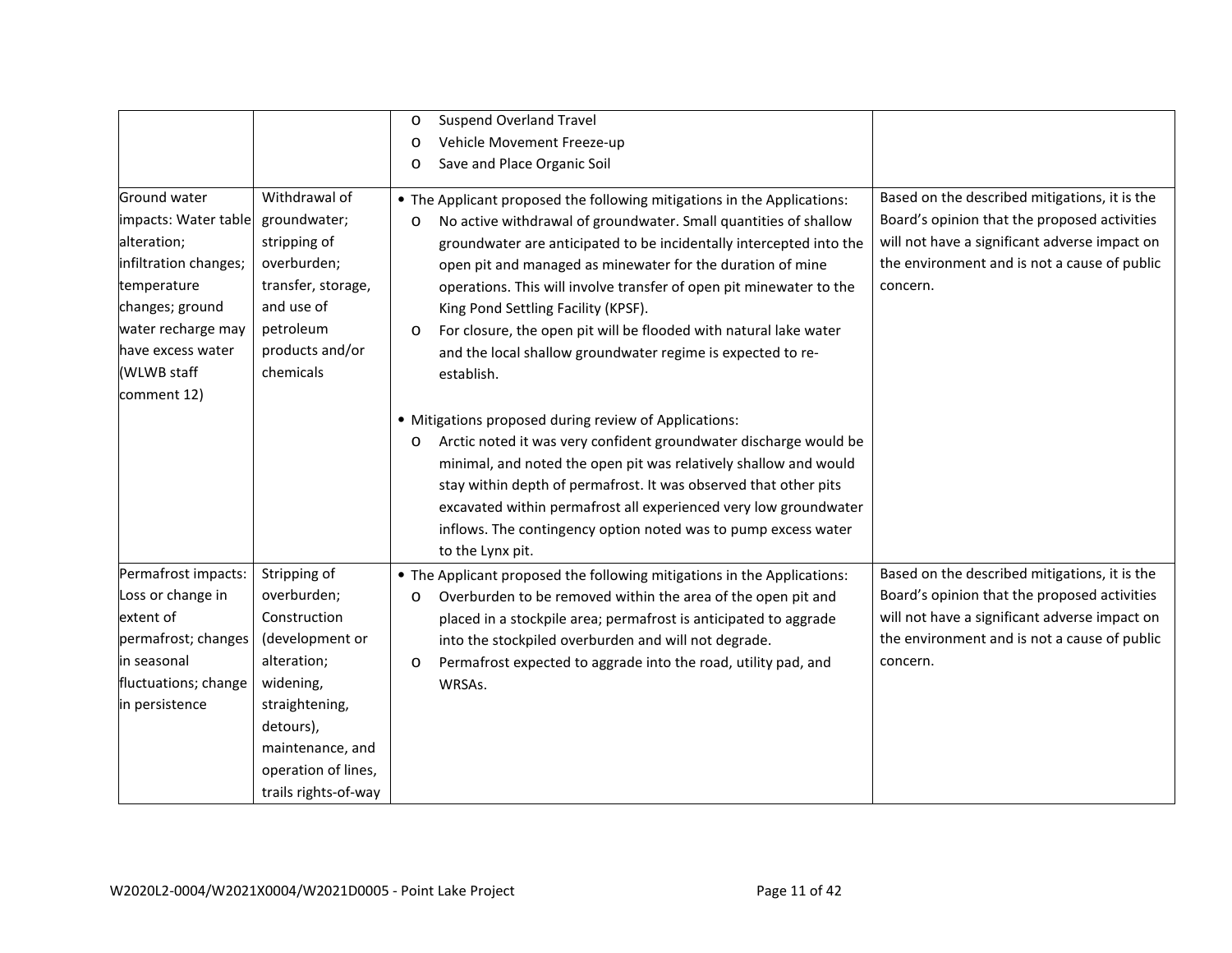| Surface water         | Withdrawal of      |         | • The Applicant proposed the following mitigations in the Applications: | Based on the described mitigations, it is the  |
|-----------------------|--------------------|---------|-------------------------------------------------------------------------|------------------------------------------------|
| impacts from water    | water from a       | $\circ$ | No changes were proposed for new uses of freshwater (outside of         | Board's opinion that the proposed activities   |
| flow or level changes | watercourse;       |         | dewatering of Point Lake). No changes to annual water withdrawal        | will not have a significant adverse impact on  |
| (permanent,           | retaining, storing |         | sources or rates, from those authorized in the W2020L2-0004             | the environment and is not a cause of public   |
| temporary,            | or diverting water |         | Licence for domestic or mine operations purposes are proposed.          | concern.                                       |
| seasonal); drainage   |                    | $\circ$ | Natural flows to Connor Lake and Christine will be reduced but          |                                                |
| pattern changes;      |                    |         | diverted water will remain in same local watershed due to               | This potential impact(s) and mitigation(s) are |
| wetland impairment;   |                    |         | discharge through KPSF.                                                 | discussed further is subsection 5.3.3 of this  |
| and additional water  |                    | $\circ$ | Water balance evaluations for KPSF have been verified to                | Reasons for Decision.                          |
| withdrawal for water  |                    |         | demonstrate Point Lake minewater can be effectively managed             |                                                |
| balance               |                    |         | under existing Licence requirements which protect downstream            |                                                |
| augmentation (DFO     |                    |         | surface water.                                                          |                                                |
| comment 3)            |                    | $\circ$ | At closure, the open pit will be flooded with water from Lac du         |                                                |
|                       |                    |         | Sauvage to the same or approved water elevation and natural             |                                                |
|                       |                    |         | surface water flow re-established.                                      |                                                |
|                       |                    | $\circ$ | Dewatering Plan provided to outline activities and scheduling for       |                                                |
|                       |                    |         | dewatering for mitigating hydrological impacts.                         |                                                |
|                       |                    |         | • Mitigations proposed during review of Applications:                   |                                                |
|                       |                    | O       | DFO comment 3: In response to DFO noting water withdrawal may           |                                                |
|                       |                    |         | be required for water balance augmentation, Arctic responded            |                                                |
|                       |                    |         | that mitigation measures will be considered after potential effects     |                                                |
|                       |                    |         | are identified, and this information will be presented to DFO           |                                                |
|                       |                    |         | through the "Request for Review Process".                               |                                                |
|                       |                    |         |                                                                         |                                                |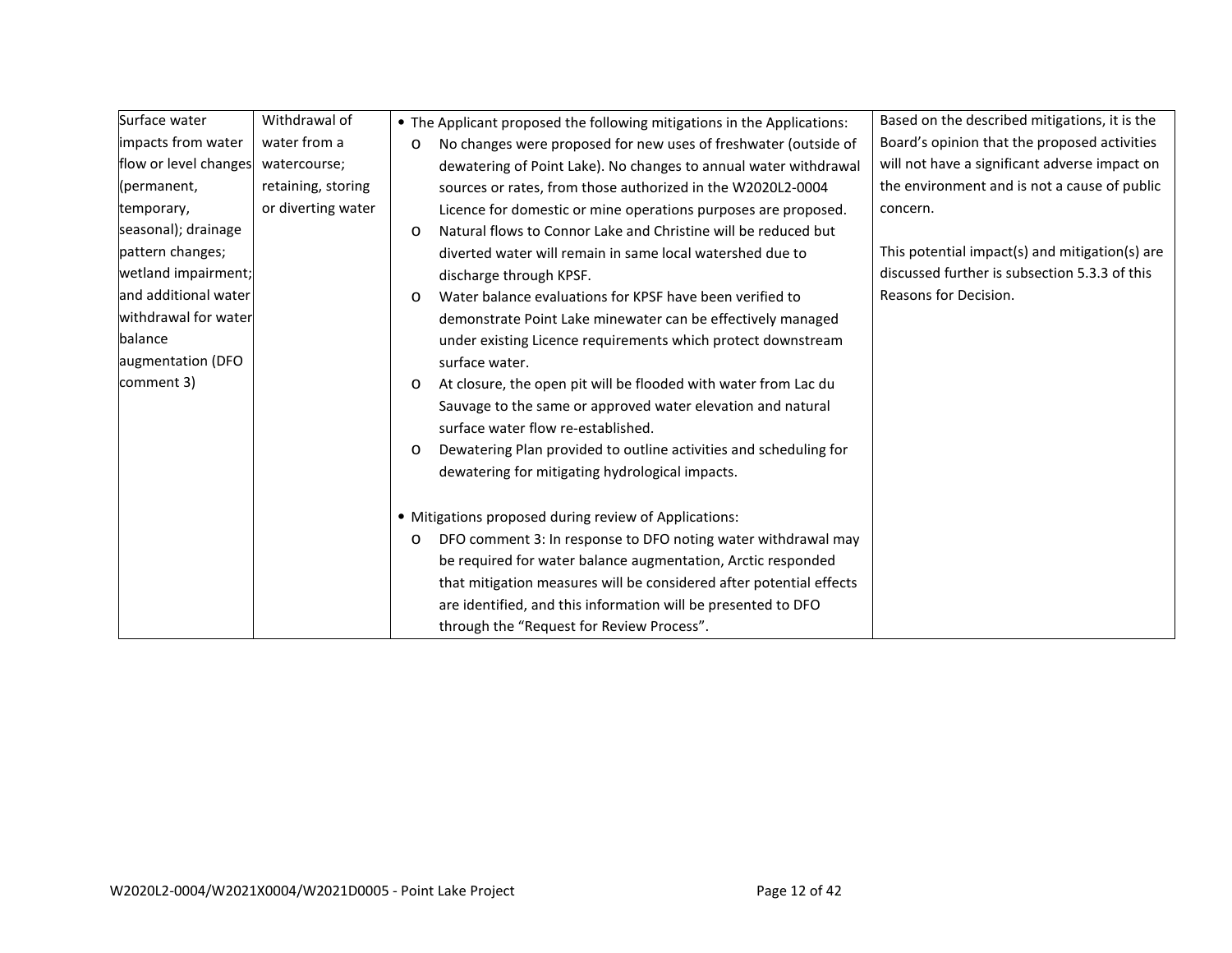| Impacts to surface   | Transfer, storage, | • The Applicant proposed the following mitigations in the Applications:    | Based on the described mitigations, it is the  |
|----------------------|--------------------|----------------------------------------------------------------------------|------------------------------------------------|
| water quality due to | and use of         | No bulk storage of petroleum products or chemicals on-site.<br>$\circ$     | Board's opinion that the proposed activities   |
| contaminants/inputs  | petroleum          | Mobile equipment will be re-fueled off-site or by a mobile fuel<br>O       | will not have a significant adverse impact on  |
| ; seepage and/or     | products and/or    | truck with established procedures.                                         | the environment and is not a cause of public   |
| runoff from WRSAs    | chemicals near a   | A small diesel generator with a day-tank will be re-filled by a<br>$\circ$ | concern.                                       |
| and Overburden       | watercourse;       | mobile fuel truck using established procedures. The day tank will          |                                                |
| Stockpile (ECCC      | stripping of       | include secondary containment to the satisfaction of the Inspector.        | This potential impact(s) and mitigation(s) are |
| comment 5, WLWB      | overburden         | Spills will be reported and remediated according to approved<br>$\circ$    | discussed further is subsection 5.3.2 of this  |
| staff comment 5,     | adjacent to a      | WMP and SECP.                                                              | Reasons for Decision.                          |
| IEMA comment 8,      | watercourse;       | Seepage and runoff from WRSA during operations to be collected<br>O        |                                                |
| TG comments 6, 7, 8, | excavation or      | in sumps and managed as minewater.                                         |                                                |
| 9, 10, and 13)       | stockpiling of     | Water quality evaluations for KPSF have been verified to<br>$\circ$        |                                                |
|                      | earth or gravel    | demonstrate Point Lake minewater can be effectively managed                |                                                |
|                      | adjacent to a      | under existing Effluent Quality Criteria (EQC) and Licence                 |                                                |
|                      | watercourse;       | requirements which protect downstream surface water.                       |                                                |
|                      | stockpiling of     | Overburden stockpile will be monitored for visible erosion and<br>$\circ$  |                                                |
|                      | overburden or      | controlled by silt curtains.                                               |                                                |
|                      | waste rock         | Residual stockpile after operations will be seeded to reduce<br>O          |                                                |
|                      |                    | erosion risk using methods described in approved CRP and will be           |                                                |
|                      |                    | monitored for erosion and vegetation growth.                               |                                                |
|                      |                    | • Mitigations proposed during review of Applications with respect to       |                                                |
|                      |                    | water quality impacts from run/off seepage from WRSAs and                  |                                                |
|                      |                    | Overburden stockpile:                                                      |                                                |
|                      |                    | Overburden sediment (ECCC comment 5, TG comment 6, and<br>O                |                                                |
|                      |                    | WLWB staff comment 5): Arctic responded that monitoring for                |                                                |
|                      |                    | excess sediment in runoff from the overburden stockpile would be           |                                                |
|                      |                    | done via the WRSA Seepage Surveys, which would result in                   |                                                |
|                      |                    | sediment management as necessary. Arctic noted no chemical                 |                                                |
|                      |                    | contaminants of concern in the overburden, that it would be                |                                                |
|                      |                    | actively revegetated for closure to address long-term                      |                                                |
|                      |                    | sedimentation risks, and that it would be used for reclamation             |                                                |
|                      |                    | when opportunities arose which would be determined through the             |                                                |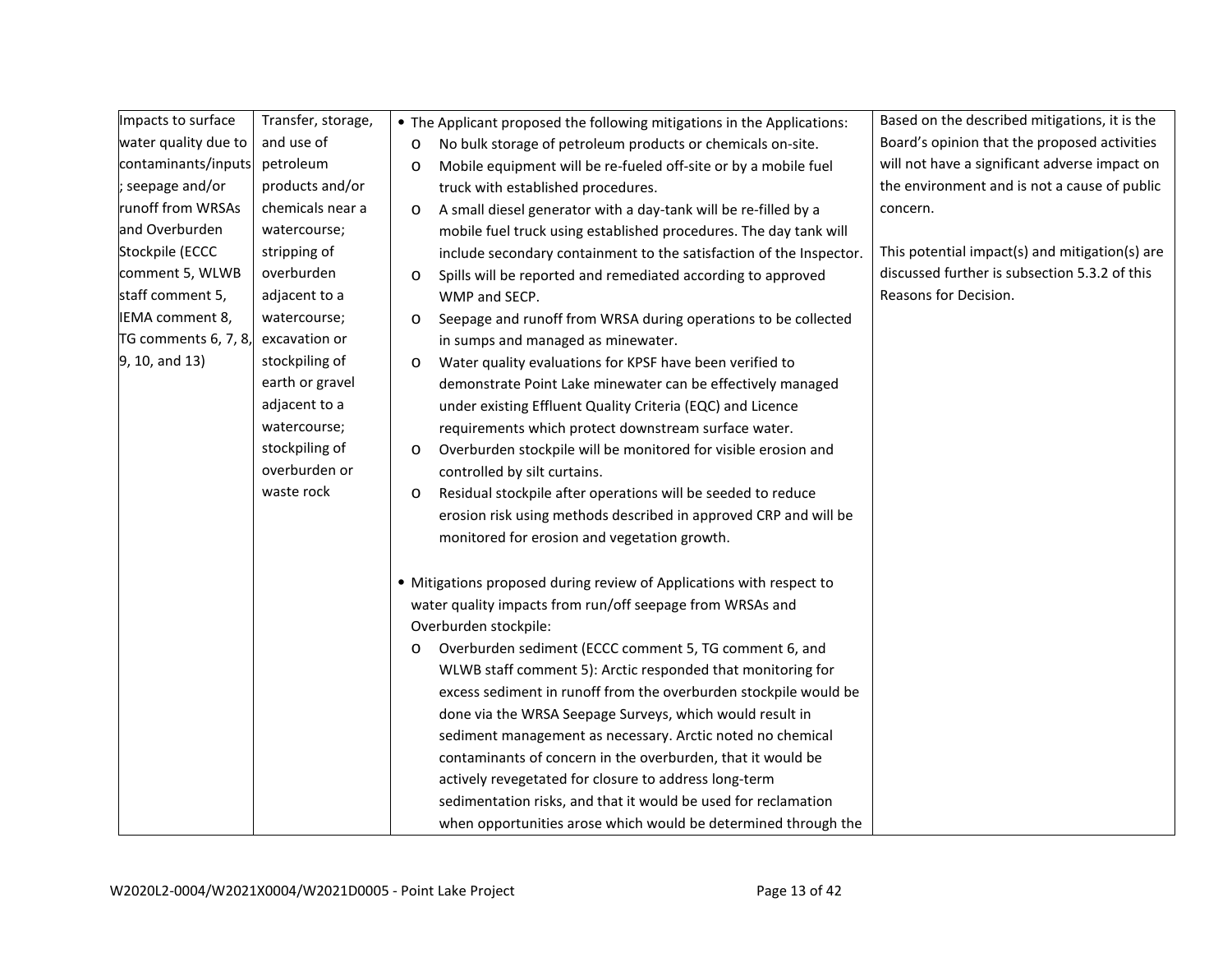|         | reclamation research plan.                                          |  |
|---------|---------------------------------------------------------------------|--|
| $\circ$ | Seepage from Potentially Acid Generating (PAG) Rock (IEMA           |  |
|         | comment 8; TG comments 7, 8, 9, 10, and 13; WLWB comment 5):        |  |
|         | Arctic responded during operations all seepage would be collected   |  |
|         | in two sumps and would be sampled as per the Surveillance           |  |
|         | Network Program (SNP). Arctic noted that it was arranging for       |  |
|         | additional laboratory tests including Shake Flask Extraction (SFE)  |  |
|         | and would have a management plan that included seepage              |  |
|         | collection and placement of a thermally protective cover.           |  |
| $\circ$ | Arctic also noted that the newly proposed WRSA Seepage              |  |
|         | Response Framework could include the Point Lake WRSA.               |  |
| $\circ$ | Arctic plans to cover the entire surface so no metasediment is      |  |
|         | exposed. Arctic responded that the seepage from the WRSAs           |  |
|         | would be collected and monitored during closure and post-closure    |  |
|         | until it was safe for direct release, and that as such it did not   |  |
|         | consider post-closure seepage predictions necessary at this time.   |  |
| $\circ$ | Arctic noted that there was significantly less waste rock from the  |  |
|         | Point Lake pit as compared with the Jay Project. The Board          |  |
|         | recognizes that the higher percentage of metasediment at the        |  |
|         | Point Lake Project indicates a higher risk of seepage issues but    |  |
|         | notes the commitment from Arctic to continue collection of          |  |
|         | seepage from the WRSAs until the seepage is safe for direct         |  |
|         | release. The Board also notes that the interim CRP also accounts    |  |
|         | for this uncertainty at other stockpiles on the Ekati site and that |  |
|         | the Point Lake Project, if approved, would need to be incorporated  |  |
|         | into the closure planning process.                                  |  |
| $\circ$ | Use of Lynx diabase in construction (TG comment 11): Potential      |  |
|         | post-closure water quality issues were raised, and it was           |  |
|         | recommended that this issue be considered further during the        |  |
|         | water licencing proceeding. The Board also recognizes that the      |  |
|         | diabase risk mitigation program is intended to ensure that Lynx     |  |
|         | diabase is only used for appropriate construction purposes.         |  |
|         |                                                                     |  |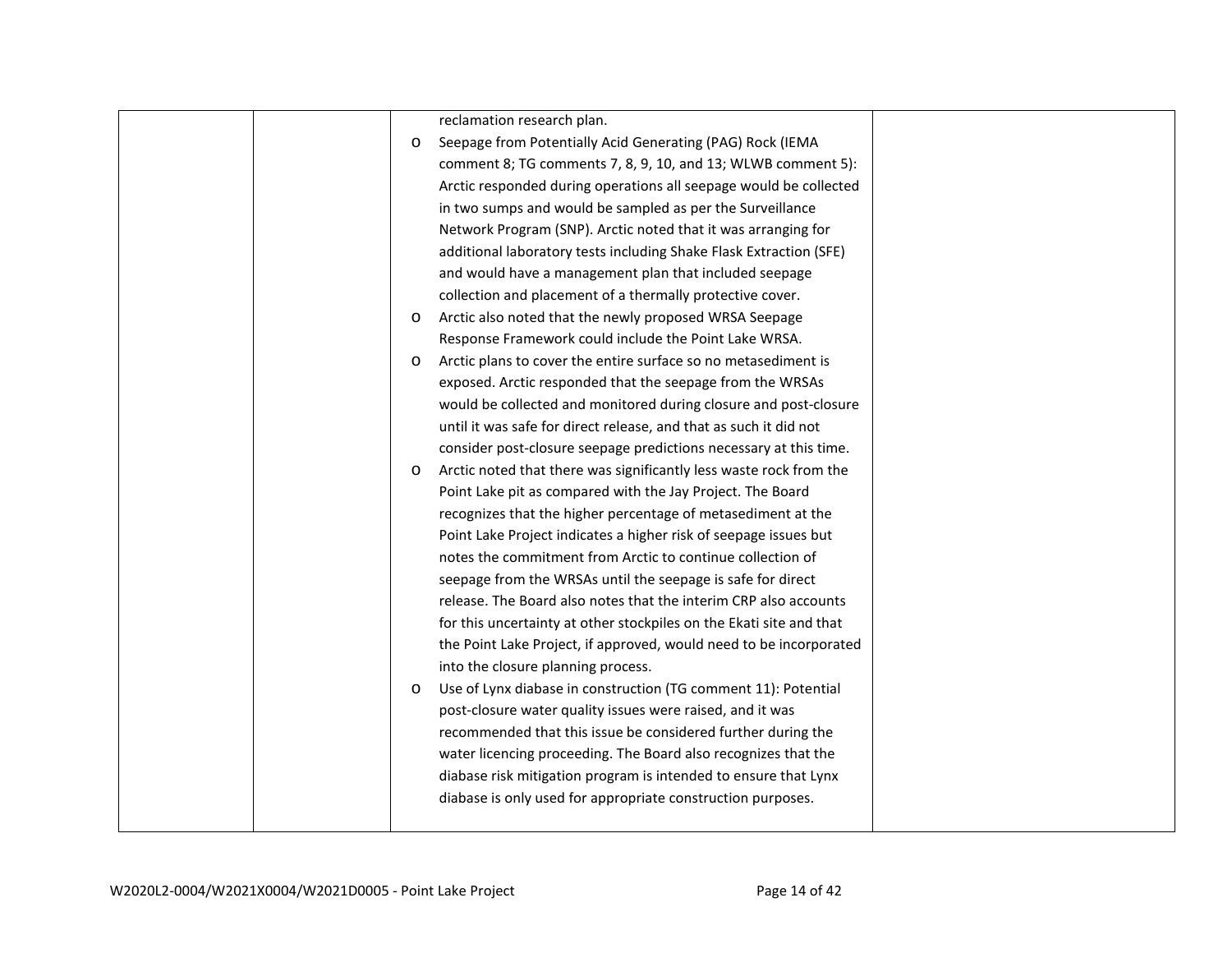<span id="page-16-0"></span>

|                     |             | • The Board has standard Licence conditions that are typically used to       |                                               |
|---------------------|-------------|------------------------------------------------------------------------------|-----------------------------------------------|
|                     |             | mitigate the potential impacts described above <sup>17</sup> :               |                                               |
|                     |             | <b>Effluent Quality Criteria</b><br>O                                        |                                               |
|                     |             | <b>Effluent Quality - Toxicity</b><br>$\circ$                                |                                               |
|                     |             | <b>Effluent Discharge</b><br>$\circ$                                         |                                               |
|                     |             | <b>Testing Before Discharge</b><br>$\circ$                                   |                                               |
|                     |             | Effluent Quality Criteria - Exceedance<br>$\circ$                            |                                               |
|                     |             | Spill Contingency Plan<br>$\circ$                                            |                                               |
|                     |             | <b>Report Spills</b><br>$\circ$                                              |                                               |
|                     |             | Spill Prevention and Response Equipment<br>$\circ$                           |                                               |
|                     |             | Clean Up Spills<br>$\circ$                                                   |                                               |
|                     |             | Material Storage - Ordinary High-Water Mark<br>$\circ$                       |                                               |
|                     |             | Objective - Prevent Waste Into Water<br>O                                    |                                               |
|                     |             | Daily Inspections of Discharge Locations<br>$\circ$                          |                                               |
|                     |             | <b>Erosion Control</b><br>$\circ$                                            |                                               |
|                     |             | <b>Construction Material - Geochemical Criteria</b><br>$\circ$               |                                               |
|                     |             | Water Intake Screen<br>$\circ$                                               |                                               |
|                     |             | <b>Wastewater Use</b><br>O                                                   |                                               |
| Impacts to water    | Dewatering; | • The Applicant proposed the following mitigations in the Applications:      | Based on the described mitigations, it is the |
| quality of KPSF and | minewater   | Dewatering Plan submitted to outline mitigations during<br>$\circ$           | Board's opinion that the proposed activities  |
| Lynx Pit from       | management  | dewatering.                                                                  | will not have a significant adverse impact on |
| dewatering and      |             |                                                                              | the environment and is not a cause of public  |
| minewater inputs    |             | • Mitigations proposed during review of Applications:                        | concern.                                      |
| (WLWB staff         |             | Arctic responded that it had a high degree of confidence that the<br>$\circ$ |                                               |
| comments 11 and     |             | KPSF and Lynx pit could safely accommodate the second stage                  |                                               |
| 13)                 |             | dewatering, and that the KPSF had previously been used to                    |                                               |
|                     |             | effectively manage minewater within EQC. It was noted that Total             |                                               |
|                     |             | Suspended Solids (TSS) concentrations had not been modelled                  |                                               |
|                     |             | during dewatering, given the short time frame of the program, and            |                                               |
|                     |             | that Arctic's site-specific experience with suspended sediment               |                                               |
|                     |             | when dewatering has demonstrated it settles quickly; it was                  |                                               |

<sup>17</sup> See MVLWB 'Policies and Guidelines ' webpage for MVLWB (2020[\) Standard Water Licence Conditions and Schedules.](https://mvlwb.com/sites/default/files/standard_water_licence_conditions_and_schedules_-_basic_-_apr_20_20.pdf)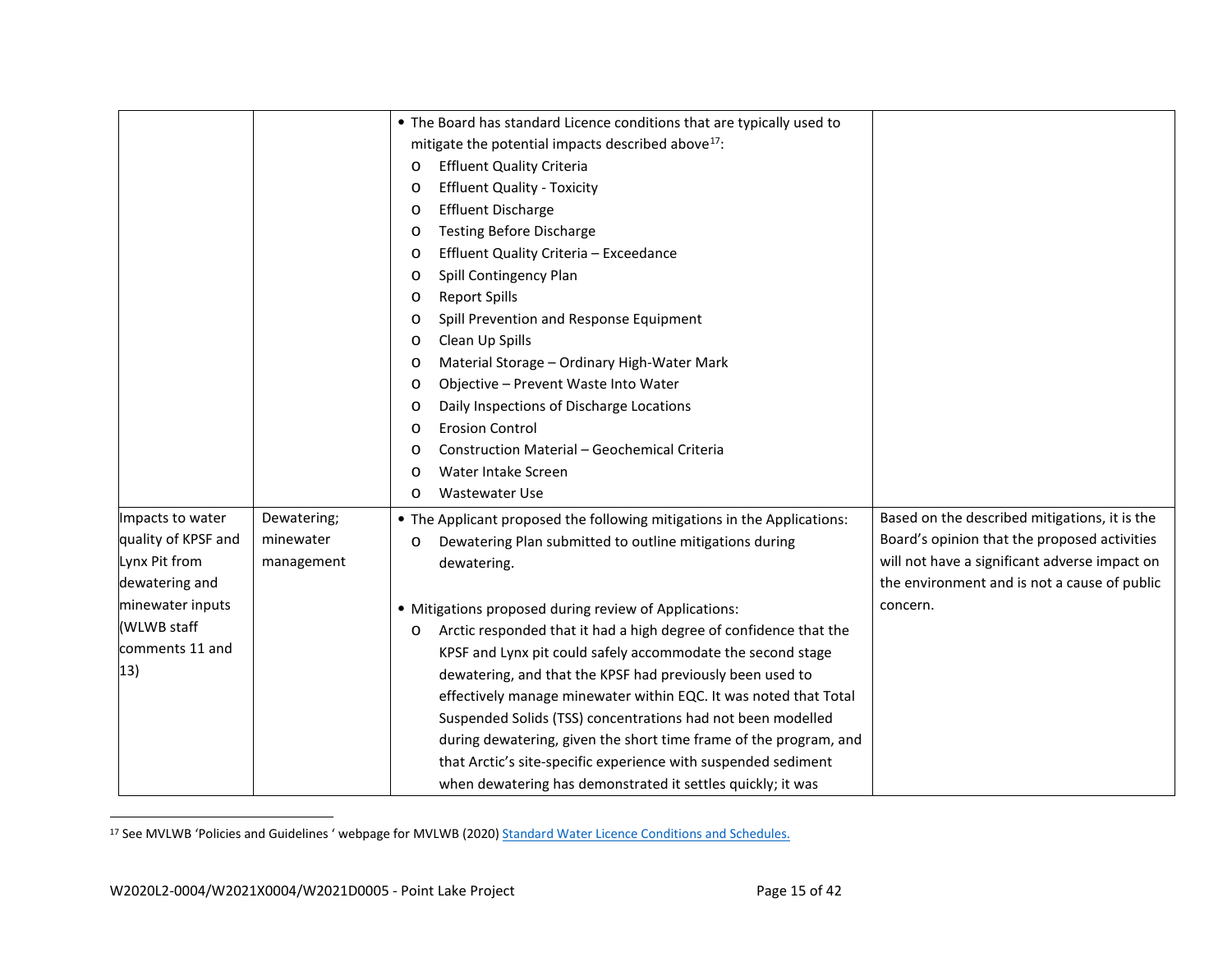|                     |                 | further identified that the dewatering inflows would have a                |                                               |
|---------------------|-----------------|----------------------------------------------------------------------------|-----------------------------------------------|
|                     |                 | positive effect on water quality as it would mix with Misery               |                                               |
|                     |                 | underground minewater.                                                     |                                               |
|                     |                 | There is a contingency of pumping water to the Lynx Pit. Arctic<br>$\circ$ |                                               |
|                     |                 | noted that the use of Lynx Pit to accommodate Point Lake                   |                                               |
|                     |                 | dewatering would improve water quality in the pit, and closure of          |                                               |
|                     |                 | Lynx pit would likely be accelerated by the volume. There is the           |                                               |
|                     |                 | additional contingency of pumping water back to Misery open pit if         |                                               |
|                     |                 | closure water quality criteria for in-pit concentrations are not           |                                               |
|                     |                 | achieved at Lynx pit.                                                      |                                               |
| Impacts to surface  | Dewatering;     | • The Applicant proposed the following mitigations in the Applications:    | Based on the described mitigations, it is the |
| water quality (ECCC | blasting;       | Dewatering Plan submitted to outline mitigations for erosion<br>O          | Board's opinion that the proposed activities  |
| comments 2, 3, and  | excavation or   | during dewatering.                                                         | will not have a significant adverse impact on |
| 4)                  | stockpiling of  |                                                                            | the environment and is not a cause of public  |
|                     | earth or gravel | • Mitigations proposed during review of Applications related to            | concern.                                      |
|                     | adjacent to a   | monitoring:                                                                |                                               |
|                     | watercourse     | Uncertainty of Water quality monitoring during dewatering (ECCC<br>$\circ$ |                                               |
|                     |                 | comment 2): ECCC noted water quality monitoring in the receiving           |                                               |
|                     |                 | environment was not mentioned in the Point Lake Dewatering                 |                                               |
|                     |                 | Plan, and recommended the Proponent provide information                    |                                               |
|                     |                 | related to receiving environment monitoring during dewatering.             |                                               |
|                     |                 | Arctic responded that the monitoring of suspended sediment and             |                                               |
|                     |                 | other constituents in the outflow is the established and effective         |                                               |
|                     |                 | method for preventing effects, and that additional monitoring was          |                                               |
|                     |                 | not necessary as the Point Lake water is similar to the quality of         |                                               |
|                     |                 | Lac du Sauvage. The Board notes the Point Lake Dewatering Plan             |                                               |
|                     |                 | outlines sampling for the dewatering outflow for pH, TSS, and              |                                               |
|                     |                 | turbidity, as well as visual erosion checks. Water quality samples         |                                               |
|                     |                 | are to be collected in association with the SNP, and grab samples          |                                               |
|                     |                 | from the dewatering outflow will be collected prior to dewatering          |                                               |
|                     |                 | and on the last day of dewatering for TSS, total ammonia, major            |                                               |
|                     |                 | ions, physical parameters, and total metals.                               |                                               |
|                     |                 | Uncertainty of Water quality monitoring during Operations (ECCC<br>$\circ$ |                                               |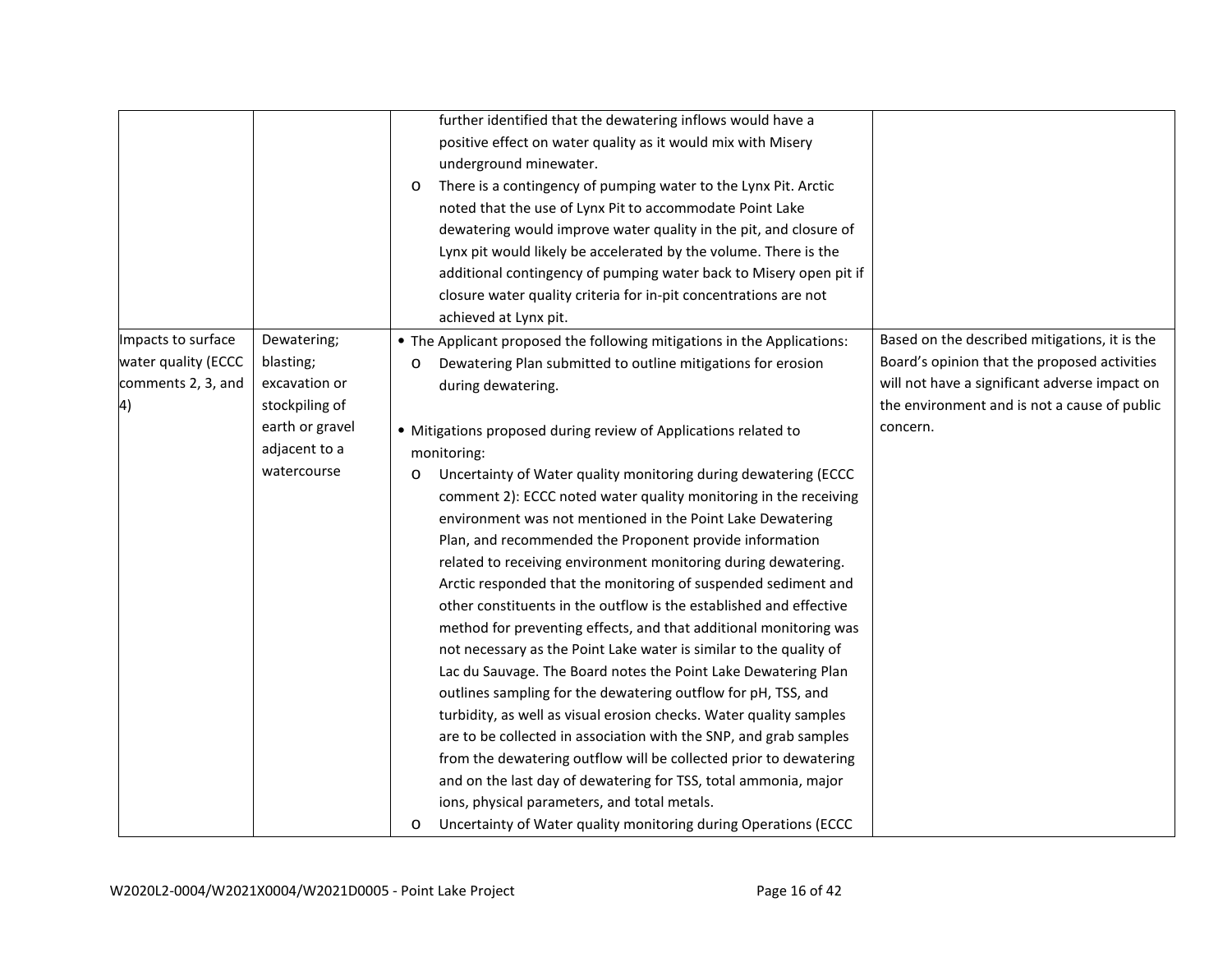|                      |                     |         | comment 3): Arctic responded that the potential effect on water         |                                               |
|----------------------|---------------------|---------|-------------------------------------------------------------------------|-----------------------------------------------|
|                      |                     |         | quality was dust from blasting, and that experience and previous        |                                               |
|                      |                     |         | monitoring demonstrates there was a low risk to water quality in        |                                               |
|                      |                     |         | these lakes. Arctic noted that as a precautionary measure a full        |                                               |
|                      |                     |         | suite of water quality data is planned to be collected. Arctic also     |                                               |
|                      |                     |         | noted that the potential effect was temporary with a duration of        |                                               |
|                      |                     |         | four to five years of mining activity, and that amending the Aquatic    |                                               |
|                      |                     |         | Effects Monitoring Program (AEMP) for the Project was complex           |                                               |
|                      |                     |         | and unnecessary for the nature and scope of risk identified.            |                                               |
|                      |                     | O       | The Board recognizes these proposed monitoring details (e.g.,           |                                               |
|                      |                     |         | parameters, frequency, duration, etc.) are not yet approved and         |                                               |
|                      |                     |         | there is still opportunity for discussion amongst Parties.              |                                               |
|                      |                     | O       | Minimal Thinner Lake baseline data for determining Overburden           |                                               |
|                      |                     |         | Stockpile erosion runoff impacts (ECCC comment 4): Arctic               |                                               |
|                      |                     |         | responded that baseline data was collected at Thinner Lake during       |                                               |
|                      |                     |         | under-ice and open-water seasons of 2019 and 2020, and that             |                                               |
|                      |                     |         | additional data was being collected for 2021. Arctic noted it           |                                               |
|                      |                     |         | believed the three years of data was considered sufficient to           |                                               |
|                      |                     |         | evaluate potential effects of runoff from the overburden stockpile      |                                               |
|                      |                     |         | on Thinner Lake, and that if changes were observed, sediment            |                                               |
|                      |                     |         | and/or erosion control measures could be implemented.                   |                                               |
|                      |                     | O       | The Board notes that the AEMP includes sites in Lac du Sauvage,         |                                               |
|                      |                     |         | and the rest of the proceeding can explore and determine if             |                                               |
|                      |                     |         | changes to the AEMP would be needed to monitor for impacts.             |                                               |
| Impacts to surface   | Blasting and use of |         | • The Applicant proposed the following mitigations in the Applications: | Based on the described mitigations, it is the |
| water quality:       | explosives          | $\circ$ | Nitrogen from blasting can become locally airborne; blast design        | Board's opinion that the proposed activities  |
| atmospheric          |                     |         | and operating procedures aim to minimize this impact. Applicant         | will not have a significant adverse impact on |
| nitrogen losses from |                     |         | also notes that operationally, nitrogen losses represent poor           | the environment and is not a cause of public  |
| blasting (WLWB staff |                     |         | blasting outcomes and product wastage and are undesirable               | concern.                                      |
| comment 1)           |                     |         | operationally. Connor, Alexia, and Thinner Lakes to be monitored        |                                               |
|                      |                     |         | for nitrogen compounds to verify atmospheric losses and initiate        |                                               |
|                      |                     |         | adaptive management as needed.                                          |                                               |
|                      |                     |         |                                                                         |                                               |
|                      |                     |         |                                                                         |                                               |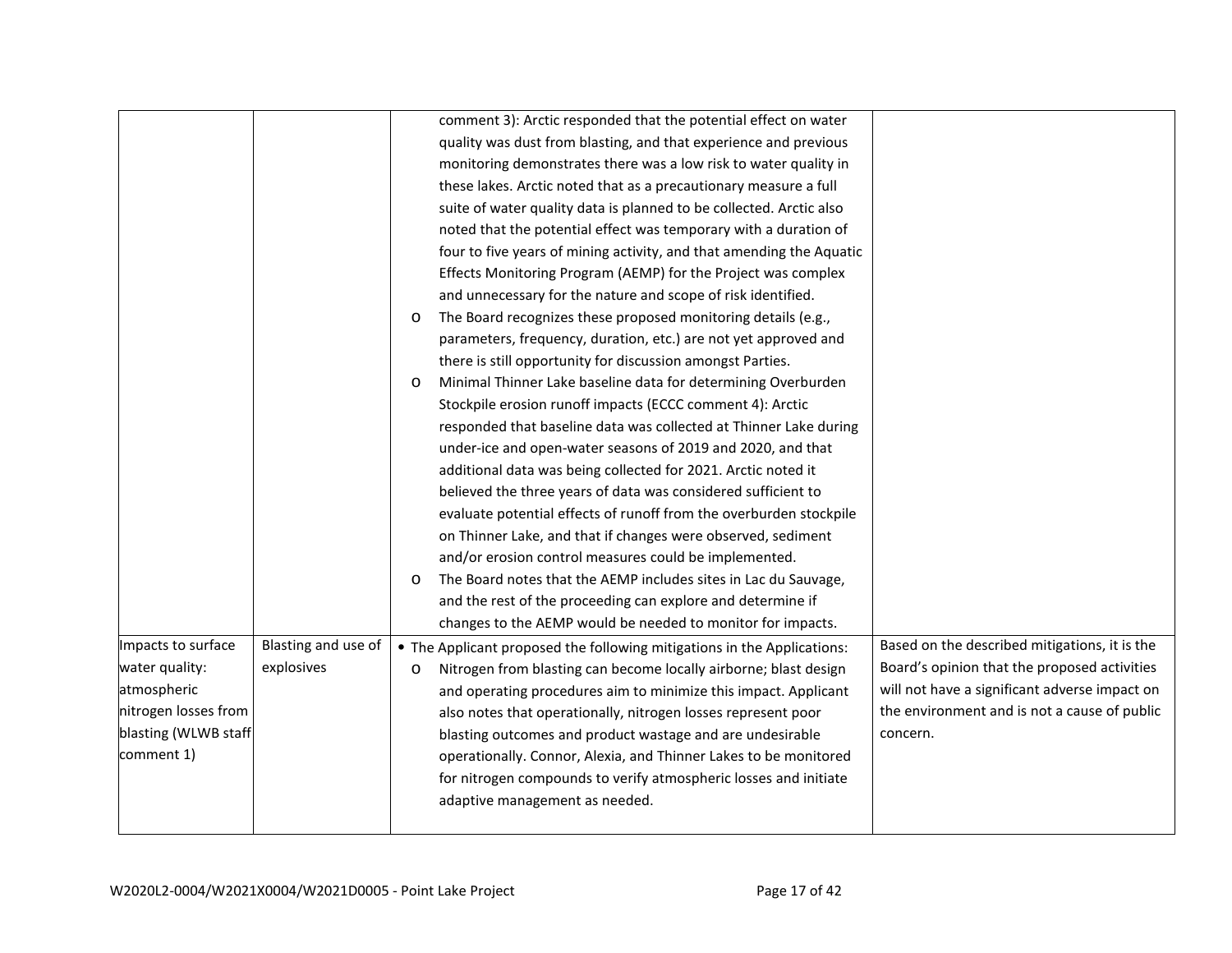|                           |                          | • Mitigations proposed during review of Applications:                                                                                 |                                               |
|---------------------------|--------------------------|---------------------------------------------------------------------------------------------------------------------------------------|-----------------------------------------------|
|                           |                          | Atmospheric nitrogen losses from blasting (WLWB staff comment<br>$\circ$                                                              |                                               |
|                           |                          | 1): Arctic responded that it proposed water quality samples be                                                                        |                                               |
|                           |                          | collected at Connor, Alexia, and Thinner Lakes twice per open                                                                         |                                               |
|                           |                          | water season through the SNP which would provide appropriate                                                                          |                                               |
|                           |                          | reporting mechanisms, and initiate adaptive management when                                                                           |                                               |
|                           |                          | needed.                                                                                                                               |                                               |
| Air impacts: changes      | <b>Burning of fossil</b> | • The Applicant proposed the following mitigations in the Applications:                                                               | Based on the described mitigations, it is the |
| in air quality; harm      | fuels; mobilization      | Diesel generator to supply electricity demand for Project. Fossil<br>$\circ$                                                          | Board's opinion that the proposed activities  |
| to living things;         | and operation of         | fuel usage and emissions minimized through operating procedures                                                                       | will not have a significant adverse impact on |
| increased                 | equipment for            | including regular maintenance, inventory control, and minimizing                                                                      | the environment and is not a cause of public  |
| greenhouse gases;         | construction and         | equipment usage. Green House Gas emissions are publicly                                                                               | concern.                                      |
| effectiveness of Air      | operational              | reported and evaluated through the Mining Association of Canada                                                                       |                                               |
| <b>Quality Monitoring</b> | activities;              | Towards Sustainable Mining program.                                                                                                   |                                               |
| Program (AQMP)            | increased road           | Road traffic on Misery Road will be above current levels but<br>$\circ$                                                               |                                               |
| and mitigation            | traffic                  | expected to be similar to those that underwent environmental                                                                          |                                               |
| options                   |                          | assessment for the Jay Project. Mitigation measures in please for                                                                     |                                               |
|                           |                          | road dust include speed limits and use of dust suppressant; road                                                                      |                                               |
|                           |                          | dust to be monitored and results used to enhance on-going                                                                             |                                               |
|                           |                          | mitigations.                                                                                                                          |                                               |
|                           |                          | • Mitigations proposed during review of Applications:                                                                                 |                                               |
|                           |                          | AQMP effectiveness and potential mitigation options (DKFN<br>$\circ$                                                                  |                                               |
|                           |                          | comment 5): When questioned about the effectiveness of the                                                                            |                                               |
|                           |                          | AQMP, Arctic responded that it is implemented to monitor site-                                                                        |                                               |
|                           |                          | wide meteorological data, air contaminant and greenhouse gas                                                                          |                                               |
|                           |                          | emissions, ambient air quality, and dust deposition. Arctic noted                                                                     |                                               |
|                           |                          |                                                                                                                                       |                                               |
|                           |                          | that the AQMP tracks the effectiveness of air quality programs at<br>Ekati but does not contain specific mitigation measures. Lessons |                                               |
|                           |                          | learned from previous dust suppressant projects would be                                                                              |                                               |
|                           |                          | assessed for use in high-traffic areas of the Point Lake Project.                                                                     |                                               |
|                           |                          | Arctic also noted that as part of the review process it would review                                                                  |                                               |
|                           |                          |                                                                                                                                       |                                               |
|                           |                          | and propose updates to the AQMP to incorporate the Point Lake                                                                         |                                               |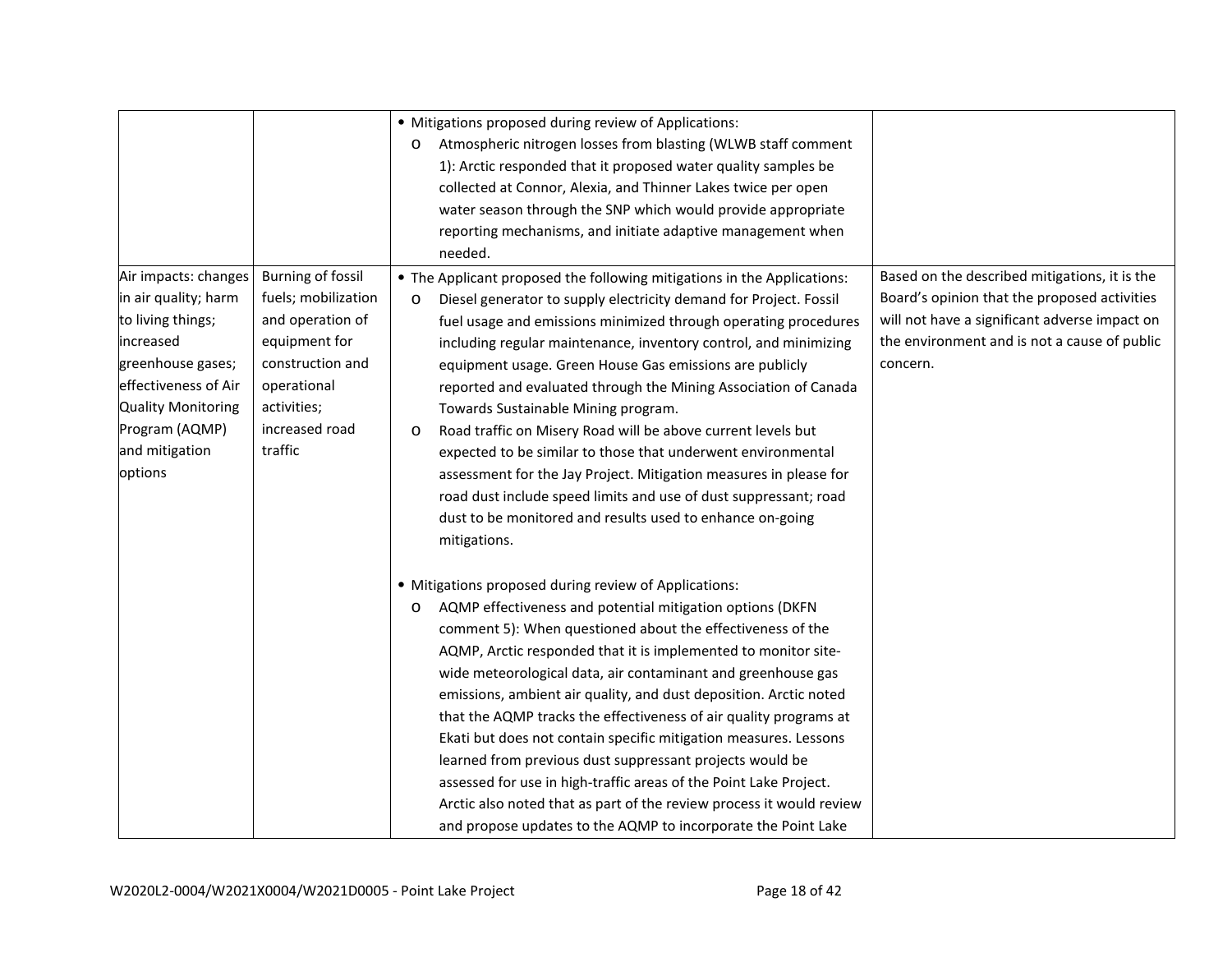|                                                                                                                                                                                                                                                                         |                                                                                                                                                                                                                                                                                                                                                                                                                                                    | Project.                                                                                                                                                                                                                                                                                                                                                                                                                                                                                                                                                                                                                                                                                                                                                                                                                                                                                                                                                                                                                                                                                                                                                                                                                                                                                                                                                                                                                                                                                                                                                                                                                                          |                                                                                                                                                                                                            |
|-------------------------------------------------------------------------------------------------------------------------------------------------------------------------------------------------------------------------------------------------------------------------|----------------------------------------------------------------------------------------------------------------------------------------------------------------------------------------------------------------------------------------------------------------------------------------------------------------------------------------------------------------------------------------------------------------------------------------------------|---------------------------------------------------------------------------------------------------------------------------------------------------------------------------------------------------------------------------------------------------------------------------------------------------------------------------------------------------------------------------------------------------------------------------------------------------------------------------------------------------------------------------------------------------------------------------------------------------------------------------------------------------------------------------------------------------------------------------------------------------------------------------------------------------------------------------------------------------------------------------------------------------------------------------------------------------------------------------------------------------------------------------------------------------------------------------------------------------------------------------------------------------------------------------------------------------------------------------------------------------------------------------------------------------------------------------------------------------------------------------------------------------------------------------------------------------------------------------------------------------------------------------------------------------------------------------------------------------------------------------------------------------|------------------------------------------------------------------------------------------------------------------------------------------------------------------------------------------------------------|
| Vegetation impacts:<br>direct loss of<br>vegetation and loss<br>of Species at Risk or<br>may-be-at-risk<br>plants; change in<br>species composition;<br>introduction of non-<br>native (invasive)<br>species; increased<br>risk of fire;<br>compaction of<br>vegetation | Stripping of<br>overburden;<br>construction<br>(development or<br>alteration:<br>widening,<br>straightening,<br>detours),<br>maintenance, and<br>operation of lines,<br>trails, or rights-of-<br>way; reclamation<br>activities (levelling,<br>contouring,<br>placement of fines<br>or woody debris,<br>re-vegetation,<br>fertilization);<br>excavation or<br>stockpiling of<br>earth and/or<br>gravel; use of<br>motorized and<br>heavy equipment | • The Applicant proposed the following mitigations in the Applications:<br>Direct loss of vegetation expected from overburden stripping from<br>$\circ$<br>around Point Lake perimeter and overburden submerged in the<br>lake; overburden to be stockpiled and will be re-seeded at closure.<br>Site access road and utility pad will disturb area of approximately<br>$\circ$<br>2.1 ha but disturbance area is minimized by using existing roads<br>and infrastructure.<br>The CRP is subject to public review and approval and will guide<br>O<br>reclamation activities for re-vegetation; including overburden<br>stockpile seeding and road/utility pad scarification.<br>• Mitigations proposed during review of Applications:<br>TG noted that Arctic did not plan to vegetate the WRSAs at closure<br>$\circ$<br>and believed it should be further discussed (TG comment 5). Arctic<br>responded that the proposed closure cover for the Point Lake<br>WRSA was construction rock and not able to be revegetated. The<br>Board notes that Arctic indicated the rock surfacing was necessary<br>for the WRSAs for erosion prevention and believes further<br>discussion on the most appropriate cover design, including<br>potential revegetation, can be discussed through the closure and<br>reclamation planning process.<br>• The Board has standard Permit conditions which are typically used to<br>mitigate the described impacts for direct loss of vegetation, increased<br>risk of fire, and compaction of vegetation:<br>Width Right-of-Way<br>O<br><b>Detours and Crossings</b><br>$\circ$<br><b>Winter Roads</b><br>$\circ$ | Based on the described mitigations, it is the<br>Board's opinion that the proposed activities<br>will not have a significant adverse impact on<br>the environment and is not a cause of public<br>concern. |
|                                                                                                                                                                                                                                                                         |                                                                                                                                                                                                                                                                                                                                                                                                                                                    | Off-Road Vehicle Travel<br>$\circ$<br><b>Prevention of Rutting</b><br>O<br><b>Suspend Overland Travel</b><br>$\circ$                                                                                                                                                                                                                                                                                                                                                                                                                                                                                                                                                                                                                                                                                                                                                                                                                                                                                                                                                                                                                                                                                                                                                                                                                                                                                                                                                                                                                                                                                                                              |                                                                                                                                                                                                            |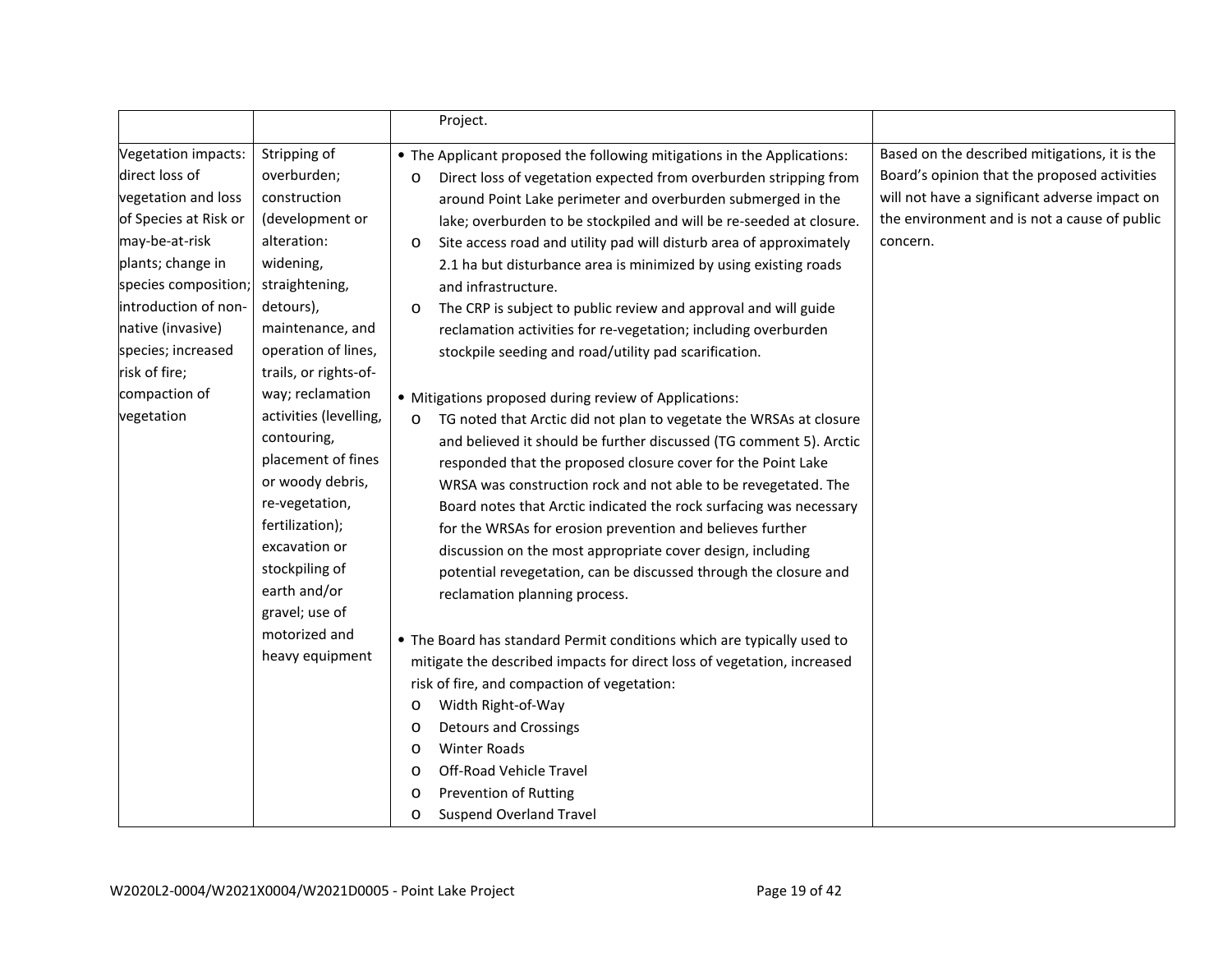|                            |                          | Vehicle Movement Freeze-up<br>$\circ$                                         |                                               |
|----------------------------|--------------------------|-------------------------------------------------------------------------------|-----------------------------------------------|
| <b>Vegetation impacts:</b> | <b>Burning of fossil</b> | • The Applicant proposed the following mitigations in the Applications:       | Based on the described mitigations, it is the |
| effects on plant           | fuels; increased         | Diesel generator to supply electrical demand which is minimized by<br>$\circ$ | Board's opinion that the proposed activities  |
| health (dust, metals,      | road traffic;            | using existing infrastructure. Diesel fuel to be burned to operate            | will not have a significant adverse impact on |
| toxins)                    | transfer, storage,       | equipment. The Project requires continuation of consumption of                | the environment and is not a cause of public  |
|                            | and use of               | fossil fuels for base operations, however, fossil fuel usage and              | concern.                                      |
|                            | petroleum                | emissions are minimized through operating procedures including                |                                               |
|                            | products and/or          | regular maintenance, inventory control, and minimizing equipment              |                                               |
|                            | chemicals; use of        | usage. Green House Gas emissions are publicly reported and                    |                                               |
|                            | motorized and            | evaluated through the Mining Association of Canada Towards                    |                                               |
|                            | heavy equipment          | Sustainable Mining program.                                                   |                                               |
|                            |                          | Road traffic on Misery Road will be above current levels but<br>O             |                                               |
|                            |                          | expected to be similar to those which underwent environmental                 |                                               |
|                            |                          | assessment for the Jay Project. Mitigation measures in please for             |                                               |
|                            |                          | road dust include speed limits and use of dust suppressant; road              |                                               |
|                            |                          | dust to be monitored and results to enhance mitigations on-going.             |                                               |
|                            |                          | No bulk storage of petroleum products or chemicals on-site.<br>$\circ$        |                                               |
|                            |                          | Mobile equipment will be re-fueled off-site or by a mobile fuel               |                                               |
|                            |                          | truck with established procedures. A small diesel generator with a            |                                               |
|                            |                          | day-tank will be re-filled by a mobile fuel truck using established           |                                               |
|                            |                          | procedures. The day tank will include secondary containment to                |                                               |
|                            |                          | the satisfaction of the Inspector. Spills will be reported and                |                                               |
|                            |                          | remediated according to approved Waste Management and Spill                   |                                               |
|                            |                          | Contingency Plans.                                                            |                                               |
|                            |                          | • The Board has standard Permit conditions which are typically used to        |                                               |
|                            |                          | mitigate the described impacts:                                               |                                               |
|                            |                          | Spill Contingency Plan<br>$\circ$                                             |                                               |
|                            |                          | <b>Report Spills</b><br>$\circ$                                               |                                               |
|                            |                          | Spill Prevention and Response Equipment<br>O                                  |                                               |
|                            |                          | Clean Up Spills<br>$\circ$                                                    |                                               |
|                            |                          | <b>Waste Management</b><br>$\circ$                                            |                                               |
|                            |                          |                                                                               |                                               |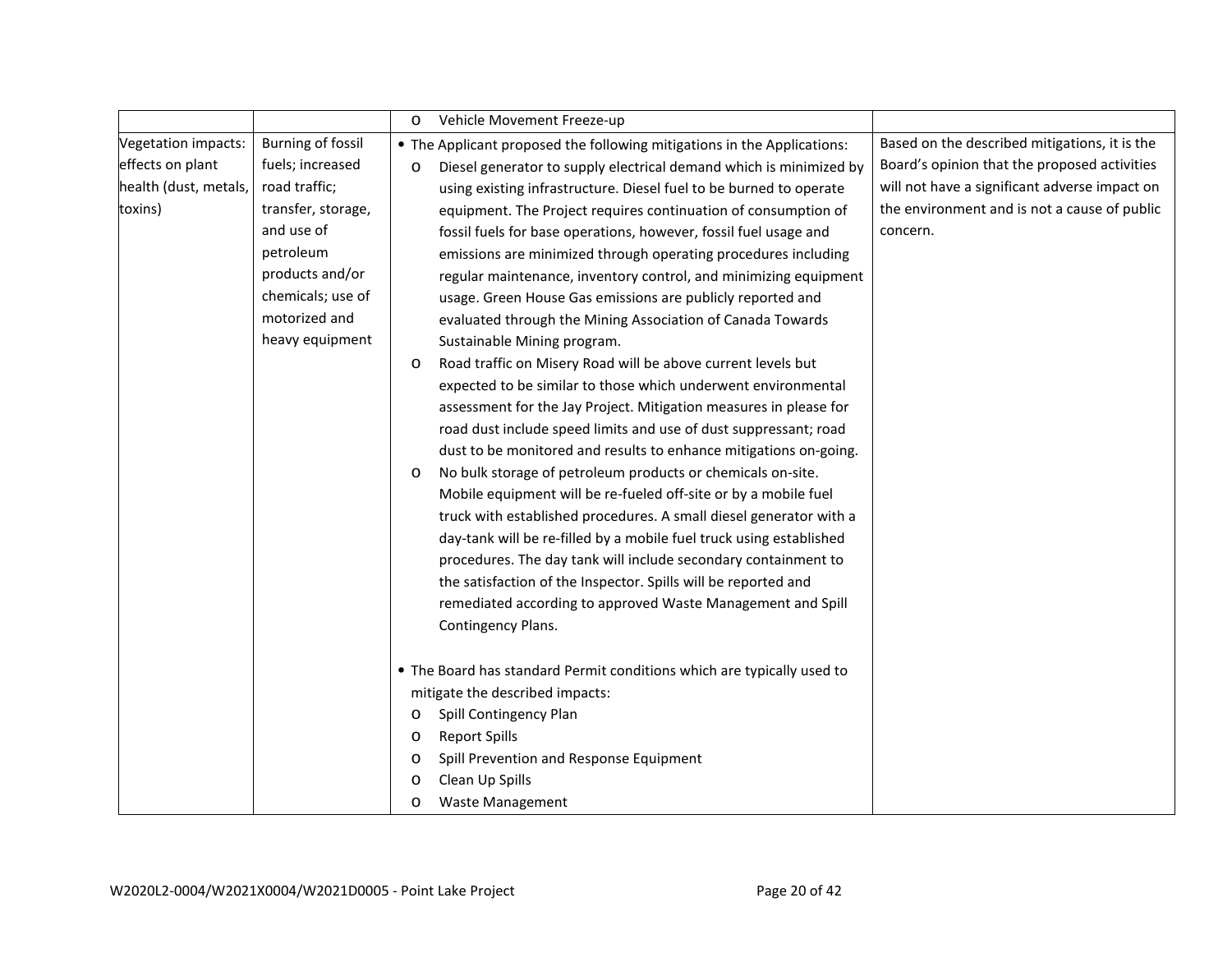| Direct loss or      |                       |         | Stripping and storage • The Applicant proposed the following mitigations in the Applications: | Based on the described mitigations, it is the |
|---------------------|-----------------------|---------|-----------------------------------------------------------------------------------------------|-----------------------------------------------|
| removal of habitat, | of overburden and     | $\circ$ | The esker is known to be an important landscape feature of the                                | Board's opinion that the proposed activities  |
| dens, or nests      | waste rock;           |         | caribou movement corridor. It is located west of the project site                             | will not have a significant adverse impact on |
| including keystone  | construction          |         | and will not disturbed by the Project.                                                        | the environment and is not a cause of public  |
| species/SAR         | (development or       | $\circ$ | While the area of the overburden stockpile (24 ha) is noted to be a                           | concern.                                      |
| sensitive habitat   | alteration: widening, |         | permanent loss of caribou habitat, the closure/reclamation of                                 |                                               |
| (WLWB staff         | straightening,        |         | overburden stockpile itself will be carried out according to                                  |                                               |
| comment 2)          | detours),             |         | approved CRP including active seeding.                                                        |                                               |
|                     | maintenance and       | $\circ$ | Access road and utility pad will disturb approximately 2.1 ha but                             |                                               |
|                     | operation of lines,   |         | closure of road and pad will take place according to approved CRP,                            |                                               |
|                     | trails, or rights-of- |         | including scarification of surfaces.                                                          |                                               |
|                     | way                   |         |                                                                                               |                                               |
|                     |                       |         | • Mitigations proposed during review of Applications:                                         |                                               |
|                     |                       | $\circ$ | When asked about esker overlap with the project (DKFN comment                                 |                                               |
|                     |                       |         | 1), Arctic responded that eskers are ecologically and culturally                              |                                               |
|                     |                       |         | important features, and available TK had been incorporated into                               |                                               |
|                     |                       |         | Project design to respect and limit esker disturbance. Arctic noted                           |                                               |
|                     |                       |         | that habitat definitions from the West Kitikmeot/Slave Study                                  |                                               |
|                     |                       |         | (WKSS) Society regional ecological classification was used to                                 |                                               |
|                     |                       |         | measure land cover types for the terrestrial areas of the Point Lake                          |                                               |
|                     |                       |         | Project footprint. An overlap of 127 $m2$ was noted as a very small                           |                                               |
|                     |                       |         | area of overlap.                                                                              |                                               |
|                     |                       | O       | With respect to how sensitive habitat was classified for the Project,                         |                                               |
|                     |                       |         | Arctic responded that it used the phrase "sensitive habitat" in                               |                                               |
|                     |                       |         | reference to aquatic habitat, and for terrestrial habitat it used                             |                                               |
|                     |                       |         | habitat definitions from the WKSS Society regional ecological                                 |                                               |
|                     |                       |         | classification conducted by Matthews et al. (2001). It was noted                              |                                               |
|                     |                       |         | that 88.2 ha of wildlife habitat was to be removed or disturbed.                              |                                               |
|                     |                       |         | The terrestrial "sensitive habitat" considered the esker complex                              |                                               |
|                     |                       |         | land accounted for 0.01 ha of the 88.2 ha. Arctic noted that its                              |                                               |
|                     |                       |         | general mitigation is to minimize the area of disturbance to the                              |                                               |
|                     |                       |         | extent practicable, through Project design and use of existing                                |                                               |
|                     |                       |         | infrastructure where possible.                                                                |                                               |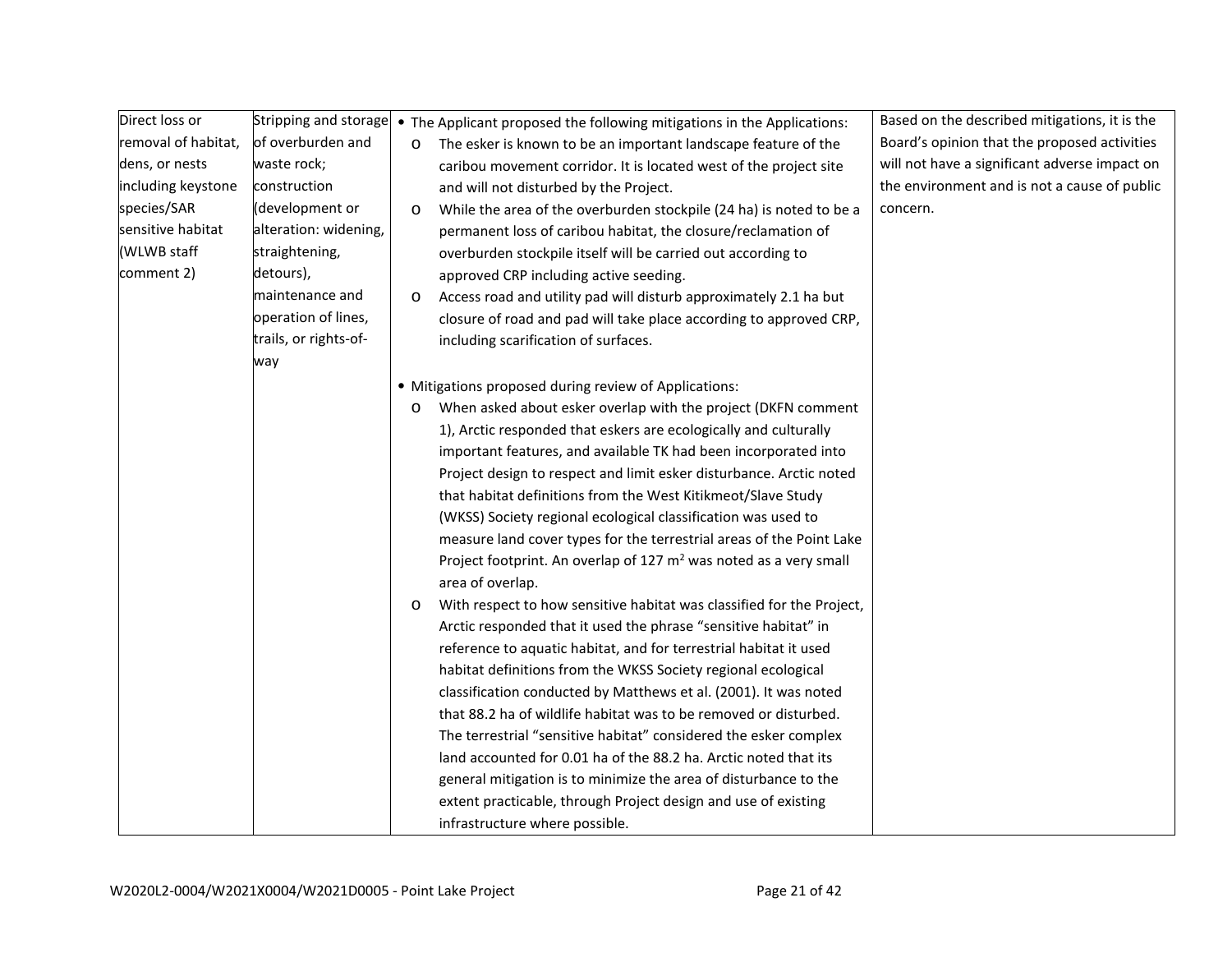| Impacts to caribou                    | Stripping and                          |         | • The Applicant proposed the following mitigations in the Applications: | Based on the described mitigations, it is the  |
|---------------------------------------|----------------------------------------|---------|-------------------------------------------------------------------------|------------------------------------------------|
| movement and                          | stockpiling of                         | O       | Implementation of Wildlife Effects Monitoring Plan (WEMP) which         | Board's opinion that the proposed activities   |
| ecological                            | overburden and                         |         | includes the Caribou Road Mitigation Plan (CRMP).                       | will not have a significant adverse impact on  |
| health/mortality                      | waste rock;                            | $\circ$ | Established operational mitigation measures will apply to Project.      | the environment and is not a cause of public   |
| from construction                     | construction                           | $\circ$ | Prioritization of waste rock placement in north WRSA.                   | concern.                                       |
| and operation of                      | (development or                        | $\circ$ | Exclusion of unconstructed Jay WRSA increases width of north-           |                                                |
|                                       | WRSAs/overburden alteration: widening, |         | south corridor of caribou movement corridor east of Project.            | This potential impact(s) and mitigation(s) are |
| stockpile/rights-of-                  | straightening,                         | $\circ$ | WRSA and overburden stockpile to be reclaimed according to              | discussed further is subsection 5.3.1 of this  |
| way/open pit (DKFN detours),          |                                        |         | interim-CRP and community engagement to be conducted specific           | Reasons for Decision.                          |
| comments 8, 10, and maintenance and   |                                        |         | to optimizing WRSA configuration and Jay Road caribou crossing          |                                                |
| 13, TG comments 4 operation of lines, |                                        |         | enhancement.                                                            |                                                |
| and 6, IEMA                           | trails, or rights-of-                  | $\circ$ | Wildlife safety measures for stockpiles will be determined through      |                                                |
| comment 6, WLWB                       | way                                    |         | ongoing site-wide reclamation research under the interim-CRP.           |                                                |
| staff comment 6)                      |                                        | $\circ$ | Open pit to be flooded and wildlife safety measures implemented         |                                                |
|                                       |                                        |         | for safe egress.                                                        |                                                |
|                                       |                                        | O       | Final closure designs to be developed collaboratively to achieve        |                                                |
|                                       |                                        |         | approved closure objectives and require WLWB approval prior to          |                                                |
|                                       |                                        |         | implementation.                                                         |                                                |
|                                       |                                        | $\circ$ | Construction and operations of access road subject to established       |                                                |
|                                       |                                        |         | WEMP and CRMP. Access road will have integrated caribou                 |                                                |
|                                       |                                        |         | crossings.                                                              |                                                |
|                                       |                                        | O       | Misery Road traffic to increase above current levels but remain         |                                                |
|                                       |                                        |         | similar to those that underwent environmental assessment for the        |                                                |
|                                       |                                        |         | Jay Project. The CRMP was a commitment of the Jay Project and           |                                                |
|                                       |                                        |         | has been implemented site-wide and will apply to Point Lake.            |                                                |
|                                       |                                        | $\circ$ | Caribou ramps and crossings are in place at strategic locations on      |                                                |
|                                       |                                        |         | Misery and Jay roads, using field-based TK input for locations and      |                                                |
|                                       |                                        |         | designs. Caribou crossing to be integrated along Project access         |                                                |
|                                       |                                        |         | road, and caribou crossing on Jay Road to be enhanced with field-       |                                                |
|                                       |                                        |         | based TK.                                                               |                                                |
|                                       |                                        |         |                                                                         |                                                |
|                                       |                                        |         | • Mitigations proposed during review of Applications:                   |                                                |
|                                       |                                        | $\circ$ | Arctic responded that WRSA placement optimization was expected          |                                                |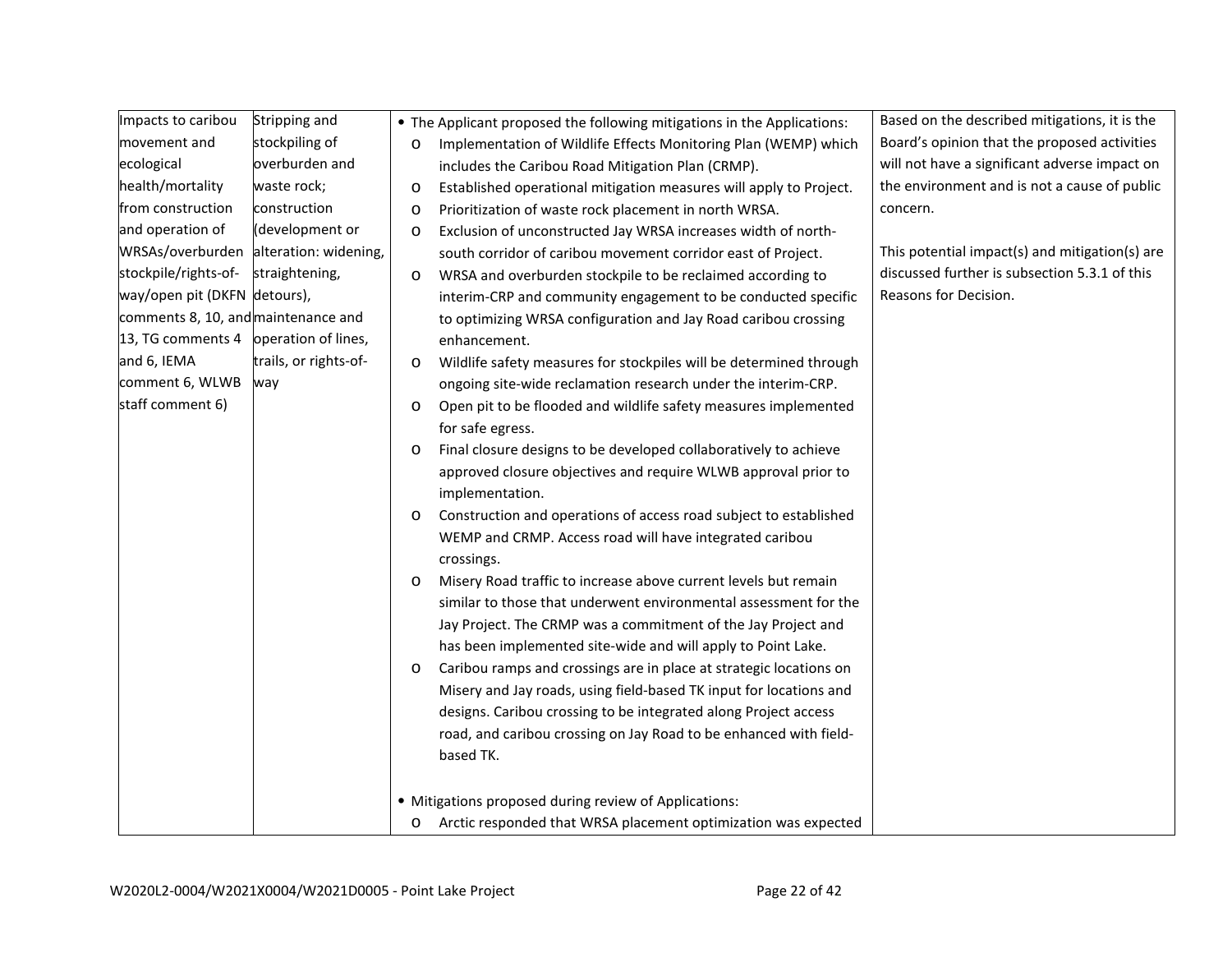|  |         | to be a similar process to the 2015 site visit by Indigenous            |  |
|--|---------|-------------------------------------------------------------------------|--|
|  |         | community members to the Jay Road esker, when                           |  |
|  |         | recommendations were provided on orientation and methods of             |  |
|  |         | constructing the esker crossing, and that it wished for a similar visit |  |
|  |         | for the Point Lake project. Arctic finds that the proposed              |  |
|  |         | configuration of the WRSA at the Point Lake site, along with other      |  |
|  |         | mitigation measures results in low risk to caribou movement, and        |  |
|  |         | referred to GNWT-Lands comment 30 which stated that the                 |  |
|  |         | GNWT's view was that caribou impacts can be mitigated through           |  |
|  |         | the WMMP.                                                               |  |
|  | $\circ$ | With respect to the overburden stockpile, Arctic responded that its     |  |
|  |         | evaluation of potential effects had not found the residual              |  |
|  |         | overburden stockpile represented a post-closure concern for             |  |
|  |         | caribou movement. It also noted that it intended for the                |  |
|  |         | reclamation research plan to include potential opportunities for        |  |
|  |         | use of residual overburden.                                             |  |
|  | $\circ$ | Arctic committed to a minimum 200 m setback from the local              |  |
|  |         | esker and Thinner Lake by the west metasediment (WRSA) pile and         |  |
|  |         | overburden stockpile, and also noted that a WRSA Design Report          |  |
|  |         | would need to be submitted and approved prior to construction of        |  |
|  |         | WRSAs.                                                                  |  |
|  | $\circ$ | With respect to geotechnical configuration risks to the final           |  |
|  |         | location configuration and design for the WRSAs (GNWT-Lands             |  |
|  |         | comments 21 and 22), Arctic responded that it would intend to           |  |
|  |         | submit the WRSA Design Report shortly following a Licence               |  |
|  |         | Amendment approval, and that the timing fit with construction           |  |
|  |         | timelines. Arctic also noted that it expected there to be negligible    |  |
|  |         | risk with the geotechnical field verifications as they would refine     |  |
|  |         | design parameters but not require a relocation of the WRSAs.            |  |
|  | O       | The Board notes that review of a WRSA Design Report would               |  |
|  |         | provide the opportunity for input from Parties, and believes it is an   |  |
|  |         | appropriate mitigation.                                                 |  |
|  | $\circ$ | Data provided by GNWT which tracks movement of Bathurst and             |  |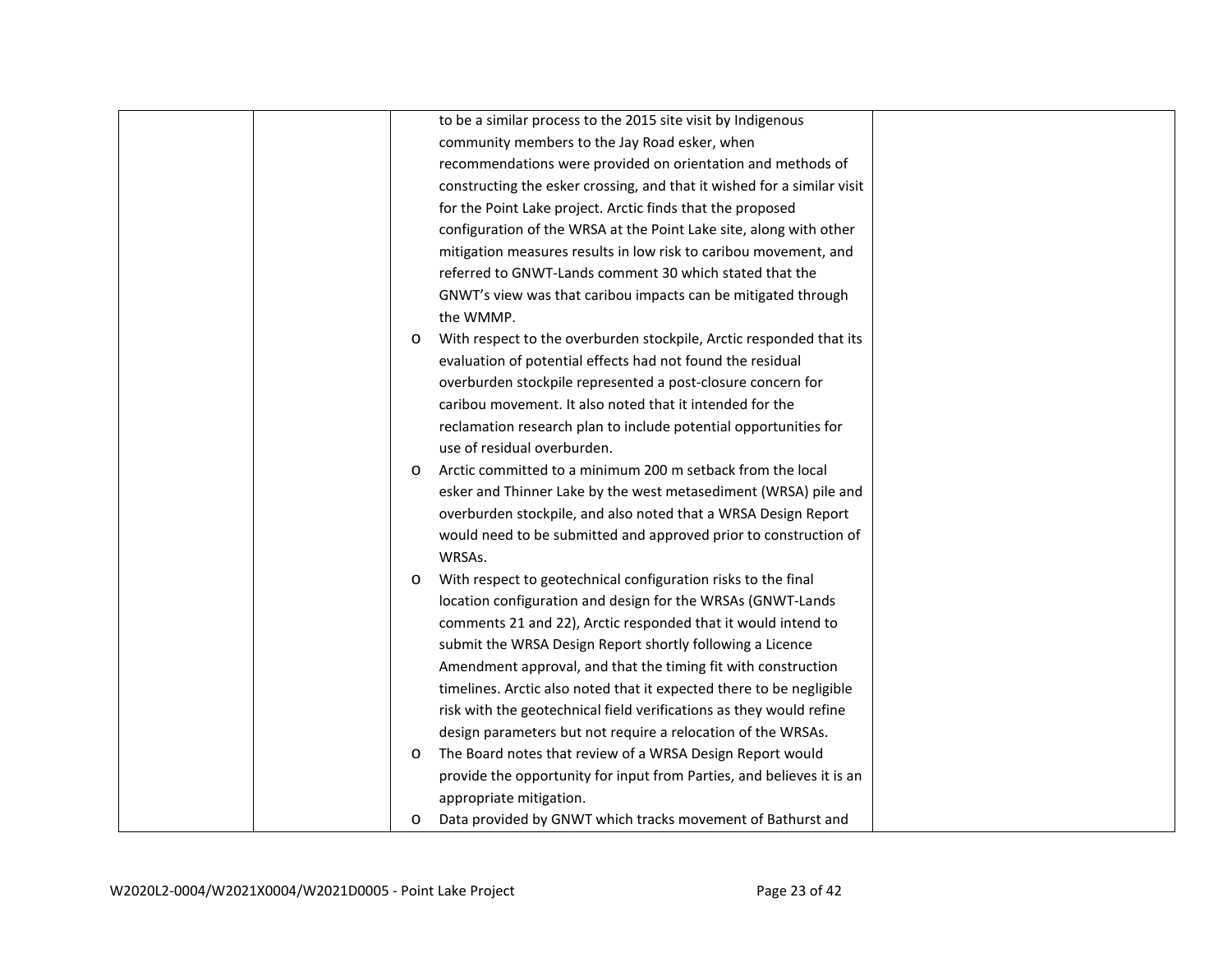|  |         | Beverly/Ahiak herd caribou is to be used to plot movement           |  |
|--|---------|---------------------------------------------------------------------|--|
|  |         |                                                                     |  |
|  |         | pathways through Project area and in the caribou deflection model   |  |
|  |         | for adaptive management. When asked about model suitability         |  |
|  |         | (DKFN comment 15 and WRRB comment 4) rationale was provided         |  |
|  |         | for model inputs, and Arctic noted that an update to the model      |  |
|  |         | with recent caribou movement data would result in shorter           |  |
|  |         | deflection pathways and reduction in energetic costs. Arctic        |  |
|  |         | responded that the Jay Project model results remain relevant and    |  |
|  |         | conservative for potential effects from the Point Lake Project.     |  |
|  |         | Arctic also noted the models incorporated conservative              |  |
|  |         | assumptions of higher than expected values of potential effects.    |  |
|  | $\circ$ | Comments were received about the uncertainty related to the         |  |
|  |         | effectiveness of the WMMP and CMMP (DKFN comment 2, IEMA            |  |
|  |         | comment 4, WRRB comment 3). Arctic responded that it did not        |  |
|  |         | agree with the comments and noted that statements about             |  |
|  |         | unproven effectiveness were based on selective sampling of          |  |
|  |         | monitoring data. The Board notes that the WMMP has been             |  |
|  |         | supported by the GNWT for application for the Point Lake Project    |  |
|  |         | which Arctic notes has mitigations for barrier effects.             |  |
|  | $\circ$ | With respect to implementation of Jay measures related to           |  |
|  |         | Caribou (GNWT-Lands comment 29, WLWB staff comment 8),              |  |
|  |         | Arctic responded that the CMP had been partially implemented by     |  |
|  |         | the previous owner and provided a table with current status of      |  |
|  |         | plan elements, noting that it intended to resume implementation     |  |
|  |         | and provide timelines at the Technical Workshop scheduled for       |  |
|  |         | September. Arctic responded that the construction and operation     |  |
|  |         | of the Point Lake Project would not eliminate any of the existing   |  |
|  |         | caribou crossings on the Jay Road.                                  |  |
|  | $\circ$ | In response to cumulative effects concerns with the Jay Project     |  |
|  |         | (IEMA comment 3, TG comment 5, DKFN comment 9, WLWB staff           |  |
|  |         | comment 8), Arctic responded that based on engagement               |  |
|  |         | feedback and business planning, Arctic is proposing the Jay Project |  |
|  |         | be removed in its entirety, which could ensure no risk of           |  |
|  |         |                                                                     |  |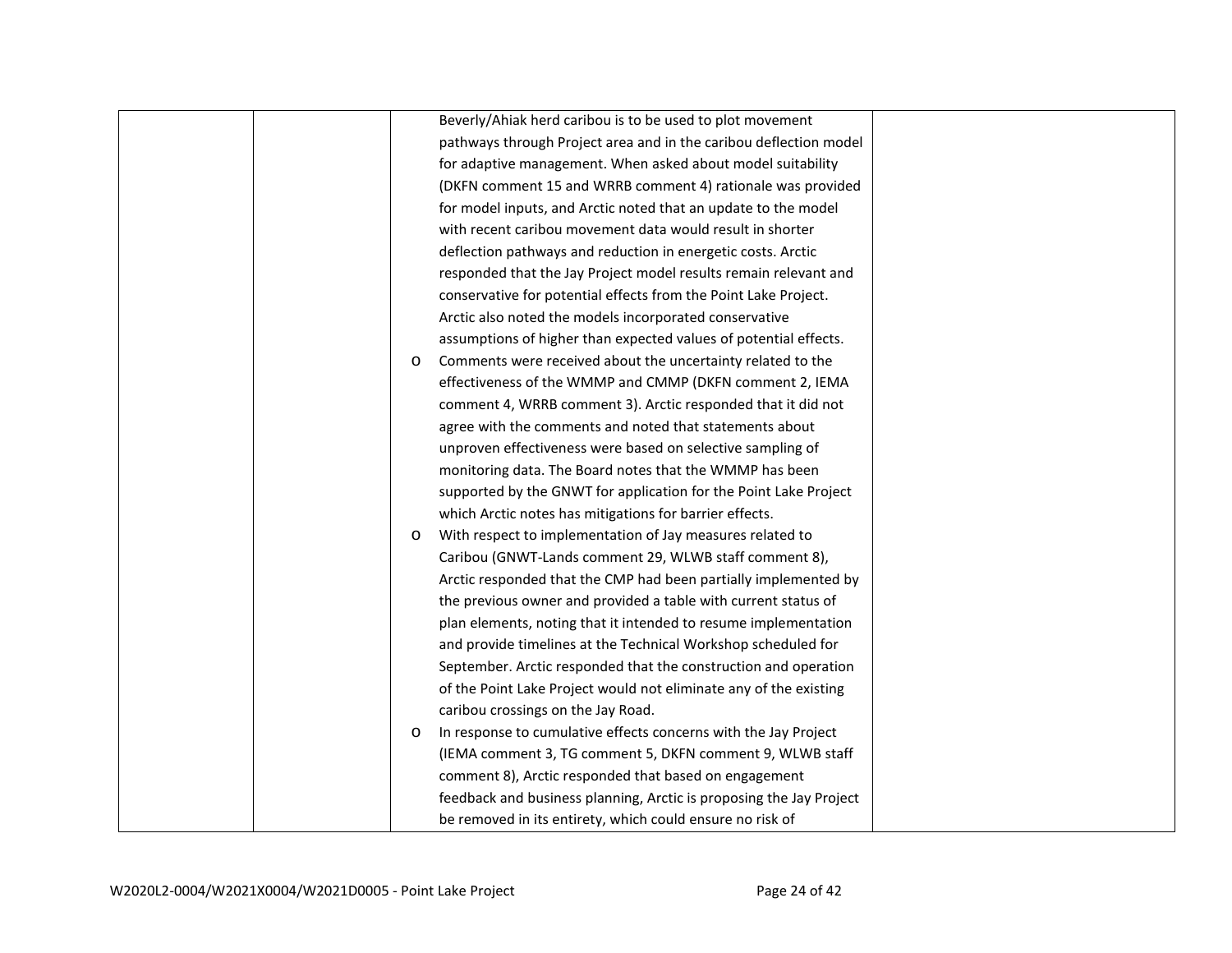|                    |                       |         | concurrent activities. Arctic also compared the Jay and Point Lake      |                                                |
|--------------------|-----------------------|---------|-------------------------------------------------------------------------|------------------------------------------------|
|                    |                       |         | WRSA volumes, footprints, and heights, noting the overall               |                                                |
|                    |                       |         | significant reduction in size, as well as decreased use of the Jay      |                                                |
|                    |                       |         | Road east of Point Lake with the removal of the Jay Project, to         |                                                |
|                    |                       |         | demonstrate the comparable reduction in project size with Point         |                                                |
|                    |                       |         | Lake. This is further discussed in Section 5.1. The Board also notes    |                                                |
|                    |                       |         | that no Parties raised concerns with respect to cumulative effects      |                                                |
|                    |                       |         | outside of context of interactions with the Jay Project.                |                                                |
|                    |                       |         |                                                                         |                                                |
|                    |                       |         | • The Board has standard Permit conditions which are typically used to  |                                                |
|                    |                       |         | mitigate the described impacts:                                         |                                                |
|                    |                       | $\circ$ | Caribou Disturbance                                                     |                                                |
|                    |                       | $\circ$ | Habitat Damage                                                          |                                                |
| Impacts to caribou | Dewatering activities |         | • The Applicant proposed the following mitigations in the Applications: | Based on the described mitigations, it is the  |
| movement and       |                       | $\circ$ | Implementation of WEMP which includes the CRMP.                         | Board's opinion that the proposed activities   |
| ecological health  |                       | $\circ$ | Lay-flat pipes to be used for temporary lake dewatering.                | will not have a significant adverse impact on  |
| from dewatering    |                       | $\circ$ | Dewatering schedule for one summer season (June to September)           | the environment and is not a cause of public   |
|                    |                       |         | when caribou presence typically lower compared to fall/winter.          | concern.                                       |
|                    |                       |         |                                                                         |                                                |
|                    |                       |         |                                                                         | This potential impact(s) and mitigation(s) are |
|                    |                       |         |                                                                         | discussed further is subsection 5.3.1 of this  |
|                    |                       |         |                                                                         | Reasons for Decision.                          |
|                    |                       |         |                                                                         |                                                |
| Sensory            | Stripping of          |         | · Mitigations proposed during review of Applications:                   | Based on the described mitigations, it is the  |
| disturbances to    | overburden;           | O       | Implementation of WEMP including the CRMP which include                 | Board's opinion that the proposed activities   |
| wildlife (IEMA     | construction          |         | mitigations for road traffic, aircraft operations, staff education, and | will not have a significant adverse impact on  |
| comment 5)         | (development or       |         | waste management, regular wildlife surveys, and tiered responses        | the environment and is not a cause of public   |
|                    | alteration: widening, |         | to caribou presence.                                                    | concern.                                       |
|                    | straightening,        | O       | Periodic review of WEMP and engagement with Indigenous                  |                                                |
|                    | detours),             |         | communities and GNWT.                                                   |                                                |
|                    | maintenance and       | $\circ$ | Regular maintenance of equipment.                                       |                                                |
|                    | operation of lines,   | $\circ$ | Use of existing roads and infrastructure to limit area and              |                                                |
|                    | trails, or rights-of- |         | disturbance locations.                                                  |                                                |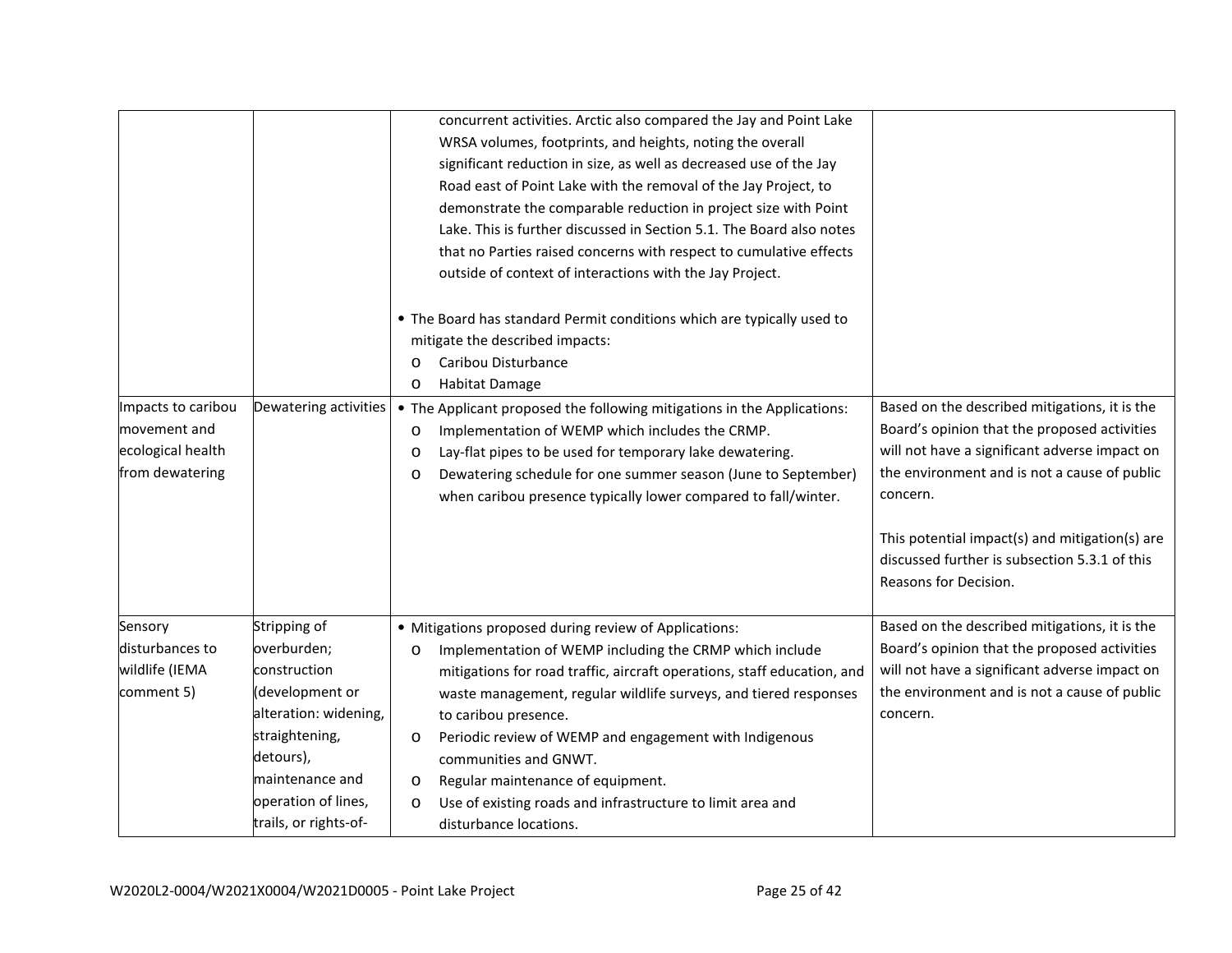|                        | way; increased traffic |                                                                       |                                                |
|------------------------|------------------------|-----------------------------------------------------------------------|------------------------------------------------|
|                        | risk to wildlife;      |                                                                       |                                                |
|                        | increased human        |                                                                       |                                                |
|                        | presence; noise (use   |                                                                       |                                                |
|                        | of heavy equipment,    |                                                                       |                                                |
|                        | blasting, crushing,    |                                                                       |                                                |
|                        | drilling)              |                                                                       |                                                |
| Lack of Traditional    | Project design         | • Mitigations proposed during review of Applications:                 | Based on the described mitigations, it is the  |
| Knowledge for          |                        | Arctic responded that it was well established through Indigenous<br>O | Board's opinion that the proposed activities   |
| Project development    |                        | TK and science that the north-south corridor west of Lac du           | will not have a significant adverse impact on  |
| (WRRB comment 2,       |                        | Sauvage was and is traditionally used by caribou in annual            | the environment and is not a cause of public   |
| <b>IEMA</b> comments 2 |                        | migrations. Field studies and TK were used to identify potential      | concern.                                       |
| and 7, and WLWB        |                        | historic or existing caribou movement corridors in the Jay Project    |                                                |
| staff comments 9       |                        | study area which included the Point Lake Project area. Arctic noted   | This potential impact(s) and mitigation(s) are |
| and 10)                |                        | that movement pathways from radio-collared caribou were used          | discussed further is subsection 5.4.1 of this  |
|                        |                        | to update information collected for the Jay Project. Arctic noted     | Reasons for Decision.                          |
|                        |                        | that the TKEG had formed as per the Jay EA Measure 6-5 and            |                                                |
|                        |                        | evolved to a site-wide scope rather than Jay Project specific, and    |                                                |
|                        |                        | that due to the COVID-19 pandemic had not been able to meet in        |                                                |
|                        |                        | 2020 or to date in 2021, but was attempting to re-establish the       |                                                |
|                        |                        | group for field-based TK programs in 2022. Arctic noted that          |                                                |
|                        |                        | existing TK was used in the Project design and environmental          |                                                |
|                        |                        | mitigation measures. Arctic also noted that it is developing a Point  |                                                |
|                        |                        | Lake Traditional Knowledge Plan to be circulated to and discussed     |                                                |
|                        |                        | with IGOs.                                                            |                                                |
|                        |                        | Arctic responded that a Traditional Knowledge Management<br>$\circ$   |                                                |
|                        |                        | Framework had been submitted by the previous owner to address         |                                                |
|                        |                        | Measure 7-1, and that Arctic intends to combine engagement on         |                                                |
|                        |                        | the Framework with Measure 7-2 for an on-the-land culture camp.       |                                                |
|                        |                        | Arctic noted that it intends to develop an implementation plan to     |                                                |
|                        |                        | fulfill the intent of Measure 7-2 with a focus on the Point Lake      |                                                |
|                        |                        | Project. There were comments about not enough opportunity to          |                                                |
|                        |                        | provide TK input to the Project design, however the Board notes       |                                                |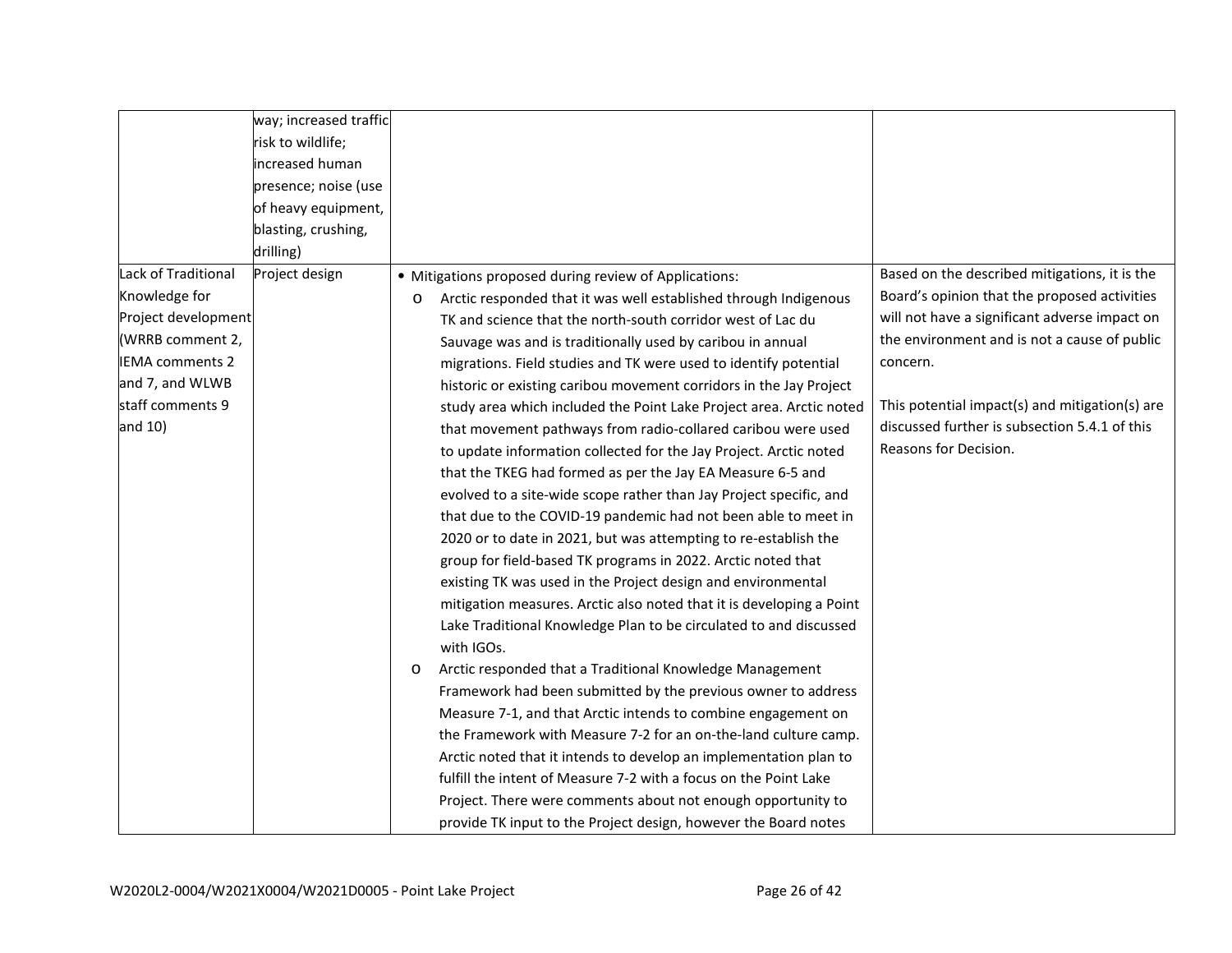|                                            |                        |         | that there is an ongoing discussion about this and that future          |                                               |
|--------------------------------------------|------------------------|---------|-------------------------------------------------------------------------|-----------------------------------------------|
|                                            |                        |         | incorporation of TK is expected. The Board can consider including       |                                               |
|                                            |                        |         | Licence conditions to require incorporation of TK, such as into the     |                                               |
|                                            |                        |         | design of Project components.                                           |                                               |
| Impacts to critical                        | General project        |         | • Mitigations proposed during review of Applications:                   | Based on the described mitigations, it is the |
| bear habitat and                           | activities             | O       | With respect to critical bear habitat, Arctic responded with a          | Board's opinion that the proposed activities  |
| study update (DKFN                         |                        |         | detailed habitat description and noted that the 2012-2017 study         | will not have a significant adverse impact on |
| comments 6 and 7)                          |                        |         | was a special study that was not intended to continue. Arctic also      | the environment and is not a cause of public  |
|                                            |                        |         | noted that given the limited size of the point lake project, adverse    | concern.                                      |
|                                            |                        |         | impacts to regional grizzly bear populations was not expected but       |                                               |
|                                            |                        |         | that on-site monitoring as part of the WEMP would mitigate any          |                                               |
|                                            |                        |         | potential direct impacts during operations and into closure.            |                                               |
| Terrestrial wildlife                       | Transfer, storage,     |         | • The Applicant proposed the following mitigations in the Applications: | Based on the described mitigations, it is the |
| impacts: effects on                        | and use of petroleum   | $\circ$ | No bulk storage of petroleum products or chemicals on-site.             | Board's opinion that the proposed activities  |
| wildlife health                            | products and/or        |         | Mobile equipment will be re-fueled off-site or by a mobile fuel         | will not have a significant adverse impact on |
| (toxins, metals, etc.); chemicals; on-site |                        |         | truck with established procedures. A small diesel generator with a      | the environment and is not a cause of public  |
| human wildlife                             | storage or disposal of |         | day-tank will be re-filled by a mobile fuel truck using established     | concern.                                      |
| conflicts                                  | wastes (domestic       |         | procedures. The day tank will include secondary containment to          |                                               |
|                                            | garbage, sewage,       |         | the satisfaction of the Inspector. Spills will be reported and          |                                               |
|                                            | waste petroleum        |         | remediated according to approved WMP and SCP. Other                     |                                               |
|                                            | products, drilling     |         | mitigations include regular equipment maintenance, use of drip          |                                               |
|                                            | waste and hydraulic    |         | trays/absorbent pads for servicing/refueling; storage and handling      |                                               |
|                                            | flowback fluids,       |         | of hazardous substances as per applicable regulations; storage of       |                                               |
|                                            | hazardous wastes,      |         | fuel at central bulk fuel farm within bermed areas; and handling of     |                                               |
|                                            | etc.); other           |         | hydrocarbon impacted material as per management plan.                   |                                               |
|                                            |                        | $\circ$ | Small amounts of domestic garbage and sewage on site for field          |                                               |
|                                            |                        |         | office/safety trailer use only and minimization of risk of attraction   |                                               |
|                                            |                        |         | of animals by using existing infrastructure.                            |                                               |
|                                            |                        | $\circ$ | Other site-wide mitigations to be applied at Project site include:      |                                               |
|                                            |                        |         | implementation of WEMP and periodic review including                    |                                               |
|                                            |                        |         | engagement with Indigenous communities and GNWT; no new                 |                                               |
|                                            |                        |         | sources of attractants; WMP and practices in place; SCP in place;       |                                               |
|                                            |                        |         | hydrocarbon-contaminated soil treated at land farm; hydrocarbon-        |                                               |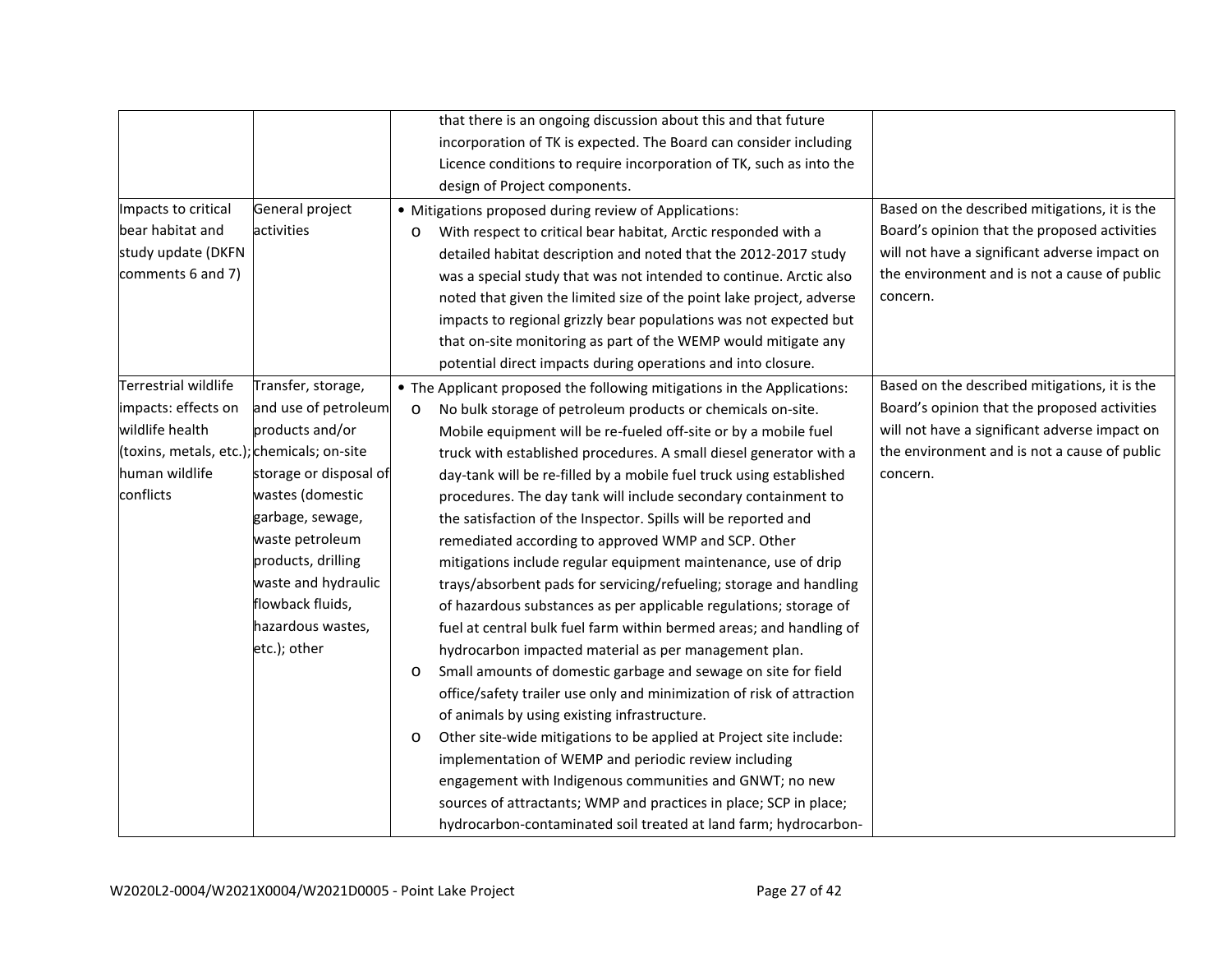|                 |                     | contaminated snow and ice taken to lined containment facility;                                                               |
|-----------------|---------------------|------------------------------------------------------------------------------------------------------------------------------|
|                 |                     | appropriate management of food wastes; littering and feeding                                                                 |
|                 |                     | wildlife prohibited; deterrent measures available as needed;                                                                 |
|                 |                     | recyclables/waste hazardous materials stored appropriately to                                                                |
|                 |                     | prevent exposure until shipped off-site to approved facility;                                                                |
|                 |                     | education and reinforcement of proper waste management                                                                       |
|                 |                     | practices and habituation issues provided to site workers and                                                                |
|                 |                     | visitors; enclosed sanitary sewage treatment plant; sewage from                                                              |
|                 |                     | remote washrooms trucked to main camp facility; incinerator                                                                  |
|                 |                     | enclosed and camp wastes burned frequently; regular inspections                                                              |
|                 |                     | of landfill sites and waste storage areas.                                                                                   |
|                 |                     | Existing measures in place to minimize human-wildlife interactions<br>$\circ$                                                |
|                 |                     | including awareness training.                                                                                                |
|                 |                     | • The Board has standard Permit conditions which are typically used to                                                       |
|                 |                     | mitigate the described impacts:                                                                                              |
|                 |                     | <b>Waste Management</b><br>O                                                                                                 |
|                 |                     | Spill Contingency Plan<br>$\circ$                                                                                            |
| Aquatic habitat | Withdrawal of       | Based on the described mitigations, it is the<br>• The Applicant proposed the following mitigations to loss and alteration   |
| impacts         | water from a        | Board's opinion that the proposed activities<br>of fish habitat in the Applications:                                         |
|                 | watercourse;        | will not have a significant adverse impact on<br>Dewatering of Point Lake expected to result in elevated sediment<br>$\circ$ |
|                 | retaining, storing, | the environment and is not a cause of public<br>levels in water during the later stages of dewatering; dewatering to         |
|                 | or diverting water  | concern.<br>take place over two stages according to an approved Dewatering                                                   |
|                 |                     | Plan to minimize excess sediment entering Lac du Sauvage. Water                                                              |
|                 |                     | This potential impact(s) and mitigation(s) are<br>with elevated sediment to be pumped to KPSF.                               |
|                 |                     | discussed further is subsection 5.3.3 of this<br>Other mitigations include: use of temporary above ground cells for<br>O     |
|                 |                     | Reasons for Decision.<br>increased pumping efficiency and reduced suspended solids prior                                     |
|                 |                     | to pumping; dewatering lake water containing TSS greater than 25                                                             |
|                 |                     | mg/L will be pumped to KPSF for incorporation into existing                                                                  |
|                 |                     | minewater management; dewatering outflows to Lac du Sauvage                                                                  |
|                 |                     | to be placed in locations to minimize erosion risk with                                                                      |
|                 |                     | confirmatory inspection and monitoring; use of sedimentation and                                                             |
|                 |                     | erosion control measures as needed; and optimization of project                                                              |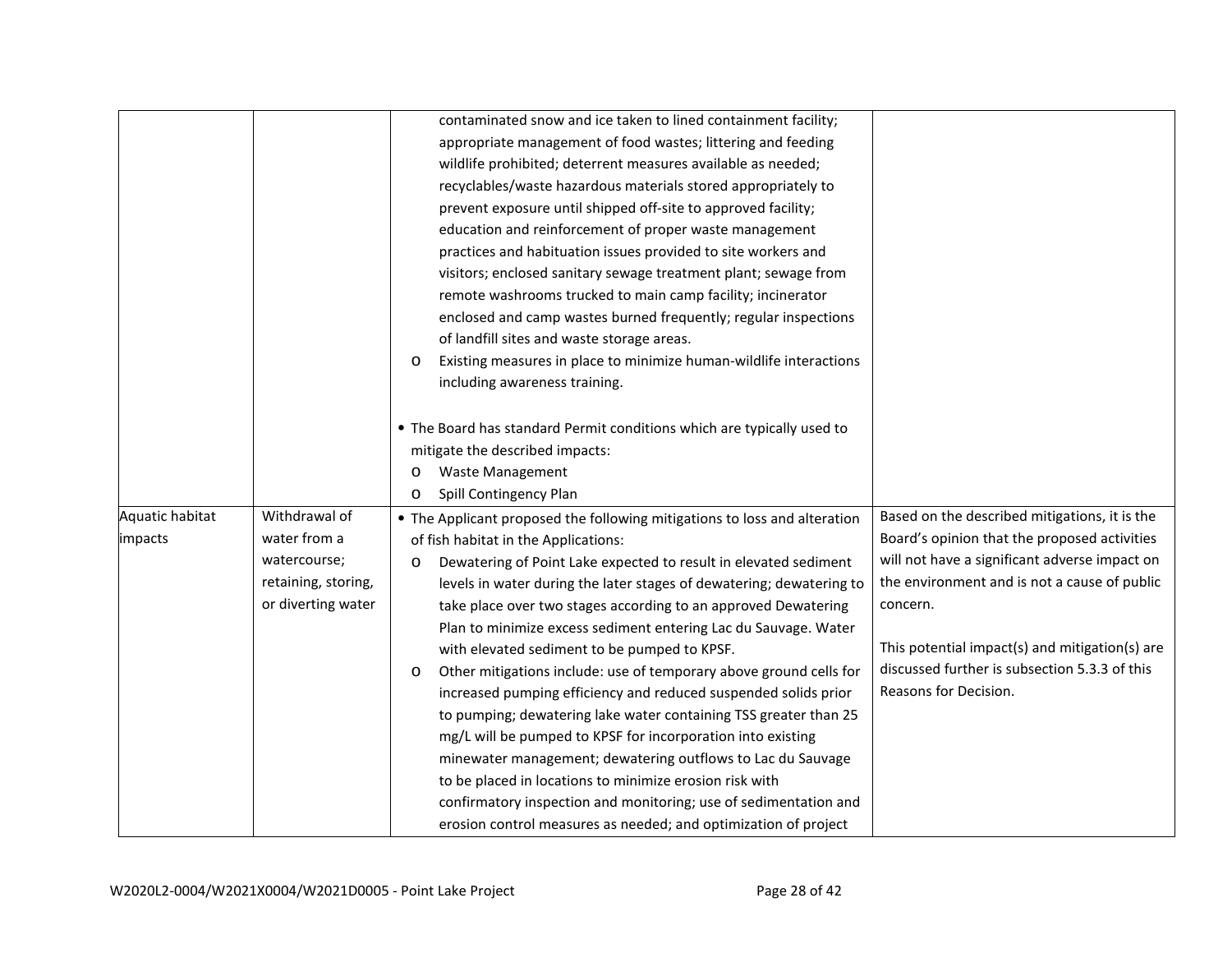|                     |                 | footprint to limit disturbance area.                                          |                                                |
|---------------------|-----------------|-------------------------------------------------------------------------------|------------------------------------------------|
|                     |                 | Aligning road route and placing WRSA/overburden<br>$\circ$                    |                                                |
|                     |                 | stockpile/seepage collection sumps to avoid aquatic habitat                   |                                                |
|                     |                 | including stream crossings and sensitive habitat;                             |                                                |
|                     |                 | Fisheries offsetting plan to be developed with DFO along with<br>O            |                                                |
|                     |                 | community engagement to offset unavoidable fish habitat losses                |                                                |
|                     |                 | for Point Lake open pit mining;                                               |                                                |
|                     |                 | Reclamation of Point Lake open pit to include flooding of pit with<br>$\circ$ |                                                |
|                     |                 | Lac du Sauvage water and allow for surface outflow to return to               |                                                |
|                     |                 | natural drainage as per approved CRP.                                         |                                                |
|                     |                 | • Mitigations proposed during review of Applications:                         |                                                |
|                     |                 | Flow reduction (DFO comment 3 and WLWB staff comment 3): In<br>O              |                                                |
|                     |                 | order to quantify impacts and subsequent mitigations for winter               |                                                |
|                     |                 | survival rates and ability to access suitable spawning habitat for            |                                                |
|                     |                 | fish, Arctic responded that it is collecting data at three hydrometric        |                                                |
|                     |                 | monitoring stations in the 2021 open-water season, and that                   |                                                |
|                     |                 | information would be used to assess potential water volume                    |                                                |
|                     |                 | decreases and effects on habitat access downstream of Point Lake.             |                                                |
|                     |                 | Arctic noted that effects to downstream fish habitat that cannot be           |                                                |
|                     |                 | mitigated will be quantified and offset through the "Request for              |                                                |
|                     |                 | Review" process.                                                              |                                                |
|                     |                 |                                                                               |                                                |
|                     |                 | • The Board has standard Permit conditions which are typically used to        |                                                |
|                     |                 | mitigate the described impacts:                                               |                                                |
|                     |                 | <b>Habitat Damage</b><br>$\circ$                                              |                                                |
| Aquatic species     | Stripping of    | • The Applicant proposed the following mitigations in the Applications:       | Based on the described mitigations, it is the  |
| impacts: effects on | overburden      | Dewatering of Point Lake expected to result in elevated sediment<br>O         | Board's opinion that the proposed activities   |
| health (toxins,     | adjacent to a   | levels during the later stages of dewatering; dewatering to take              | will not have a significant adverse impact on  |
| metals, sediment,   | watercourse;    | place over two stages according to an approved Dewatering Plan                | the environment and is not a cause of public   |
| blasting, etc.)     | blasting near a | to minimize excess sediment entering Lac du Sauvage. Water with               | concern.                                       |
| resulting in        | watercourse;    | elevated sediment to be pumped to KPSF.                                       |                                                |
| ecological impacts; | watercourse     | Other mitigations include: Project-specific Dewatering Plan for<br>O          | This potential impact(s) and mitigation(s) are |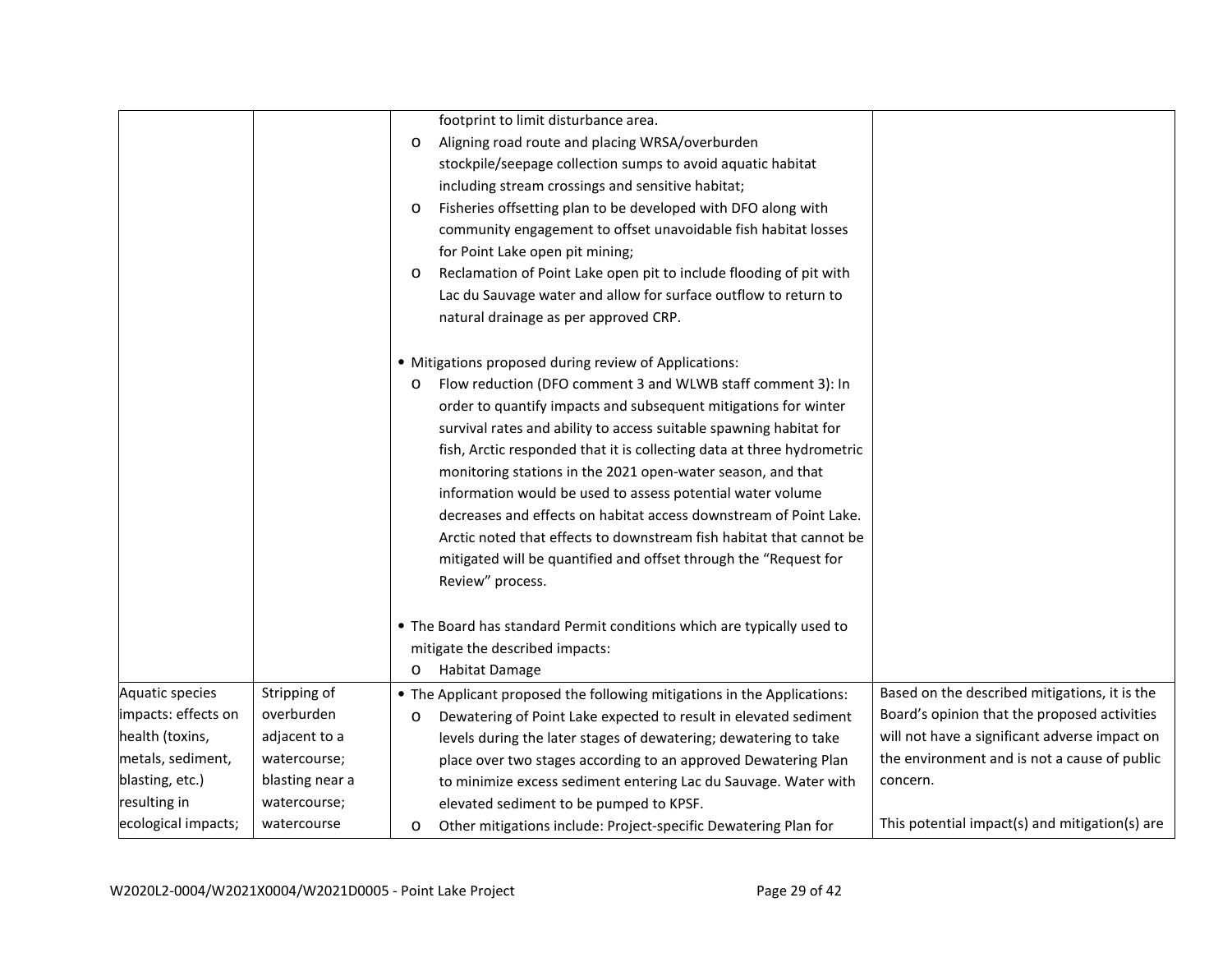| serious harm to fish | alteration, ditch   |         | approval using temporary above ground cells for increased          | discussed further is subsection 5.3.3 of this |
|----------------------|---------------------|---------|--------------------------------------------------------------------|-----------------------------------------------|
|                      |                     |         |                                                                    | Reasons for Decision.                         |
| (DFO comment 2)      | construction,       |         | pumping efficiency and reduced suspended solids prior to           |                                               |
|                      | channelling,        |         | pumping; dewatering lake water containing TSS great than 25 mg/L   |                                               |
|                      | training,           |         | will be pumped to KPSF for incorporation into existing minewater   |                                               |
|                      | installation of     |         | management; dewatering outflows to Lac du Sauvage to be placed     |                                               |
|                      | culvert);           |         | in locations to minimize erosion risk with confirmatory inspection |                                               |
|                      | withdrawal of       |         | and monitoring; use of sedimentation and erosion control           |                                               |
|                      | water from a        |         | measures as needed; and optimization of project footprint to limit |                                               |
|                      | watercourse;        |         | disturbance area.                                                  |                                               |
|                      | retaining, storing, | $\circ$ | Blasting near fish-bearing watercourses has previously been safely |                                               |
|                      | or diverting water  |         | undertaken at Ekati mine; blasting to adhere to DFO's Guidelines   |                                               |
|                      |                     |         | for the Use of Explosives In or Near Canadian Fisheries Waters     |                                               |
|                      |                     | $\circ$ | Fisheries offsetting plan to be developed with DFO along with      |                                               |
|                      |                     |         | community engagement to offset unavoidable fisheries loss.         |                                               |
|                      |                     | $\circ$ | Fish-out to occur concurrent with dewatering according to DFO      |                                               |
|                      |                     |         | guidance and with community engagement.                            |                                               |
|                      |                     |         | • Mitigations proposed during review of Applications:              |                                               |
|                      |                     | $\circ$ | Serious harm to fish (DFO comment 2): DFO noted a Request for      |                                               |
|                      |                     |         | Review process was necessary for the project due to the fact that  |                                               |
|                      |                     |         | the Project will result in "serious harm to fish" and a project-   |                                               |
|                      |                     |         | specific authorization was required from DFO. DFO noted that       |                                               |
|                      |                     |         | preliminary conversations had been initiated with the Applicant,   |                                               |
|                      |                     |         | and that the process of determining appropriate offsetting would   |                                               |
|                      |                     |         | consider impacts of the project on fish and fish habitat. Arctic   |                                               |
|                      |                     |         | responded that it would continue this work with DFO and an         |                                               |
|                      |                     |         | application for a Fisheries Act Authorization and Offsetting Plan  |                                               |
|                      |                     |         | was anticipated in late 2021.                                      |                                               |
|                      |                     | O       | Best practices regarding blasting, fish-out, and end-of-pipe fish  |                                               |
|                      |                     |         | protection screens were recommended for the Project (DFO           |                                               |
|                      |                     |         | comments 5, 6, and 7), and Arctic noted that it would further      |                                               |
|                      |                     |         | engage with DFO regarding appropriate practices and use most       |                                               |
|                      |                     |         | recent guidance.                                                   |                                               |
|                      |                     |         |                                                                    |                                               |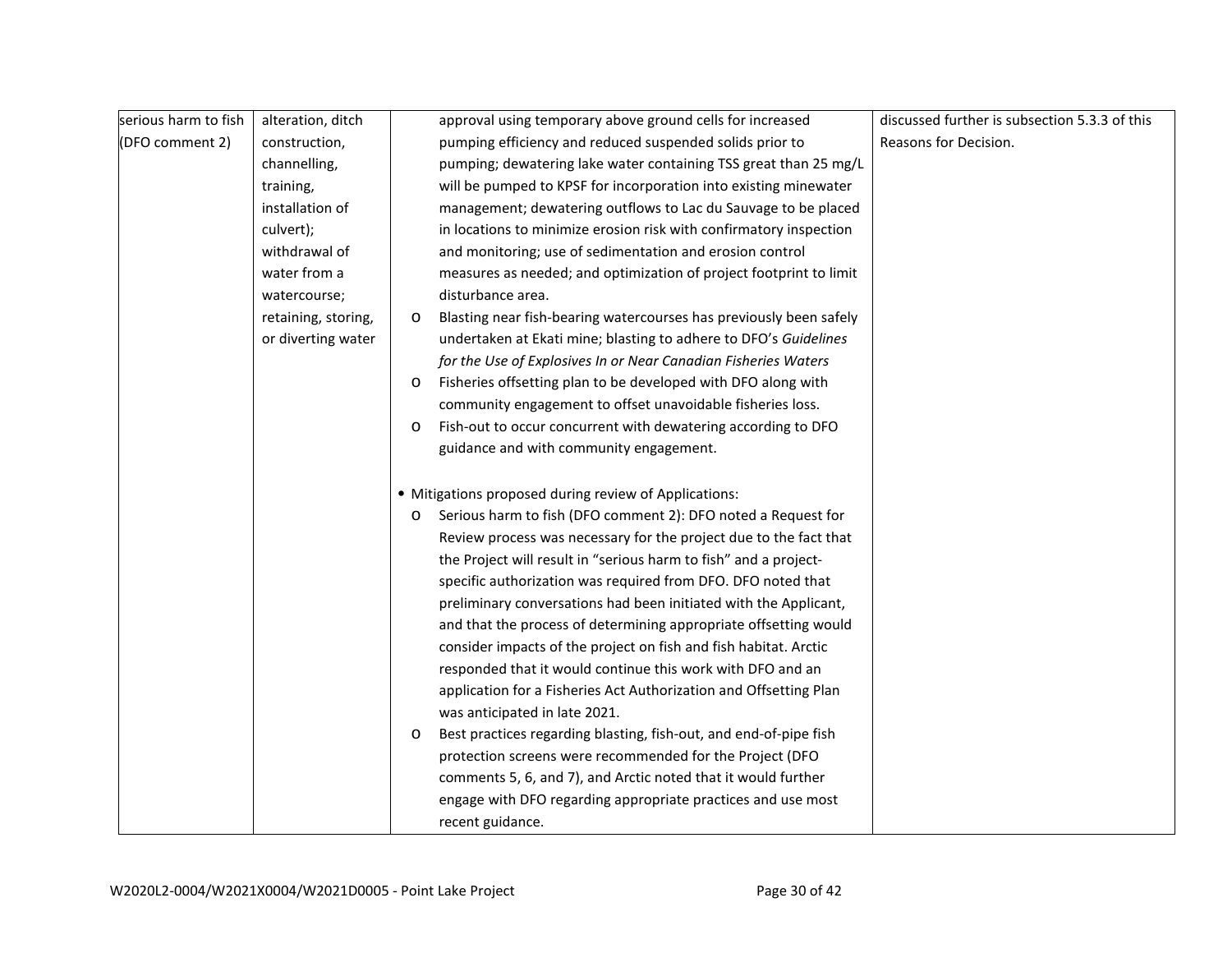|                     |                     | $\circ$ | The Board notes that it could require conditions stipulating the        |                                                |
|---------------------|---------------------|---------|-------------------------------------------------------------------------|------------------------------------------------|
|                     |                     |         | completion of other regulatory processes including the Request for      |                                                |
|                     |                     |         | Review, Fisheries Authorization, and offsetting plans be completed      |                                                |
|                     |                     |         | prior to project activities commencing or other appropriate project     |                                                |
|                     |                     |         | milestones.                                                             |                                                |
|                     |                     |         |                                                                         |                                                |
|                     |                     |         | • The Board has standard Licence conditions which are typically used to |                                                |
|                     |                     |         | mitigate the described impacts:                                         |                                                |
|                     |                     | $\circ$ | Spill Contingency Plan                                                  |                                                |
|                     |                     | $\circ$ | <b>Report Spills</b>                                                    |                                                |
|                     |                     | $\circ$ | Spill Prevention and Response Equipment                                 |                                                |
|                     |                     | $\circ$ | Clean Up Spills                                                         |                                                |
|                     |                     | O       | <b>Effluent Quality Criteria</b>                                        |                                                |
|                     |                     | $\circ$ | <b>Effluent Quality - Toxicity</b>                                      |                                                |
|                     |                     | $\circ$ | <b>Effluent Discharge</b>                                               |                                                |
|                     |                     | $\circ$ | <b>Testing Before Discharge</b>                                         |                                                |
|                     |                     | $\circ$ | Effluent Quality Criteria - Exceedance                                  |                                                |
|                     |                     | $\circ$ | Material Storage - Ordinary High-Water Mark                             |                                                |
|                     |                     | $\circ$ | Objective - Prevent Waste Into Water                                    |                                                |
|                     |                     | $\circ$ | Daily Inspections of Discharge Locations                                |                                                |
|                     |                     | $\circ$ | <b>Erosion Control</b>                                                  |                                                |
|                     |                     | $\circ$ | Construction Material - Geochemical Criteria                            |                                                |
|                     |                     | $\circ$ | Water Intake Screen                                                     |                                                |
|                     |                     | $\circ$ | <b>Wastewater Use</b>                                                   |                                                |
| Aquatic species     | Withdrawal of       |         | • Mitigations proposed during review of Applications:                   | Based on the described mitigations, it is the  |
| impacts: changes to | water from a        | $\circ$ | Flow reduction (DFO comment 3 and WLWB staff comment 3): In             | Board's opinion that the proposed activities   |
| migratory           | watercourse;        |         | order to quantify impacts and subsequent mitigations for winter         | will not have a significant adverse impact on  |
| movement patterns;  | retaining, storing, |         | survival rates and ability to access suitable spawning habitat for      | the environment and is not a cause of public   |
| flow reduction      | or diverting water  |         | fish, Arctic responded that it is collecting data at three hydrometric  | concern.                                       |
| changes impacts     |                     |         | monitoring stations in the 2021 open-water season, and that             |                                                |
| winter survival and |                     |         | information would be used to assess potential water volume              | This potential impact(s) and mitigation(s) are |
| habitat access (DFO |                     |         | decreases and effects on habitat access downstream of Point Lake.       | discussed further is subsection 5.3.3 of this  |
| comment 3 and       |                     |         | Arctic noted that effects to downstream fish that cannot be             | Reasons for Decision.                          |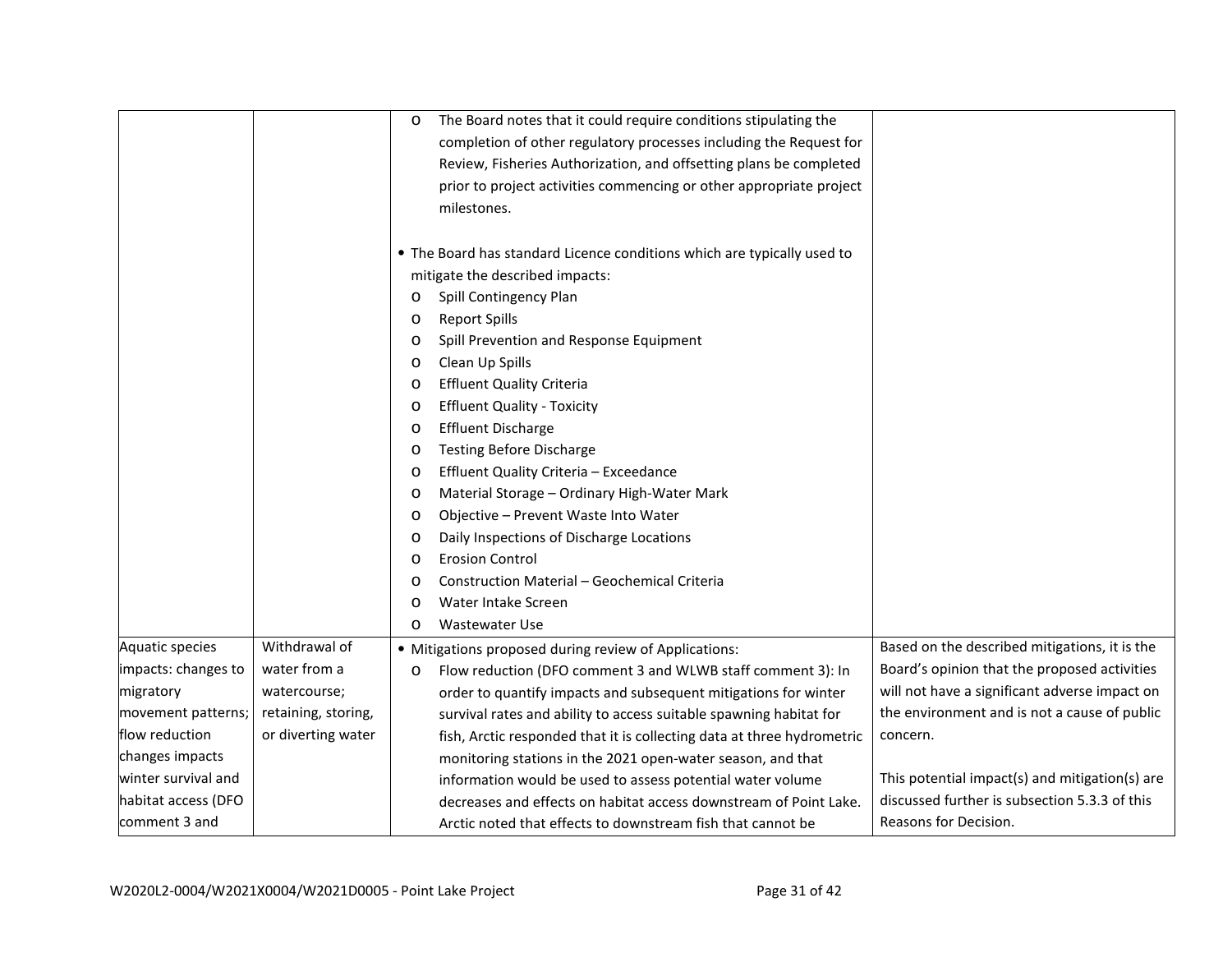<span id="page-33-0"></span>

| <b>WLWB</b> staff                                                                                                                                                                                                     |                                                                                                                                                                                                                                                                                                                           | mitigated will be quantified and offset through the "Request for                                                                                                                                                                                                                                                                                                                                                                                                                                                                                                                                                                                                                                                     |                                                                                                                                                                                                            |
|-----------------------------------------------------------------------------------------------------------------------------------------------------------------------------------------------------------------------|---------------------------------------------------------------------------------------------------------------------------------------------------------------------------------------------------------------------------------------------------------------------------------------------------------------------------|----------------------------------------------------------------------------------------------------------------------------------------------------------------------------------------------------------------------------------------------------------------------------------------------------------------------------------------------------------------------------------------------------------------------------------------------------------------------------------------------------------------------------------------------------------------------------------------------------------------------------------------------------------------------------------------------------------------------|------------------------------------------------------------------------------------------------------------------------------------------------------------------------------------------------------------|
| comment 3)                                                                                                                                                                                                            |                                                                                                                                                                                                                                                                                                                           | Review" process.                                                                                                                                                                                                                                                                                                                                                                                                                                                                                                                                                                                                                                                                                                     |                                                                                                                                                                                                            |
| Wildlife harvesting:<br>loss or reduction in<br>game species<br>populations; effects<br>on traditional land<br>use, subsistence,<br>and harvesting rightsalteration: widening,                                        | Stripping of<br>overburden; noise<br>(use of heavy<br>equipment, blasting,<br>crushing, drilling);<br>construction<br>(development or<br>straightening,<br>detours),<br>maintenance and<br>operation of<br>lines, trails, or<br>rights-of-way;<br>increased traffic<br>risk to wildlife;<br>withdrawal of<br>water from a | • The Applicant proposed the following mitigations in the Applications:<br>Arctic notes that the Ekati Diamond Mine is within the traditional<br>$\circ$<br>and current harvesting areas of Inuit, Dene, and Métis people and<br>the CRP seeks to provide for those land uses after mine closure.                                                                                                                                                                                                                                                                                                                                                                                                                    | Based on the described mitigations, it is the<br>Board's opinion that the proposed activities<br>will not have a significant adverse impact on<br>the environment and is not a cause of public<br>concern. |
|                                                                                                                                                                                                                       | watercourse                                                                                                                                                                                                                                                                                                               |                                                                                                                                                                                                                                                                                                                                                                                                                                                                                                                                                                                                                                                                                                                      |                                                                                                                                                                                                            |
| Cultural integrity<br>and heritage<br>resources: change to alteration: widening,<br>or loss of cultural<br>integrity; change to<br>or loss of traditional<br>lifestyle; change to<br>or loss of heritage<br>resources | Construction<br>(development or<br>straightening,<br>detours),<br>maintenance and<br>operation of lines,<br>trails, or rights-of-<br>way; increased<br>human presence;<br>withdrawal of<br>water from a                                                                                                                   | • The Applicant proposed the following mitigations in the Applications:<br>No archaeological sites have been recorded within the project<br>$\circ$<br>footprint; impacted lands have been interpreted to have low<br>potential for impact to unrecorded sites<br>An Archaeological Overview Assessment (AOA) prepared for the<br>O<br>project recommended no further assessment and was submitted<br>to the Cultural and Heritage Division at the Prince of Wales<br>Northern Heritage Centre (PWNHC). A letter was received from the<br>GNWT in review of the AOA noting that no further archaeological<br>work was recommended. <sup>18</sup><br>Archaeological Management Plan and Chance Find Procedure in<br>O | Based on the described mitigations, it is the<br>Board's opinion that the proposed activities<br>will not have a significant adverse impact on<br>the environment and is not a cause of public<br>concern. |

<sup>18</sup> See WLWB Online Registry for W2012L2-001 – Ekati – Point Lake – [AOA Review Letter –](http://registry.mvlwb.ca/Documents/W2012L2-0001/W2012L2-0001%20-%20Ekati%20-Point%20Lake%20-%20%20AOA%20Review%20Letter%20-%20Jul%207_21.pdf) Jul 7\_21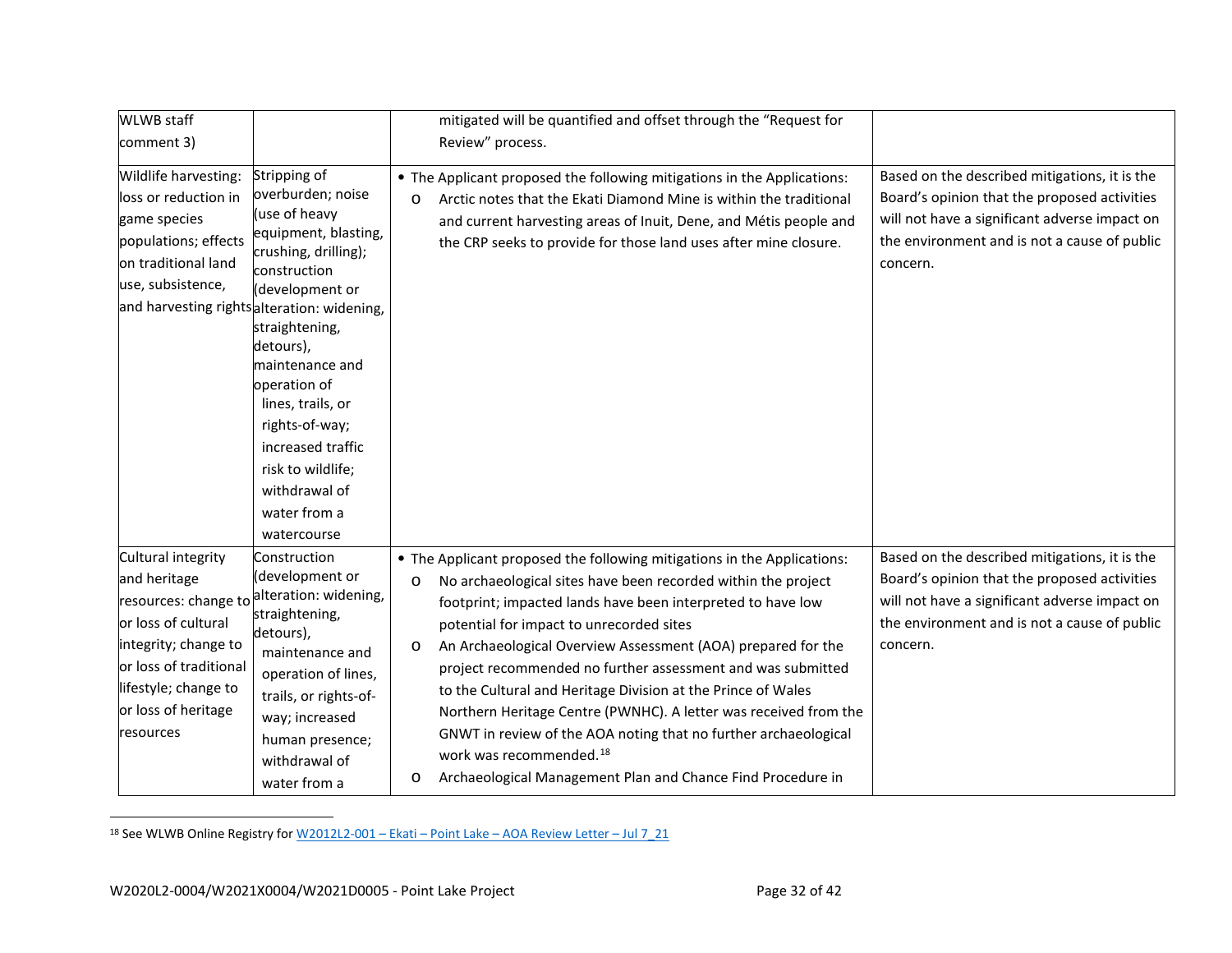| place to mitigate risk of disturbance of existing/newly identified<br>watercourse;<br>heritage resources. GNWT-Lands (comment 27) noted that the<br>retaining, storing<br>Archaeological Management Plan should be updated, but Arctic<br>or diverting water<br>responded that it is a high-level document with a general<br>framework and did not require amendment. Arctic noted that |  |
|-----------------------------------------------------------------------------------------------------------------------------------------------------------------------------------------------------------------------------------------------------------------------------------------------------------------------------------------------------------------------------------------|--|
|                                                                                                                                                                                                                                                                                                                                                                                         |  |
|                                                                                                                                                                                                                                                                                                                                                                                         |  |
|                                                                                                                                                                                                                                                                                                                                                                                         |  |
|                                                                                                                                                                                                                                                                                                                                                                                         |  |
|                                                                                                                                                                                                                                                                                                                                                                                         |  |
| detailed archaeological surveys are managed on a project-specific                                                                                                                                                                                                                                                                                                                       |  |
| basis.                                                                                                                                                                                                                                                                                                                                                                                  |  |
|                                                                                                                                                                                                                                                                                                                                                                                         |  |
| • The Board has standard Permit conditions which are typically used to                                                                                                                                                                                                                                                                                                                  |  |
| mitigate the described impact:                                                                                                                                                                                                                                                                                                                                                          |  |
| Archaeological Buffer<br>$\circ$                                                                                                                                                                                                                                                                                                                                                        |  |
| Site Disturbance<br>$\circ$                                                                                                                                                                                                                                                                                                                                                             |  |
| Site Discovery and Notification<br>$\circ$                                                                                                                                                                                                                                                                                                                                              |  |
| Archaeological Overview<br>O                                                                                                                                                                                                                                                                                                                                                            |  |
| AIA<br>$\circ$                                                                                                                                                                                                                                                                                                                                                                          |  |
| Noise (use of heavy<br>Impairment of<br>Based on the described mitigations, it is the<br>• The Applicant proposed the following mitigations in the Applications:                                                                                                                                                                                                                        |  |
| equipment, blasting,<br>recreational or<br>Board's opinion that the proposed activities<br>Project components to be reclaimed according to approved CRP,<br>$\circ$                                                                                                                                                                                                                     |  |
| crushing, drilling);<br>will not have a significant adverse impact on<br>traditional uses of<br>seeking to provide for continued traditional land use.                                                                                                                                                                                                                                  |  |
| transfer, storage and<br>the environment and is not a cause of public<br>land or water;                                                                                                                                                                                                                                                                                                 |  |
| Spill Contingency Plan in place including regular equipment<br>$\circ$<br>use of petroleum<br>impairment of<br>concern.                                                                                                                                                                                                                                                                 |  |
| maintenance, drip trays/absorbent pads, uses, storage and<br>products and/or<br>aesthetic quality of                                                                                                                                                                                                                                                                                    |  |
| handling of hazardous substances according to regulations, and<br>chemicals;<br>the land or water                                                                                                                                                                                                                                                                                       |  |
| Construction<br>fuel stored at central bulk fuel farms with bermed storage areas.<br>(development or                                                                                                                                                                                                                                                                                    |  |
| Dewatering of Point Lake to be conducted according to approved<br>$\circ$<br>alteration: widening,                                                                                                                                                                                                                                                                                      |  |
| Dewatering Plan and will be offset through a Fisheries Act<br>straightening,                                                                                                                                                                                                                                                                                                            |  |
| Authorization.<br>detours),                                                                                                                                                                                                                                                                                                                                                             |  |
| The Board also notes that the Request for Review Process through<br>$\circ$<br>maintenance and                                                                                                                                                                                                                                                                                          |  |
| DFO will also mitigate any potential impacts to fish and fish<br>operation of lines,                                                                                                                                                                                                                                                                                                    |  |
| habitat.<br>trails, or rights-of-                                                                                                                                                                                                                                                                                                                                                       |  |
| way; increased<br>Project components to be reclaimed according to approved CRP,<br>$\circ$                                                                                                                                                                                                                                                                                              |  |
| human access and<br>seeking to provide for continued traditional land use<br>presence; operating                                                                                                                                                                                                                                                                                        |  |
| in a remote location                                                                                                                                                                                                                                                                                                                                                                    |  |
| inaccessible or not                                                                                                                                                                                                                                                                                                                                                                     |  |
| easily accessible by                                                                                                                                                                                                                                                                                                                                                                    |  |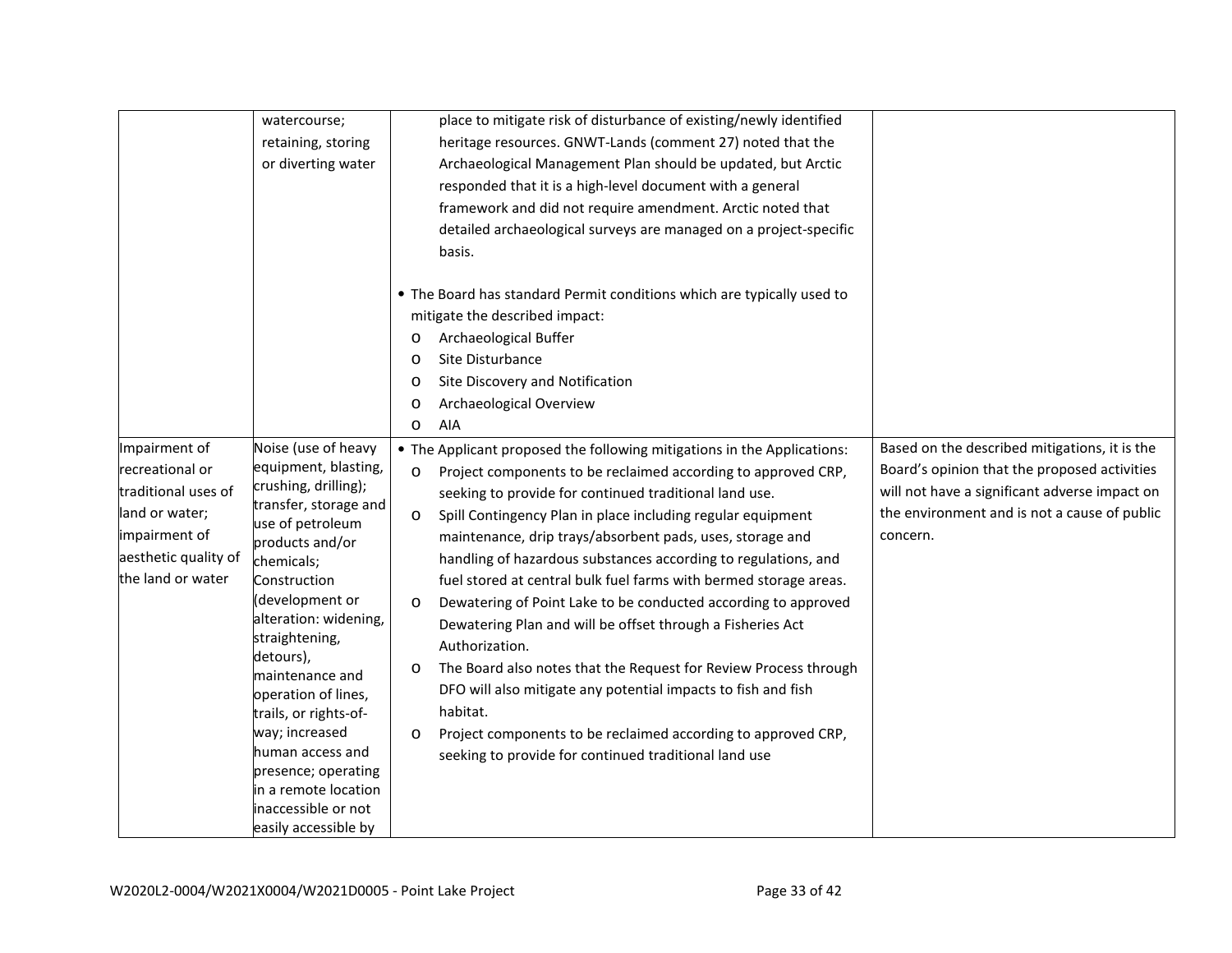| Changes to the use<br>of the area by other<br>non-Indigenous<br>people (e.g.<br>trappers, outfitters,<br>residents, hunters,<br>forest harvesters,<br>etc.) | emergency aid;<br>withdrawal of water<br>from a watercourse<br>Increased human<br>access and presence                                                                                                                                                                                                                                                                                                                      | • The Applicant proposed the following mitigations in the Applications:<br>Policies are in place for employees and visitors regarding no<br>$\circ$<br>hunting, no fishing, and no recreational access onto land.                                                                                                                                                                                                                                                                                                                          | Based on the described mitigations, it is the<br>Board's opinion that the proposed activities<br>will not have a significant adverse impact on<br>the environment and is not a cause of public<br>concern. |
|-------------------------------------------------------------------------------------------------------------------------------------------------------------|----------------------------------------------------------------------------------------------------------------------------------------------------------------------------------------------------------------------------------------------------------------------------------------------------------------------------------------------------------------------------------------------------------------------------|--------------------------------------------------------------------------------------------------------------------------------------------------------------------------------------------------------------------------------------------------------------------------------------------------------------------------------------------------------------------------------------------------------------------------------------------------------------------------------------------------------------------------------------------|------------------------------------------------------------------------------------------------------------------------------------------------------------------------------------------------------------|
| Economic<br>opportunities or<br>losses (employment,<br>training)                                                                                            | General project<br>implementation                                                                                                                                                                                                                                                                                                                                                                                          | • The Applicant proposed the following mitigations in the Applications:<br>Continuation of positive socio-economic benefits of the Ekati Mine<br>$\circ$<br>through continued northern employment/contracting/purchasing,<br>Impacts Benefits Agreements and royalty payments, and support<br>of community development/well-being programs.                                                                                                                                                                                                | Based on the described mitigations, it is the<br>Board's opinion that the proposed activities<br>will not have a significant adverse impact on<br>the environment and is not a cause of public<br>concern. |
| Increased human                                                                                                                                             | Noise (use of heavy<br>health hazard or risk equipment, blasting,<br>crushing, drilling);<br>transfer, storage and<br>use of petroleum<br>products and/or<br>chemicals;<br>Construction<br>(development or<br>alteration: widening,<br>straightening,<br>detours),<br>maintenance and<br>operation of lines,<br>trails, or rights-of-<br>way; increased<br>human access and<br>presence; operating<br>in a remote location | • The Applicant proposed the following mitigations in the Applications:<br>Health and safety regulations in place for employees and visitors.<br>$\circ$<br>Spill Contingency Plan in place including regular equipment<br>$\circ$<br>maintenance, drip trays/absorbent pads, uses, storage and<br>handling of hazardous substances according to regulations, and<br>fuel stored at central bulk fuel farms with bermed storage areas.<br>First aid, medical facilities, and staff/emergency evacuation<br>$\circ$<br>procedures in place. | Based on the described mitigations, it is the<br>Board's opinion that the proposed activities<br>will not have a significant adverse impact on<br>the environment and is not a cause of public<br>concern. |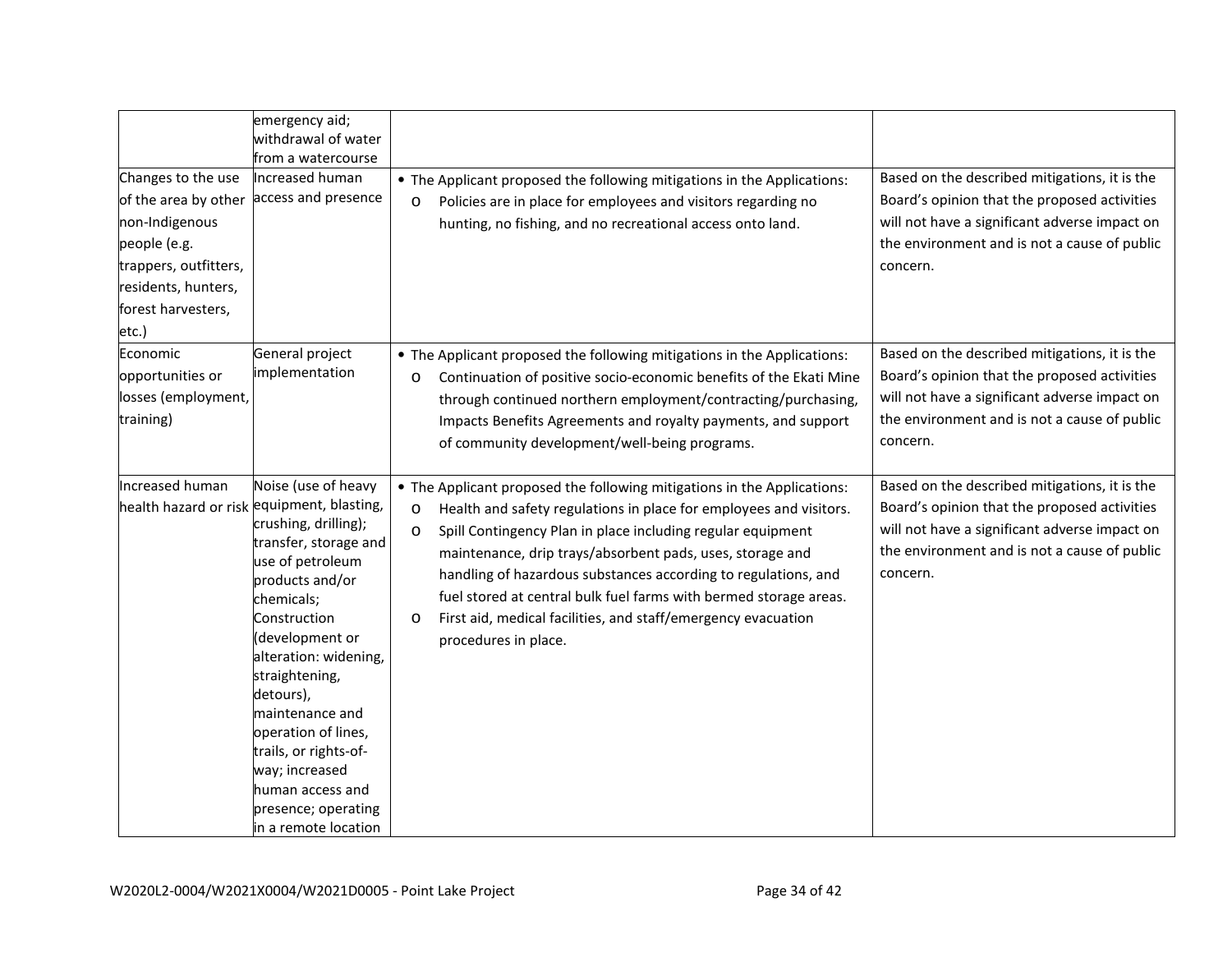|                                                                                                                                                                                                                 | inaccessible or not<br>easily accessible by |                                                                                                                                                                                                                                                                                                                                                                                                                                                                                                                                                                                                                                                                                                                                                                                                                                               |                                                                                                                                                                                                            |
|-----------------------------------------------------------------------------------------------------------------------------------------------------------------------------------------------------------------|---------------------------------------------|-----------------------------------------------------------------------------------------------------------------------------------------------------------------------------------------------------------------------------------------------------------------------------------------------------------------------------------------------------------------------------------------------------------------------------------------------------------------------------------------------------------------------------------------------------------------------------------------------------------------------------------------------------------------------------------------------------------------------------------------------------------------------------------------------------------------------------------------------|------------------------------------------------------------------------------------------------------------------------------------------------------------------------------------------------------------|
|                                                                                                                                                                                                                 | emergency aid                               |                                                                                                                                                                                                                                                                                                                                                                                                                                                                                                                                                                                                                                                                                                                                                                                                                                               |                                                                                                                                                                                                            |
| General cumulative<br>impacts as<br>applicable to project<br>components;<br>cumulative impacts<br>to caribou;<br>cumulative impacts<br>and lack of TK and<br>engagement input to<br>Project (IEMA<br>comment 7) | All activities                              | • The Applicant proposed the following mitigations in the Applications:<br>Exclusion of the Jay WRSA from the Licence. Arctic noted in its<br>$\circ$<br>Application that concerns had been raised regarding potential<br>cumulative effects to caribou movement. Arctic suggested that<br>removing the Jay WRSA from the Licence would eliminate potential<br>cumulative barrier effects. In responses to review of the<br>Application and in a cover letter, Arctic further stated that it was<br>now proposing that the Jay Project as a whole be excluded from<br>the Licence. Arctic noted that if the Jay Project were to proceed in<br>the future it would be significantly different than the project<br>previously assessed in 2016 and would require Preliminary<br>Screening and/or other assessment. This is further discussed in | Based on the described mitigations, it is the<br>Board's opinion that the proposed activities<br>will not have a significant adverse impact on<br>the environment and is not a cause of public<br>concern. |
|                                                                                                                                                                                                                 |                                             | Section 5.1.<br>• Mitigations proposed during review of Applications:<br>In response to comments about cumulative impacts from Jay and<br>$\circ$<br>the need for additional input from Elders, other TK holders, and<br>the communities, Arctic responded that it was now proposing<br>removing the Jay project as a whole and referred to the TK<br>available for the Point Lake area. Arctic also noted that it had<br>described an ongoing approach to gathering additional field-based<br>TK, and the development of the Point Lake Traditional Knowledge<br>Plan which seeks to understand and address gaps in use of TK for<br>the Project.<br>The Board also notes that no Parties raised concerns with respect<br>$\circ$<br>to cumulative effects outside of context of interactions with the<br>Jay Project.                       |                                                                                                                                                                                                            |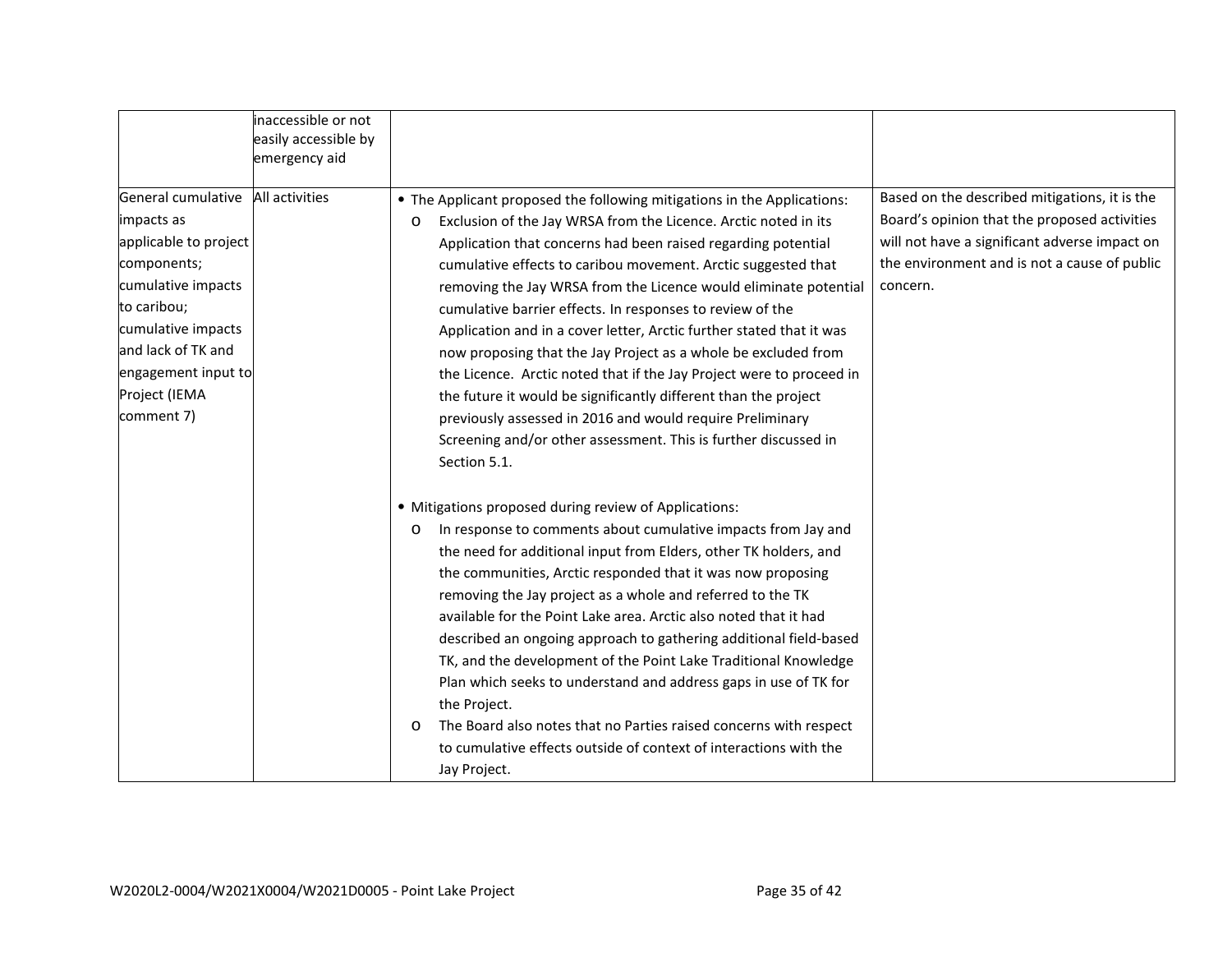### **5.3 Consideration of Potential Impacts**

Based on the potential impacts and proposed mitigations identified above in Table 1, the Board considered whether the changes to the Project might have a significant adverse impact on the environment. More detailed consideration of specific potential impacts and associated mitigations related to caribou, post-closure seepage quality, and fish and fish habitat are discussed below in subsections 5.3.1 to 5.3.3.

In general, the Board believes the impacts of the changes to the Project on the environment can be mitigated through the use of permit and licence conditions of two general types:

- 1. conditions in the existing Permit and/or Licence, including requirements for management and monitoring plans, with revisions where necessary; and
- 2. new or unique conditions that may be needed to mitigate potential impacts of the changes to the Project that may not be addressed by the conditions in the existing Permit and/or Licence, and which may be from the Board's standard conditions list or established by the Board as per the MVLWB *[Standard Process for Creating New](https://mvlwb.com/sites/default/files/documents/wg/MVLWB%20Standard%20Process%20for%20New%20Conditions%20-%20Jun%201_13.pdf) [Conditions](https://mvlwb.com/sites/default/files/documents/wg/MVLWB%20Standard%20Process%20for%20New%20Conditions%20-%20Jun%201_13.pdf)*

These conditions may include requirements for management and monitoring plans that provide detailed information regarding the implementation of mitigation measures and the evaluation of their effectiveness. The conditions will be discussed in further detail by all Parties through the regulatory proceeding and will be finalized by the Board following completion of the regulatory proceeding.

In addition, and as discussed further in subsection 5.3.1 and 5.3.3, the Board believes impacts to the environment can also be mitigated through other regulatory instruments and processes (e.g., subsection 95(2) of the *Wildlife Act*, the *Fisheries Act* and the DFO Request for Review).

## *5.3.1 Effects to Caribou*

The status of barren-ground caribou herd frequenting the Point Lake area is not much improved from the situation which was before the Review Board during the Jay Project EA in 2016. It is, however, understood from the numerous comments from Parties (DKFN comments 2 and 8, GNWT-Lands comment 28, IEMA comments 3-6, TG comment 3, WRRB comment 3, and WLWB staff comment 8) that the importance of this area as a migration corridor continues.

The Jay Project EA applied measures to mitigate environmental impacts on caribou. These Measures were captured in the Wildlife Effects Monitoring Plan, Caribou Road Mitigation Plan, and the Caribou Compensatory Mitigation Plan. These plans, and in particular the Wildlife Effects Monitoring Plan (WEMP), conditionally approved in June 2017, have now been accepted by the Minister of ENR for purposes of subsection 95(2) of the *Wildlife Act*.<sup>[19](#page-37-0)</sup> They apply to the whole Ekati site, including Point Lake. It is thus the WLWB's understanding that all the Jay Measures addressing wildlife impacts have been implemented and rolled into the WEMP and other plans mentioned above, and that Arctic is bound by this plan which will continue to apply. In its approval of the WEMP for the purposes of subsection 95(2) of the *Wildlife Act*, the

<span id="page-37-0"></span><sup>19</sup> See WLWB Online Registry for W2012L2-0001 – Ekati – [GNWT requirement for a WMMP –](http://registry.mvlwb.ca/Documents/W2012L2-0001/W2012L2-0001%20-%20Ekati%20-%20GNWT%20requirement%20for%20a%20WMMP%20-%20Jun%2023_21.pdf) Jun 23\_21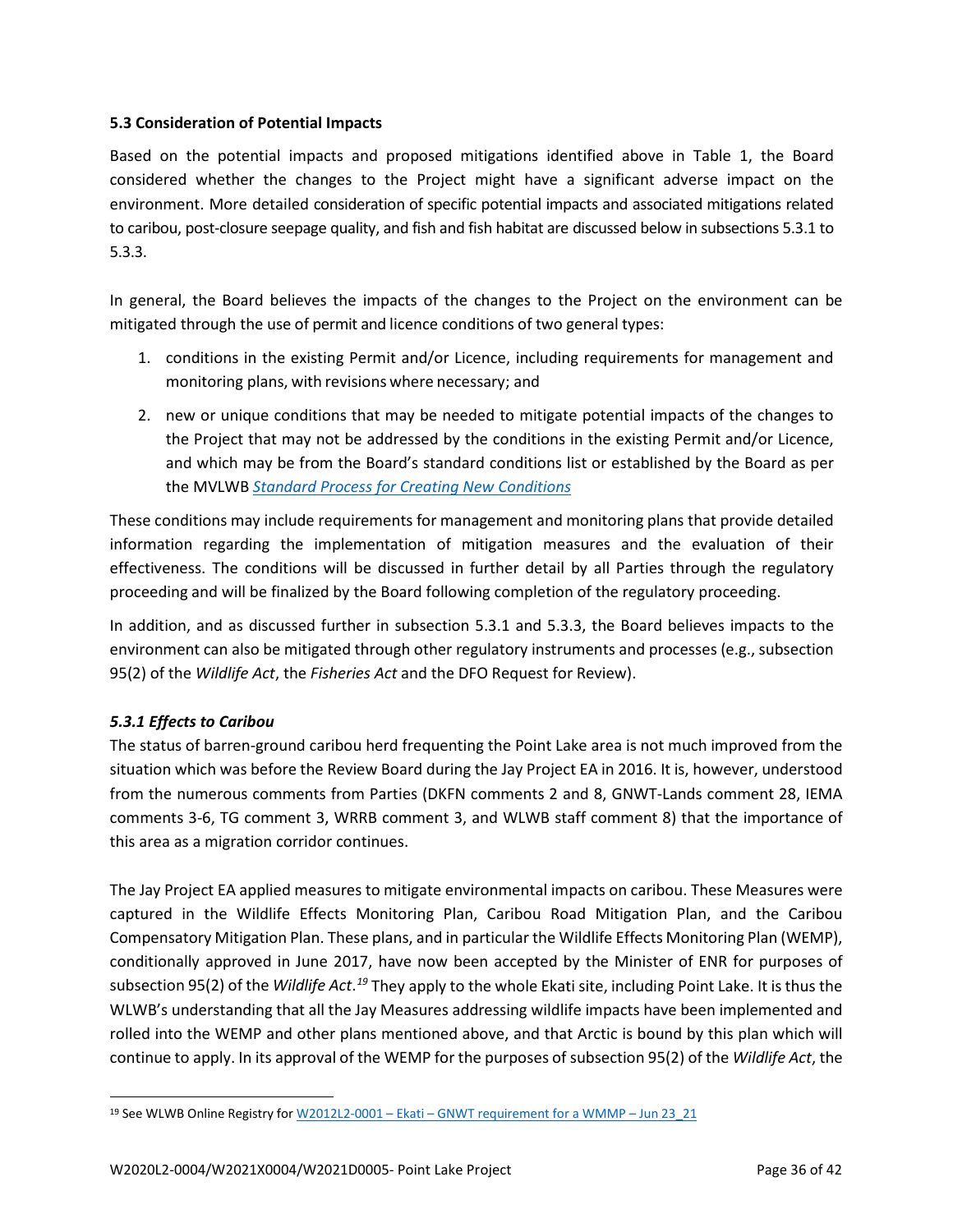GNWT has stated its expectation that "an adaptively modified version of it will receive further public review when Arctic applies to renew their water licence, which expires October 18, 2023.*"[20](#page-38-0)*

During the public review of the Point Lake Project Applications, the GNWT stated that it "is of the view that the impacts to wildlife and wildlife habitat associated with this Project can largely be addressed through the diligent and consistent application of the mitigation and monitoring approaches outlined in the WMMP for the Ekati Mine" (GNWT-Lands comments 28). This assessment by GNWT was made with two stipulations: (1) the removal of the Jay WRSA and Arctic's assurance that it would not proceed with the Jay Project without major revisions; and (2) the expectation that Arctic will revise the Caribou Road Mitigation Plan based on recent monitoring data and analysis conducted by IEMA. The Board has addressed the first stipulation in section 5.1 of this Reasons for Decision and is of the opinion that the second stipulation can be addressed through the review and approval of the WEMP under subsection 95(2) of the *Wildlife Act*. The Board also notes GNWT's recommendation to the Board, that "from a wildlife and wildlife habitat perspective, referral to environmental assessment is not necessary to better understand the residual effects of this development" (GNWT-Lands comment 30).

Together, the requirement of the WEMP under subsection 95(2) of the *Wildlife Act* and the information provided by the GNWT during the public review of the Point Lake Project Applications have satisfied the Board that impacts to caribou will be mitigated.

## *5.3.2 Post-Closure Seepage Quality*

The Project Description Report (PDR) proposes that all metasediment obtained from the Point Lake Open Pit will be deposited into the WRSA. As described in the PDR, nearly all (i.e., 99%) of the waste rock is expected to be metasediment. Based on the geochemical assessment presented in Appendix E of the PDR, the proposed Point Lake WRSA will consist almost entirely of PAG rock. Arctic has proposed to collect seepage from the WRSA during operations and direct it to the KPSF to be managed through existing processes and structures. The proposed closure plan for the Point Lake WRSA includes the construction of a thermal cover as described in Appendix F of the PDR. Appendix F also proposes the closure and reclamation of seepage collection sumps once the WRSA seepage has been deemed acceptable for release to the environment, which Arctic anticipates will be approximately 10 years following reclamation of the WRSA.

As part of the application, no seepage quality predictions were provided to support the anticipated timeline of '10 years following reclamation of the WRSA'. The TG asked Arctic if it could provide postclosure water quality predictions for the WRSA (TG comment 7). The TG also noted the appearance of less geochemical sampling and analysis of Point Lake waste rock as compared to that done during the licensing phase for other Ekati Mine developments (TG comment 9). Arctic responded that it was not considered necessary at this time given its commitment to collect seepage until it was deemed suitable for release and that a smaller amount of waste rock will be generated for this project as compared to that proposed for Jay. In response, Arctic committed to conducting additional testing to better demonstrate the

<span id="page-38-0"></span><sup>&</sup>lt;sup>20</sup> See WLWB Online Registry for  $W2012L2-0001 -$  Ekati – [GNWT requirement for a WMMP –](http://registry.mvlwb.ca/Documents/W2012L2-0001/W2012L2-0001%20-%20Ekati%20-%20GNWT%20requirement%20for%20a%20WMMP%20-%20Jun%2023_21.pdf) Jun 23 21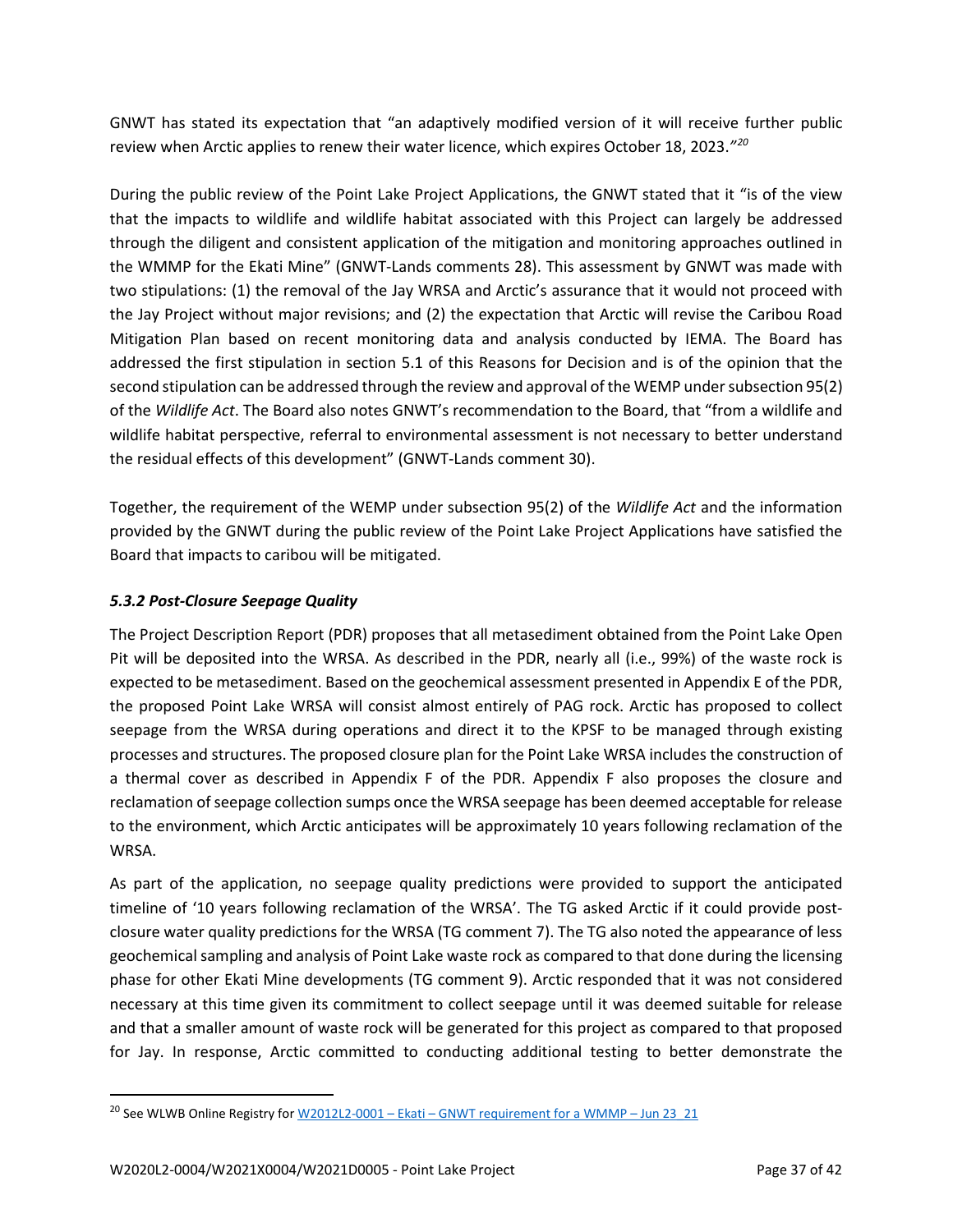geochemical behaviour of the material. Without this information, it is currently unknown if a 10-year window following reclamation of the WRSA is a reasonable or achievable timeframe within which to expect water quality to be suitable for release to the environment.

IEMA and the TG commented on the increased risk of acid-generation of Point Lake waste rock when compared to other metasediment waste rock at Ekati (IEMA comment 8; TG comment 8). The TG also noted that there would be small amounts of pegmatite in the Point Lake WRSA, which has higher concentrations of arsenic and uranium (TG comment 8). IEMA stated that "The Agency is concerned that this could lead to future long-term seepage and water quality issues" (IEMA comment 8). The TG noted that since seepage would enter the environment at closure, that seepage quality would most likely be a post-closure issue and said it would like to better understand the predicted post-closure WQ for the Point Lake WRSA (TG comment 8). In response to these two comments, Arctic explained its approach to using existing knowledge from other waste rock at the site. Based on this knowledge, it has proposed: to collect seepage during operations and closure; construct a thermal cover at closure; and extend existing monitoring programs to the Point Lake WRSA (i.e., seepage sampling, ABA testing). In response to reviewer comments, Arctic also stated:

Key closure risks and contingencies related to the Point Lake Project components are the same as those identified in the ICRP Version 3.0 (Dominion 2018; Project Description Report – Section 4.4.10). The contingency measures described for the risk of poorer than anticipated seepage quality from the Ekati Diamond Mine WRSAs include monitoring and testing of water quality, updating or conducting predictive modelling, or developing mitigative or remedial options if necessary.

No mitigative or remedial options are currently presented by Arctic. The Board understands that one of the contingencies for poorer than anticipated seepage water includes collection; however, one of the four core principles of the *MVLWB Guidelines for the Closure and Reclamation of Advanced Mineral Exploration and Mine Sites in the Northwest Territories* is "no long-term active care requirements".

The Board understands that the geochemistry of the proposed WRSA for Point Lake poses a potentially greater risk of poor seepage water quality post-closure and that there is uncertainty regarding the length of time required for post-closure seepage collection. The Board however recognizes that closure options for the Point Lake WRSA can be further addressed through existing Licence requirements (e.g., Closure and Reclamation Plan) and that the Board can consider including modeling and/or prediction requirements prior to construction of the WRSA in the Licence. Thus, the Board is of the opinion that mitigations can be addressed and implemented through the licensing phase. The Board also notes that the approved interim CRP for the Ekati site includes an approved closure goal of no long-term care at closure.<sup>[21](#page-39-0)</sup> As part of this preliminary screening determination, the Board has assumed no need for perpetual water collection/treatment post-closure, as per the approved interim CRP. If during the course of the licensing proceeding it comes to light that there is a need for long-term active care, the Board may need to further address mitigation needs before completion of the licence amendment.

<span id="page-39-0"></span><sup>&</sup>lt;sup>21</sup> See WLWB Online Registry for [W2012L2-0001 -](https://registry.mvlwb.ca/Documents/W2012L2-0001/W2012L2-0001%20-%20Ekati%20-%20ICRP%20-%20Version%203.0%20-%20Part%201%20-%20Aug%2015_18.pdf) Ekati – ICRP – Version  $3.0$  – Part  $1 - \text{Aug }15$  18 and [W2012L2-0001 –](https://registry.mvlwb.ca/Documents/W2012L2-0001/W2012L2-0001%20-%20Ekati%20-%20ICRP%20-%20Version%203.0%20-%20Part%202%20-%20Aug%2015_18.pdf) ICRP – Version  $3.0$  – Part  $2$  – Aug 15  $18$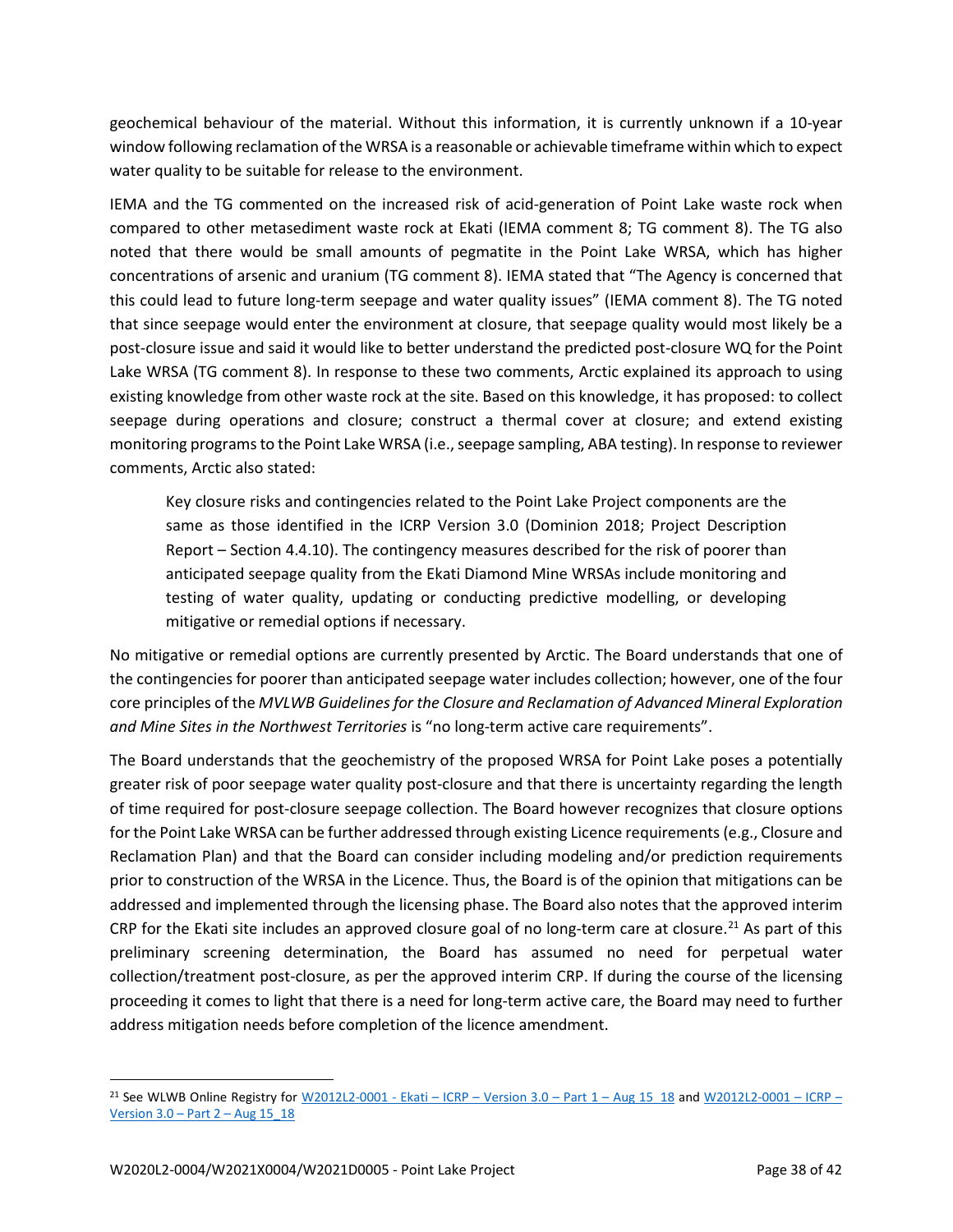#### *5.3.3 Effects to Fish and Fish Habitat*

Section 4.4.3 of the PDR explains the need for Fish-out and Dewatering of Point Lake as part of the proposed project activities. Section 2.4.3 of the PDR identified that the Project "will result in "serious harm to fish" as defined in the *Fisheries Act* and will require a project-specific authorization from Fisheries and Oceans Canada." During the public review, DFO recommended that Arctic continue to work with DFO on this issue (DFO comment 2). Arctic responded that it anticipates submitting its application for a *Fisheries Act* Authorization and associated Offsetting Plan in late 2021.

During the public review, DFO identified that draining of Point Lake could have downstream effects (DFO comment 3). More specifically, DFO explained that Point Lake is the headwater lake for a small watershed (including Connor and Alexia Lakes) and that removing the hydrologic contribution of Point Lake may affect the winter survival rate of fish and their ability to access suitable spawning habitat. DFO recommended that Arctic "include a discussion on the contribution of Point Lake to the overall water balance of its watershed and the effects that the removal of this contribution will have on fish and fish habitat" (DFO comment 3). DFO noted in its recommendation that baseline information was crucial to understanding this importance and that the information should be used to model effects to winter volumes of Connor and Alexia Lakes. In response, Arctic stated it was undertaking data collection during the 2021 open-water season to better understand the effects of removing Point Lake to the downstream water bodies. Arctic also stated that:

Potential effects to fish and fish habitat, mitigation measures, quantification of fish habitat losses, and offsetting plans will be presented to DFO through a "Request for Review" and/or through an Application for Authorization under the Fisheries Act, which are anticipated to be submitted in late 2021.

Based on the above, the Board understands that there is uncertainty about the potential impacts to fish and fish habitat downstream from Point Lake, and that the assessment currently being conducted by Arctic will lead to a 'Request for Review' and/or an application for a *Fisheries Act* Authorization. The Board understands that this process will result in DFO requiring mitigations and/or Fisheries Authorization if required. For these reasons, the Board believes that the DFO processes for Point Lake and the lakes downstream from Point Lake will mitigate the potential effects to fish and fish habitat. The Board also notes that DFO has referral authority under subsection 126(2)(a) of the MVRMA and has not recommended referral at this time but could do so at a later time if deemed necessary.

The Board notes that one of the mitigations suggested by DFO in its comments was the need to augment/add water to the Point Lake watershed from Lac du Sauvage (DFO comment 3). The Licence does not currently include water use for this purpose and water use for this purpose was not included in the Application. If mitigations identified by DFO during its process include water use from Lac du Sauvage, a Water Licence amendment will likely be required and would be subject to Part 5 of the MVRMA.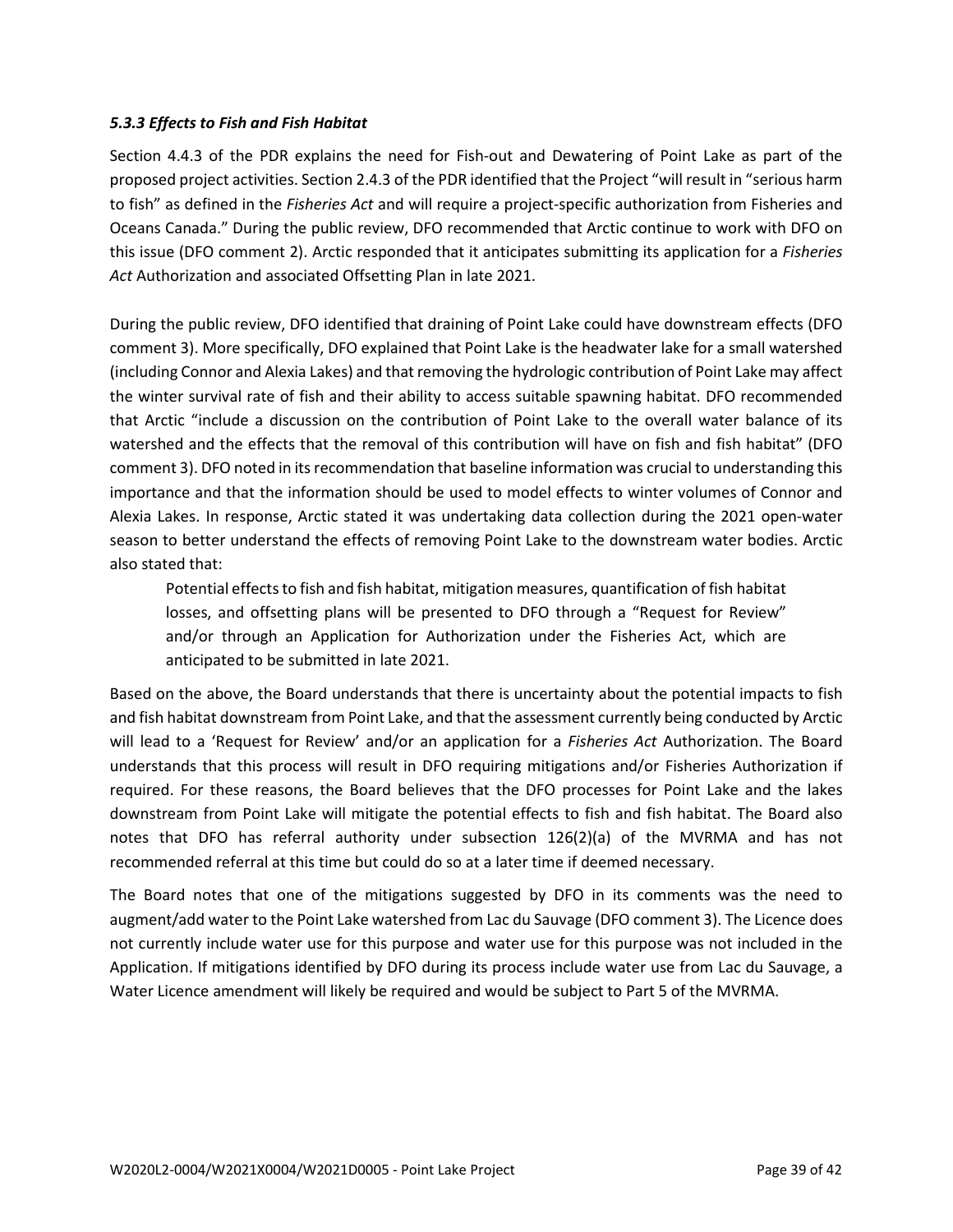### **5.4 Consideration of Public Concern**

In addition to considering the potential impacts of the changes to the Project, the Board considered whether the changes to the Project might be a cause of public concern. Based on the evidence provided during the regulatory proceeding, the Board did not identify any comments or issues that indicate that the Project is a cause of public concern.

The Board recognizes that while IEMA did recommend the Point Lake Project go to Environmental Assessment,<sup>[22](#page-41-0)</sup> the concerns raised by IEMA with respect to caribou movement, waste rock geochemistry, and Traditional Knowledge input have in the Board's view, been adequately addressed as per the discussion in subsections 5.3.1, 5.3.2, and 5.4.1, respectively, and as outlined in Table 1 of this Reasons for Decision.

Parties did have comments regarding the use of Traditional Knowledge, which is discussed in more detail in subsection 5.4.1. This discussion outlines why the Board is of the opinion that any outstanding concerns and associated mitigations can be addressed and implemented through the licensing phase.

## *5.4.1 Use of Traditional Knowledge*

During the public review, IEMA and the WRRB commented on the lack of Traditional Knowledge used in the proposed Project, particularly with respect to understanding how the location and configuration of the Point Lake WRSA may impact caribou movement (IEMA comment 7; WRRB comment 2). The NSMA noted its concern about knowledge gaps on relevant TK in the long-term monitoring of the sustainability of the Point Lake Project (NSMA comment 1). DFKN asked Arctic to provide an update on its work with communities to monitor caribou movement and effectiveness of mitigation (DKFN comment 4). WLWB staff asked how Arctic will engage with TK holders throughout the life of the Project (WLWB staff comment 9) and the TG requested that Arctic provide more information about its approach for engaging with Tłįchǫ communities, knowledge holders and TG staff to better define and identify impacts and mitigations throughout the life of the Project (TG comment 3).

In response to these comments, Arctic explained that the Application information described that TK is available for the Point Lake area, some of which was from the Jay EA, and that existing TK was used in this design of the Project. Arctic expressed its belief that is has reasonably and appropriately applied existing TK to the design of the Project and to the mitigations measures to the extent required. Arctic also described its plan to gather additional field-based TK and outlined its initiatives to work with Indigenous communities on caribou monitoring and mitigation (see response to DKFN comment 4 and NSMA comment 1 for more details). In addition to these initiatives, Arctic also explained in its responses that it is developing a Point Lake Traditional Knowledge Plan (TK Plan) with the intent of understanding and addressing gaps in the use of TK for the Project. Arctic stated that a draft TK Plan could be circulated and possibly discussed at the Technical Session for the proceeding.

<span id="page-41-0"></span><sup>&</sup>lt;sup>22</sup>See WLWB Online Registry for W2012L2-0001 – Ekati – Point Lake Amendment – [Review Summary and Attachments –](http://registry.mvlwb.ca/Documents/W2012L2-0001/W2012L2-0001%20-%20Ekati%20-%20Point%20Lake%20-%20Amendment%20-%20Review%20Summary%20and%20Attachments%20-%20Jul%2029_21.pdf) Jul 29\_21. p. 91